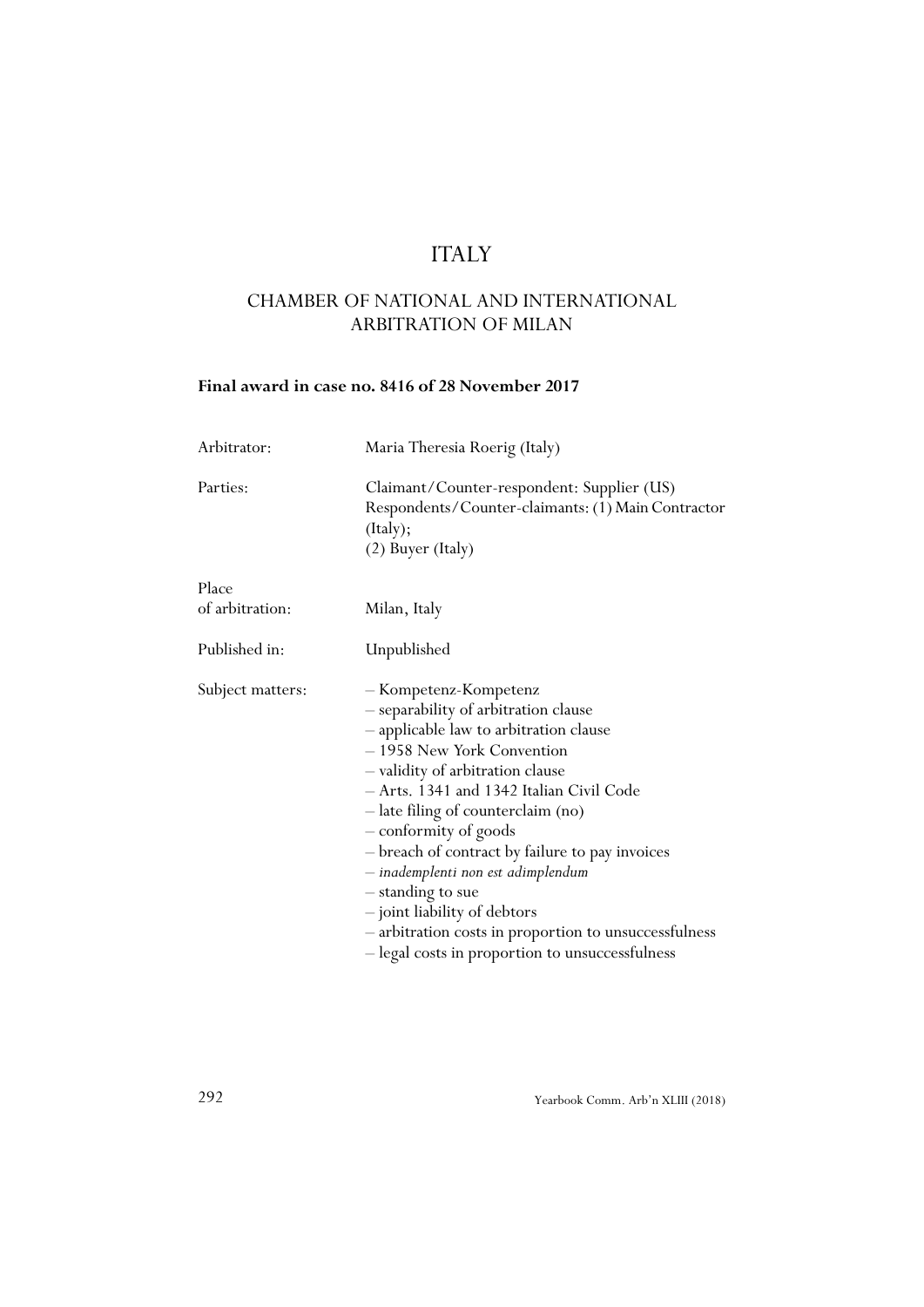### *Summary*

*The sole arbitrator granted the claim and denied the counterclaim in a dispute concerning the respondents' failure to pay invoices for the supply of security products by the claimant. Jurisdiction. (1) The arbitrator had jurisdiction over the claim, because (i) the arbitration agreement was valid and (ii) covered the dispute. (i) Valid arbitration agreement: the arbitrator noted preliminarily, first, that an objection regarding the arbitral tribunal's jurisdiction does not prevent the tribunal from deciding on its own jurisdiction, pursuant to the principle of Kompetenz-Kompetenz, which is enshrined in the Italian arbitration law. Second, Italian Law applied. In light of the autonomy of the arbitration clause from the main contract, it could not be assumed that Italian law – the law governing the contract – also applied to the clause; however, the arbitrator shared the prevailing opinion that lacking a choice by the parties the lex arbitri (here, Italian law) applied – an approach which is in accordance with Art. V(1)(a) of the 1958 New York Convention. Both the applicable Italian law and the New York Convention, which should also be taken into account because of the international nature of the present proceeding, require that the arbitration clause be in writing and that the parties agreed thereto. This was the case here, since the clause was contained in the claimant's written Standard Terms and Conditions, which had been signed by all parties. The respondents' claim that Art. 1341 of the Italian Civil Code requires that restrictive (vessatorie) clauses, including arbitration clauses, be separately signed failed: this requirement, apart from not appearing to be applicable to clauses for international arbitration such as the present one, had in any case been complied with since the respondents' signature appeared both on the main contract and at the end of the attached Standard Terms, after the list of possibly restrictive clauses including, expressly, the arbitration clause. (ii) Scope: the claimant's request for payment of outstanding invoices arose in respect of deliveries under the parties' contractual relationship. (2) The sole arbitrator also had jurisdiction over the respondents' counterclaim, which was introduced in a timely manner – within the time limit granted by the arbitrator – and fell within the scope of the arbitration agreement as it concerned costs allegedly incurred as a consequence of the claimant's delivery of non-conform products, its decision to suspend further deliveries and its failure to provide technical assistance, and thus concerned the claimant's contractual liability. Merits. (3) The sole arbitrator determined that a specific Order, rather than an earlier generic order which it had superseded, relevantly governed the parties' relationship. As a consequence, the claimant's contractual obligation was to supply the type of product indicated in the Order, rather than the different product indicated in the generic order. This the claimant had undisputedly done, and the respondents were therefore in breach of their payment obligations under the Order. Further, the respondents failed to prove that there was nonetheless a ground for their non-payment of the relevant invoices. First, they did not prove that the products delivered were not in conformity with the technical requirements of the project where they were to be installed (in fact, they were installed). Second, the respondents could not argue that the principal did not allow the installation of different products than those that had been tested and approved by the principal, even if technically compatible: the respondents could not blame the claimant for implementing their own instructions in respect of the*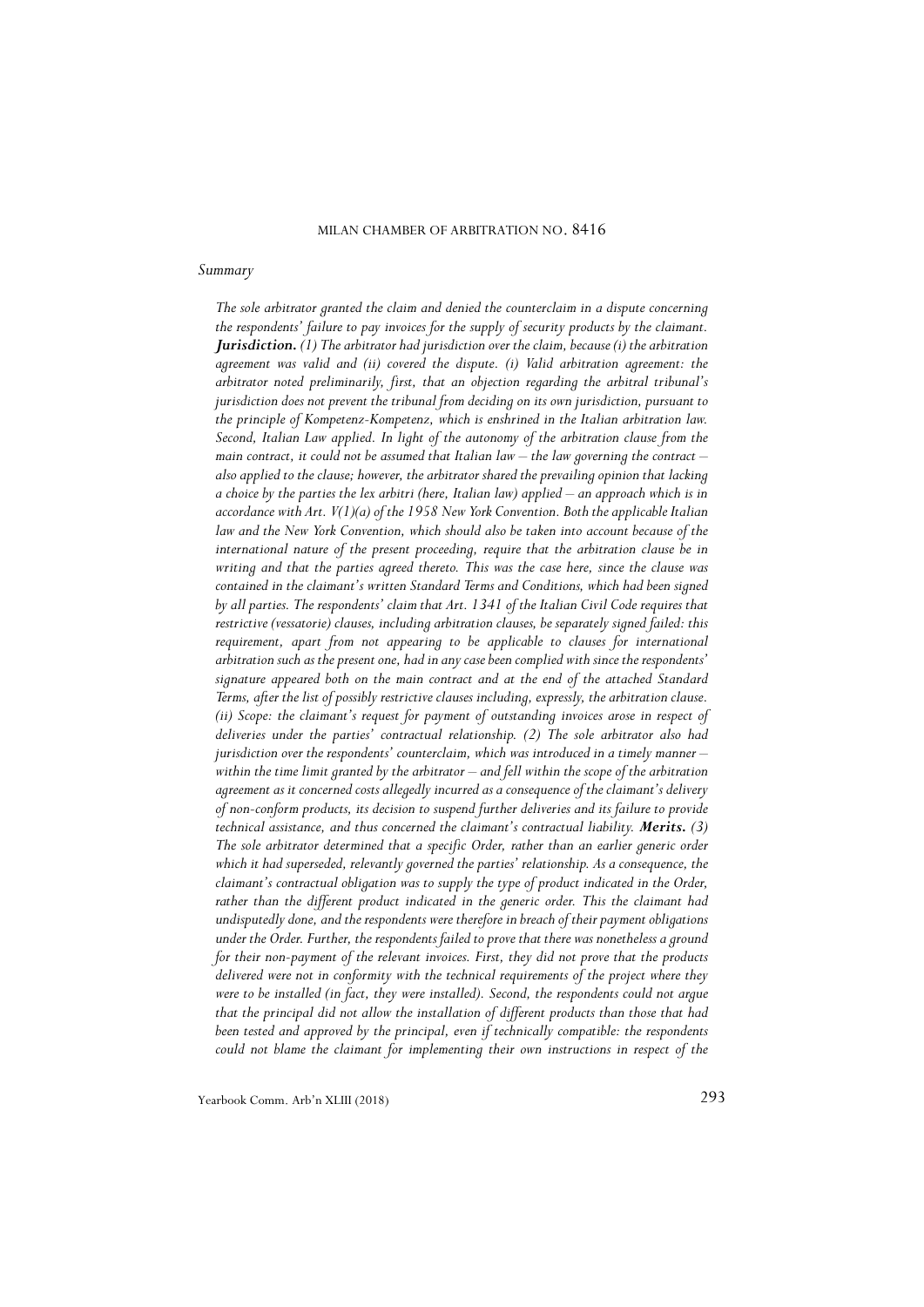*products to be supplied, and it appeared from the record that testing was irrelevant for the payment of supplies and that the respondents had actually used other products in the project that were different from those initially approved. Also, when a party raises the exception of "inadimplenti non est adimplendum", the court or arbitrator must balance the opposing defaults and breaches; here, the claimant's suspension of further supplies was not out of proportion with the respondents' breach of contract. (4) The sole arbitrator denied the second respondent's counterclaim (the first respondent had no standing to file a counterclaim because it was not a party to the specific Order). The claimant could not be held liable: it did not provide non-conform products (for the reasons above); its suspension of deliveries was justified in light of the serious payment default by the respondents; and the respondents did not prove that the claimant was contractually obliged to provide technical assistance. For the sake of completeness, the arbitrator also examined the issue of the quantum of the alleged damages and concluded on the facts of the case that the counterclaim provided insufficient evidence on the amount of the alleged losses. (5) The sole arbitrator granted late payment interest on the outstanding sums at the lower of the interest rates rate indicated in the Standard Terms. (7) The respondents' joint liability clearly emerged from the documents governing the parties' relationship. Costs. (8) The arbitrator directed the respondents to bear the costs of the arbitration and to reimburse the claimant for its legal fees and costs, in application of the principle that costs should be borne in proportion to unsuccessfulness.*

Respondent 1, a company offering system and security solutions, was the successful bidder in a tender put out by Principal, an Italian entity, to provide security technologies for Project X. The necessary products and accessories were to be installed in two locations (Location 1 and Location 2) and in two different contexts within those locations (Context 1 and Context 2). Respondent 1 subcontracted the works to Respondent 2, a related company.

Respondent 2 initially selected Premier/ACME, a non-Italian company,<sup>1</sup> as the supplier of the products and, together, Premier/ACME and Respondent 2 finalized the design for the Pilot installation of Project X in Location 1. Project X was approved by Principal and by the Competent Office within the competent Italian Ministry.

Subsequently, however, Respondent 2 decided that Claimant might be a better supplier, and proposed to Principal to test Claimant's technologies in the Pilot installation. On 11 February Year X, Claimant made an offer to Respondent 2 for the supply of certain products and accessories – in particular, 28 TYPE A Products – for the Pilot installation. On 13 February Year X, Respondent 2 accepted the offer. On 27 April Year X, it sent Claimant General Order

<sup>1.</sup> All names are fictitious.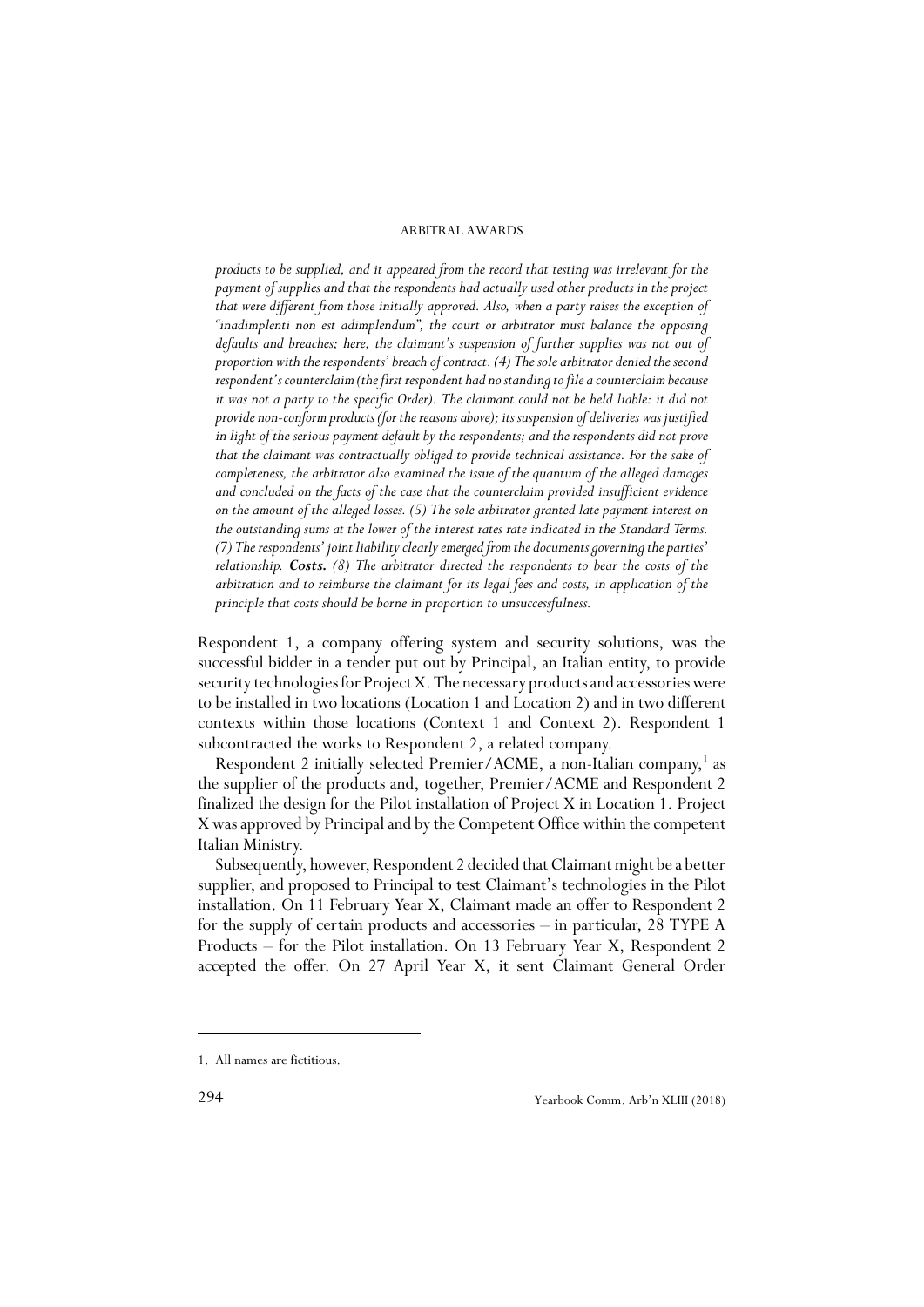no. 075/Year X, in which it indicated in general terms the lot it wished to order for the Pilot (Lot 1), as well as a further four lots for the entire installation.

On 13 May Year X, Claimant, Respondent 1 and Respondent 2 entered into a Partnership Agreement under which Claimant undertook to supply products to Respondents on the basis of specific orders to be placed by Respondents. The Agreement was signed on behalf of both Respondents by Mr Fisher, former president and legal representative of Respondent 1 and managing director of Respondent 2. It stated that the agreement between the parties consisted of the Partnership Agreement itself and the attached Standard Terms and Conditions of Claimant. Clause 10.9 of the Standard Terms and Conditions provided that Italian law, to the exclusion of conflict-of-law provisions and the United Nations Convention on Contracts for the International Sale of Goods (CISG), was the governing law. Clause 10.9 also provided for arbitration of disputes by a sole arbitrator under the Rules of the Chamber of Arbitration of Milan. The seat of the arbitration was to be Milan and the language of the arbitration English.

On 3 June Year X, Respondent 2 ordered the products for the Pilot installation (Lot 1), by means of an email transmitting an order dated 27 April Year X. The products indicated in the order included the 28 TYPE A Products and accessories. The goods were delivered later in June and as the testing of the Pilot installation by Principal and the Ministry was successful, Respondents decided to use Claimant's products for the entire work. Claimant was duly paid for Lot 1.

After installing the products, however, Respondent 2 discovered that the TYPE A Products were not suitable everywhere in the Locations because of their size. Claimant suggested to supply instead TYPE B Products, which were slightly smaller, and sent Respondent 2 an offer for future deliveries of this smaller type. The relevant email, dated 30 October Year X, made reference to an attached Excel file listing TYPE B Products. Respondents argued, however, that the attachment actually contained several Excel sheets, which also listed TYPE A Products.

On 6 November Year X, Respondent 2 sent Claimant Order no. 189/Year X, which requested the supply of, inter alia, 177 TYPE B Products; this Order explicitly annulled and replaced any preceding orders, including General Order no. 075/Year X. Following negotiations between the parties, on 12 November Year X Respondent 2 sent Claimant a revised version, Order no. 189/Year X Rev. 2, which modified the price of the goods and the modalities for payment. On 2 December Year X, Claimant delivered 50 TYPE B Products to Respondent 2 under Order no. 189/Year X Rev. 2.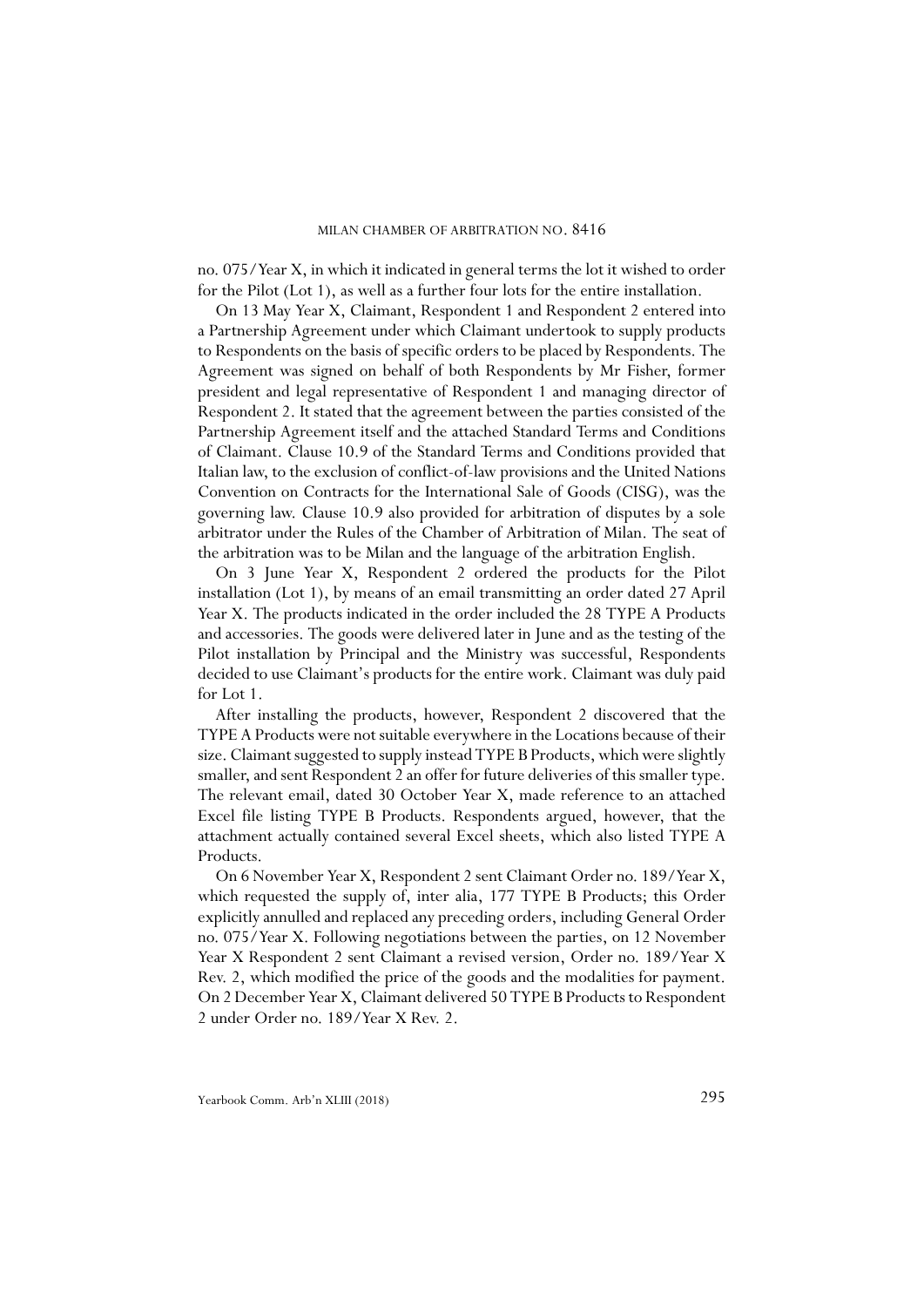Respondent 2 immediately contested this delivery, claiming that the products delivered – TYPE B – were not those it had ordered – TYPE A – and that the TYPE B Products could not be accepted because they were substantially different from those approved for Project X by Principal and the Competent Office. The parties corresponded over the following days, and eventually Respondent 2 stated that while it could use the 50 TYPE B Products after seeking permission from Principal, it would not accept any future deliveries of TYPE B Products. Later in December, however, Claimant sent a further 100 TYPE B Products under Order no. 189/Year X Rev. 2.

Respondent 2 eventually used the TYPE B Products to complete the subcontracted work on Project X, allegedly in order to timely meet its own obligations toward Principal. It insisted, however, that using non-conform products required approval of the modified project by Principal and the Competent Office.

Respondent 2 paid Claimant's Invoice no. 7413, which covered the initial supply of 50 TYPE B Products. It did not pay Invoice no. 7389 (for the supply of 200 accessories), and Invoice no. 7564 (for the supply of the further 100 TYPE B Products).

As a consequence, Claimant suspended delivery of the last three lots. It then sought payment of the outstanding invoices on 16 May Year X+1. Respondent 2 replied that the TYPE B Products were unsuitable and not approved for Project X, and contested the entire delivery of TYPE B Products.

Claimant also sought payment from Respondent 1 on 17 June Year X+1. Respondent 1 replied that all payment requests should be addressed solely to Respondent 2 and that Respondent 1 was neither jointly liable under the Partnership Agreement nor bound by the arbitration clause therein.

Settlement negotiations were unsuccessful. Claimant filed a Request for Arbitration with the Milan Chamber of Arbitration (CAM), seeking payment of the unpaid invoices and reimbursement of certain costs. Respondents counterclaimed for costs they allegedly incurred in order to complete Project X notwithstanding Claimant's delivery of non-conform products, suspension of deliveries and lack of technical assistance in the post-Pilot phase of the installation.

By the present final award, the sole arbitrator found that both claims and counterclaims were admissible; that she had jurisdiction over both; that Claimant was entitled to suspend deliveries; that Respondents breached the Partnership Agreement by failing to comply with their joint obligation to pay Claimant's invoices; and that Respondent 1 had no standing to bring a counterclaim. On the merits, she granted Claimant's claim and rejected Respondent 2's counterclaim.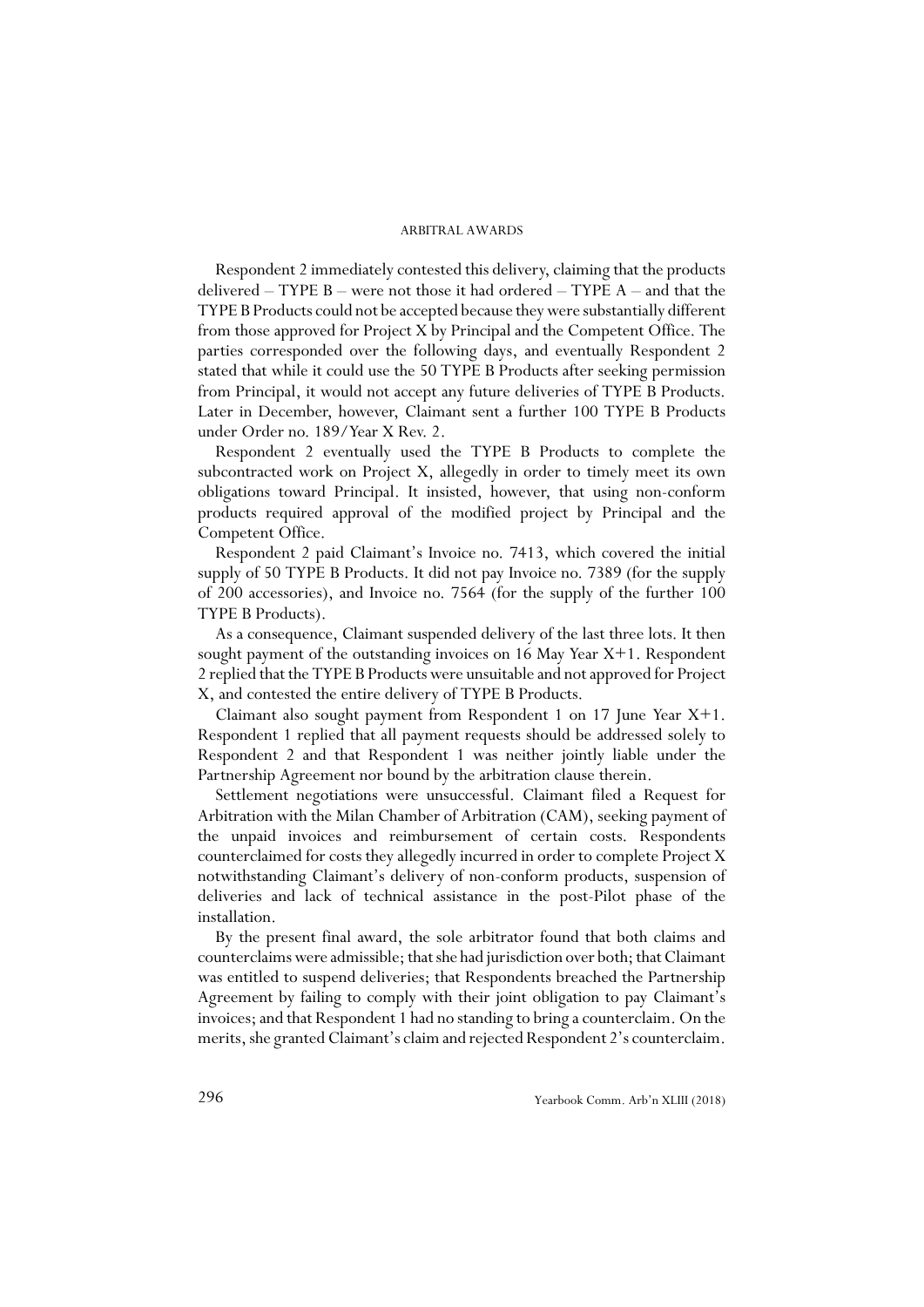The sole arbitrator first held that she had *jurisdiction over Claimant's claims*, because she found that the arbitration agreement between the parties was valid and covered the dispute.

She dismissed Respondents' objection that the arbitration clause in the Standard Conditions was invalid because (i) it was not separately signed as required by Art. 1341 of the Italian Civil Code for restrictive clauses (which include arbitration clauses), and (ii) because Mr Fisher, who had signed the Agreement on behalf of both Respondents, was an old man who likely lacked a sufficient command of the English language.

The arbitrator noted preliminarily that (i) an objection regarding the arbitral tribunal's jurisdiction does not prevent the tribunal from deciding on its own jurisdiction, pursuant to the principle of *Kompetenz-Kompetenz*, which is enshrined in the Italian arbitration law; and (ii) that Italian law applied to the validity of the arbitration clause.

She reasoned in respect of this latter point that in light of the principle of the autonomy of the arbitration clause with respect to the main contract, it could not be assumed that the choice for Italian law as the law governing the main contract meant that the parties opted for the applicability of Italian law to the arbitration agreement. The arbitrator shared the prevailing opinion that in the absence of an express choice by the parties, the law of the state of the seat of the arbitration (*lex arbitri*) applies. This approach, she noted, is in accordance with Art.  $V(1)(a)$  of the 1958 New York Convention, ratified by both states of which the parties were nationals, Italy and the United States. According to this provision, lacking a choice by the parties, the validity of the arbitration agreement is determined under the law of the state where the award was made – here, Italian law, since the seat of the arbitration was in Italy. In light of the international nature of the present proceeding, the arbitrator added that the impact of international treaties, in particular the New York Convention, should also be taken into account.

Both Italian law and the New York Convention require the written form and the parties' express agreement for the conclusion of a valid arbitration clause. These requirements were met here, since the arbitration clause was undisputedly in writing and the Standard Terms and Conditions had been signed by Respondents, as well as by Claimant.

Respondents' two objections to the validity of Clause 10.9 failed. First, the claim that Mr Fisher was old and thus unable to understand the English text he signed, was unsubstantiated. No evidence had been filed in support of this argument, and the contracting parties were experienced operators.

Second, the argument that the arbitration clause should have been separately signed was also unsuccessful. Pursuant to Arts. 1341 and 1342 CC, *clausole*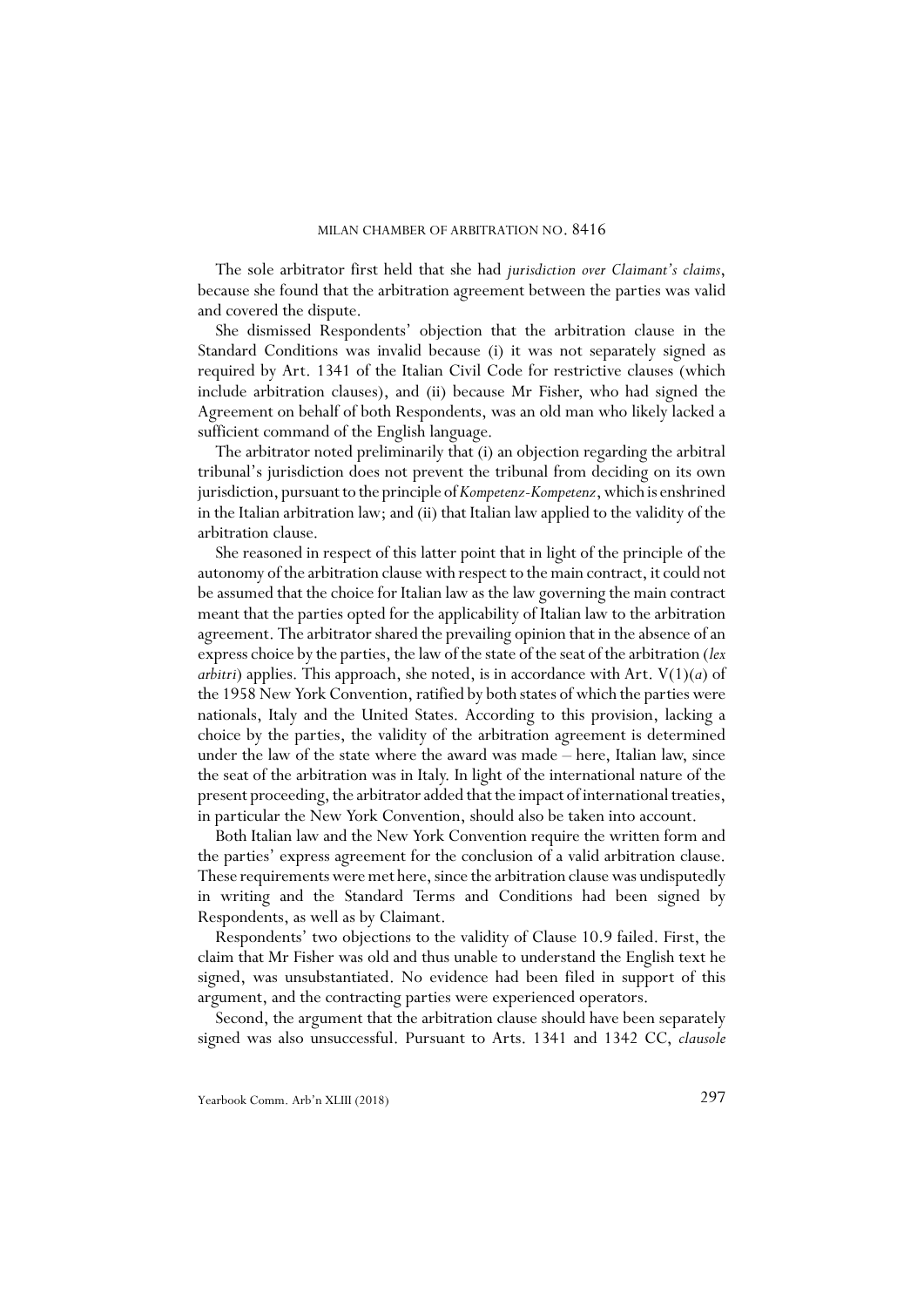*vessatorie* (restrictive clauses) contained in general conditions of contract require a specific written approval through an additional signature under the list of such clauses generally found at the end of the document. This was precisely the case here. The first page, or cover sheet, of the Partnership Agreement explicitly referred to the attached Standard Terms and Conditions, which contained the arbitration clause (Clause 10.9), and Respondents signed both the first page of the Agreement and the last page of the Standard Terms and Conditions, below an explicit list of all clauses contained in the Standard Terms considered to be restrictive, including Clause 10.9.

In any case, added the sole arbitrator, the double signature requirement of Art. 1341 CC did not even apply. Art. II of the New York Convention provides for a uniform – that is, special – regulation of the formal requirements for arbitration agreements in international contracts, thus preventing the Contracting States from imposing further or more restrictive formal requirements. Italian jurisprudence held on several occasions that Arts. 1341 and 1342 CC do not apply to agreements for foreign arbitration. The exclusion of these Articles was further set out explicitly in the Italian Code of Civil Procedure following the 1994 arbitration law reform also with respect to international arbitration with seat in Italy; although the relevant provision was repealed in the 2006 reform, the prevailing doctrine – which the sole arbitrator shared – holds that this principle holds true, since the repealed Article merely absorbed a principle that jurisprudence and doctrine had previously developed and affirmed. A contrary opinion would also be in contrast with the spirit and the letter of Art. II of the New York Convention.

Finally, the dispute fell squarely within the scope of the arbitration clause in the Standard Conditions attached to the Partnership Agreement, since it arose in respect of deliveries under Order no. 189/Year X Rev. 2, on which Claimant based its request for payment.

The sole arbitrator then held that she had *jurisdiction over Respondents' counterclaim*, which was introduced in a timely manner and was covered by the arbitration agreement.

The counterclaim was timely. The Italian Arbitration Act does not set specific requirements for the filing of counterclaims and the Italian Supreme Court recognizes the admissibility of counterclaims filed in the course of the arbitration proceedings as long as the counterparty has a possibility to defend its position and reply thereto. The arbitrator reasoned that absent any indications in the arbitration agreement and in the CAM Arbitration Rules – which only provide that the tribunal shall decide on the admissibility of new (counter)claims taking into account all circumstances – the arbitral tribunal enjoys broad discretional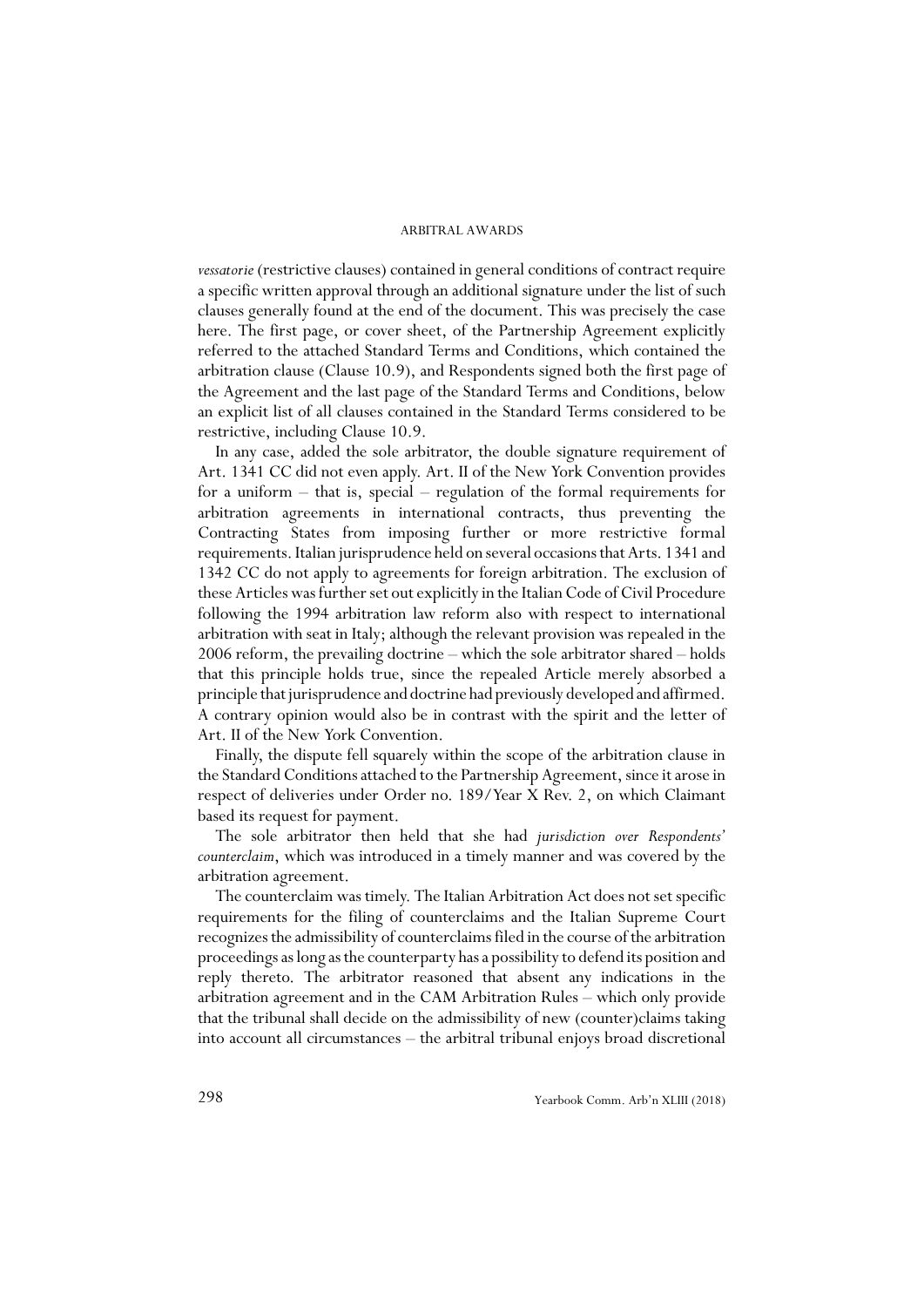powers with respect to the decision on whether to admit a counterclaim filed after the (first) statement of defense. In the present case, Respondents stated at the beginning of the proceeding that they would file a counterclaim, and the arbitrator granted them a time limit to do so. Respondents filed their counterclaim within the given time limit, and Claimant was in turn granted the opportunity to reply. The counterclaim was therefore filed timely.

The counterclaim was also admissible, as it fell within the scope of the broad arbitration agreement in Clause 10.9: "Any dispute arising out of or related to the present Agreement, including the formation, interpretation, breach or termination thereof ...". The counterclaim sought costs arising in respect of the completion of Project X, allegedly incurred as a direct consequence of Claimant's non-performance (delivery of non-conform products and suspension of deliveries), and therefore concerned Claimant's contractual liability.

However, the sole arbitrator held that Respondent 1 lacked standing to bring the counterclaim. Respondent 1 signed the Partnership Agreement, but the present dispute concerned Order no. 189/Year X Rev. 2, which was issued to Claimant by Respondent 2. Respondents themselves and the evidence also confirmed that Respondent 1's involvement was limited to the subcontracting of installation works to Respondent 2, and that the goods in dispute were ordered by Respondent 2, not by Respondent 1. While the Agreement did provide for a joint liability of Respondents, it did not provide for the joint entitlement of or the possibility for Respondents to act as joint creditors against Claimant in case of breach of contract by the latter.

*On the merits*, the sole arbitrator *granted Claimant's claim*, finding that Respondents breached the Partnership Agreement, and rejected Respondent 2's counterclaim.

The parties disagreed as to whether TYPE A or TYPE B Products had been ordered, and as to the binding contractual document: Claimant argued that Order no. 189/Year X Rev. 2, which referred to the TYPE B Products, was the relevant document; Respondents contended that the relevant document was General Order no. 075/Year X, dated 27 April Year X, which referred to TYPE A Products.

The arbitrator held first that the General Order of 27 April Year X was not the document relevantly governing the parties' relationship. This order concerned the supply of unspecified equipment to be delivered in five lots. It referred to Claimant's offer dated 11 February Year X, which concerned the supply of products for the Pilot installation, including the TYPE A Products, but also contemplated all phases of Project  $X$  – the four further lots. The arbitrator held that it appeared that the General Order (which was formulated as a proposal for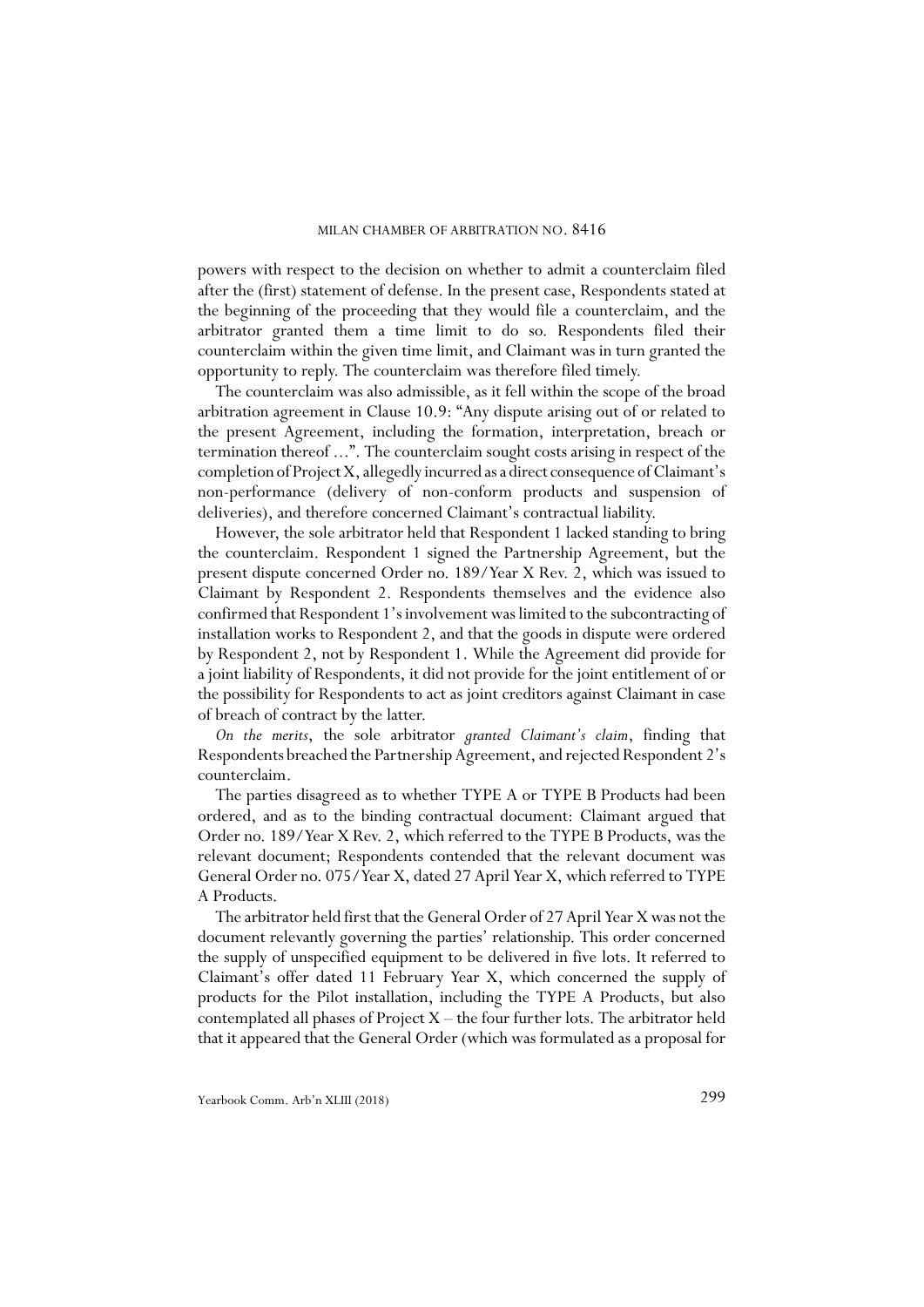a framework agreement between the Parties, rather than as an order in the strict sense) was not sufficient in itself, but necessarily required subsequent and specific orders. It was thus superseded by the subsequent specific orders issued for each lot.

Rather, it appeared from the evidence that Order no. 189/Year X Rev. 2 issued under the Partnership Agreement and providing, *inter alia*, for the delivery of 177 TYPE B Products, was the relevant order for the supply in dispute. It appeared from the cover email that Order no. 189/Year X, its 6 November earlier version, explicitly annulled and replaced all precedent orders, including the General Order. The original Order no. 189 was not accepted by Claimant and negotiations led to a revised version, Order no. 189/Year X Rev. 2. The correspondence and negotiations between the parties clearly disproved in the arbitrator's opinion Respondents' claim that there had been a misunderstanding because Claimant's new offer, dated 30 October Year X, included some Excel sheets which still indicated the TYPE A Products. Further, noted the sole arbitrator, Respondents never sought an annulment of the order due to a significant error. Rather, after having initially requested to stop further deliveries of TYPE B Products, Respondent 2 insisted on the continued supply of such TYPE B Products and actually used all of the material delivered by Claimant for Project X.

Order no. 189/Year X Rev. 2, which like Order no. 189/Year X provided for the supply of TYPE B Products, was therefore the relevant contractual document. Respondents breached their contractual obligations under Order no. 189/Year X Rev. 2 by failing to make the payments thereunder.

While Claimant proved that it made the various supplies under Order no. 189/Year X Rev. 2, which included the TYPE B Products, for which payment was claimed in this arbitration, Respondents failed to prove that there was a ground for their non-payment of the relevant invoices.

Respondents' objection that Claimant did not perform its contractual obligations in accordance with the Partnership Agreement, so that Respondents were not required to pay the amounts outstanding under Invoice no. 7389/Year X and Invoice no. 7564/Year X under Art. 1460 CC, failed. Respondents did not prove that the TYPE B Products were not in conformity with Project X's technical requirements, since these products were in fact installed. Nor was there merit in Respondents' claim that they could not install products different from those that had been tested and approved by Principal and the Competent Office, even if technically compatible: first, Respondents could not blame Claimant for implementing its own instructions to supply TYPE B Products; second, testing was irrelevant for the payment of supplies. The requirement in the original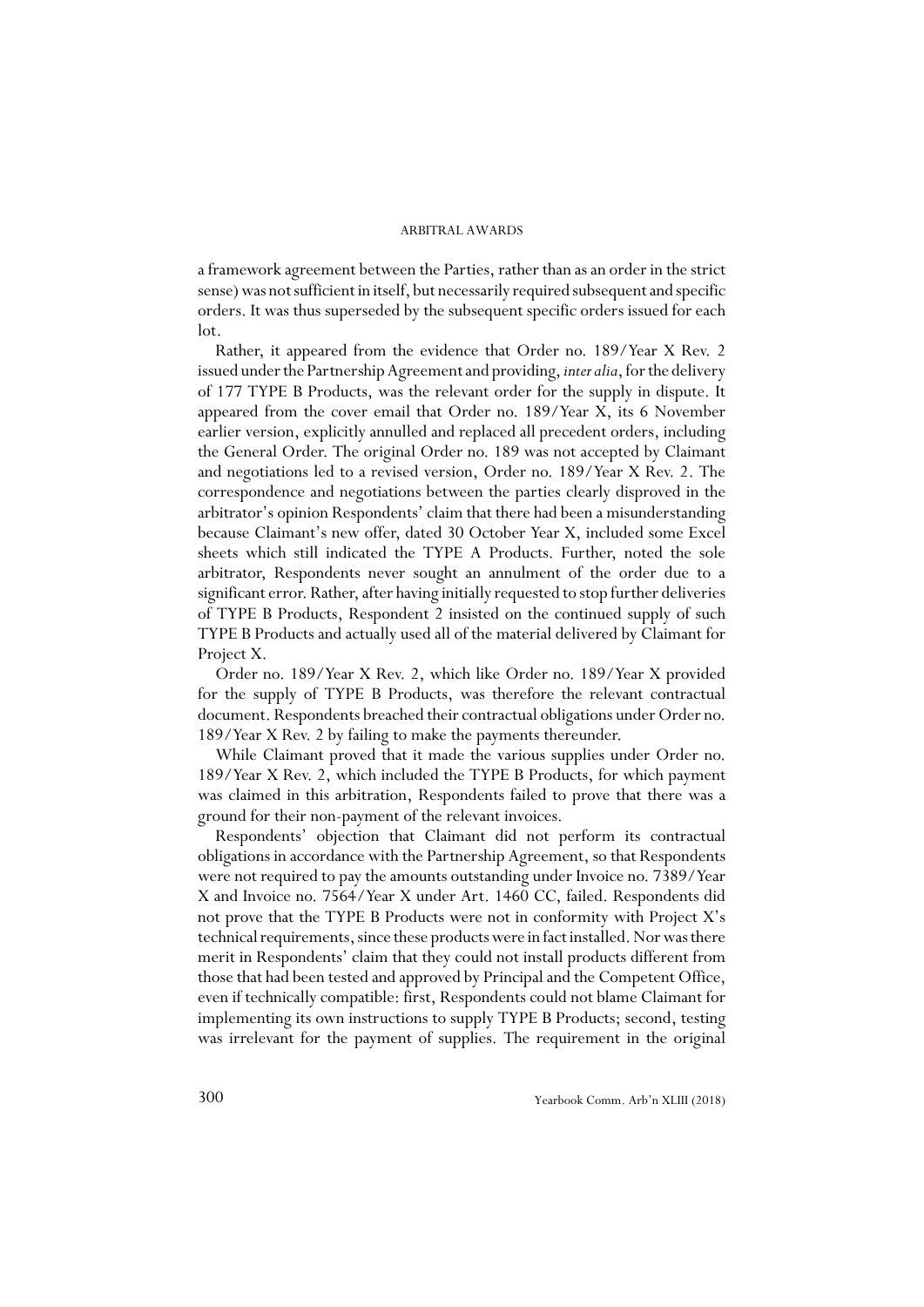version of Order no. 189/Year X providing for payment upon testing had been specifically deleted, and it also appeared from the evidence that Respondents actually used products that were different from those approved for Project X.

The sole arbitrator added that Italian jurisprudence requires that where a party raises the *inadimplenti non est adimplendum* exception, the judge must evaluate, compare and balance the opposing defaults and breaches. In the present case, Claimant's suspension of the supply of the outstanding lots ordered by Respondents could not be considered disproportionate in light of Respondents' breach of contract.

Finally, the arbitrator stressed that Respondents' own counterclaim stood in clear contradiction to the reasons underlying this objection. On one hand, Respondents contested the supply of TYPE B Products as they were allegedly not conform to and not in compliance with Project X. On the other hand, they argued that they incurred costs because Claimant failed to complete delivery of the products ordered, including the TYPE B Products.

The sole arbitrator then *denied Respondent 2's counterclaim*. This counterclaim was based on the premise that Claimant defaulted on its contractual obligations by failing to complete delivery and to provide technical assistance for the installation of the Products after the Pilot phase. The counterclaim, held the arbitrator, was unfounded in respect of both the *an debeatur* and the *quantum*.

Claimant could not be held liable because its disruption of any further supply of products for the completion of Project X was justified in light of the serious payment default by Respondents. Also, Respondents did not prove that Claimant was contractually obliged to provide technical assistance in the post-Pilot phase.

Having found that the counterclaim failed to prove Claimant's liability, the sole arbitrator need not examine the issue of the *quantum* of damages. However, she did so for the sake of completeness, and concluded on the facts of the case that the counterclaim provided insufficient evidence on the amount of the alleged losses.

The sole arbitrator then dealt with Claimant's request for *late payment interest* and applied the late payment interest rate provided for in the Standard Terms and Conditions, which corresponded to a choice of the lower of either a rate of 1.5 percent per month or the interest rate under the Italian Legislative Decree implementing Directive 2011/7/UE on combating late payment in commercial transactions – currently, 8 percent on top of the Bce reference rate set forth in the Decree.

The arbitrator then examined whether Claimant had correctly *imputed the advance payments* made by Respondents. On 12 November Year X, Respondents made an advance payment for the supply under the original Order no.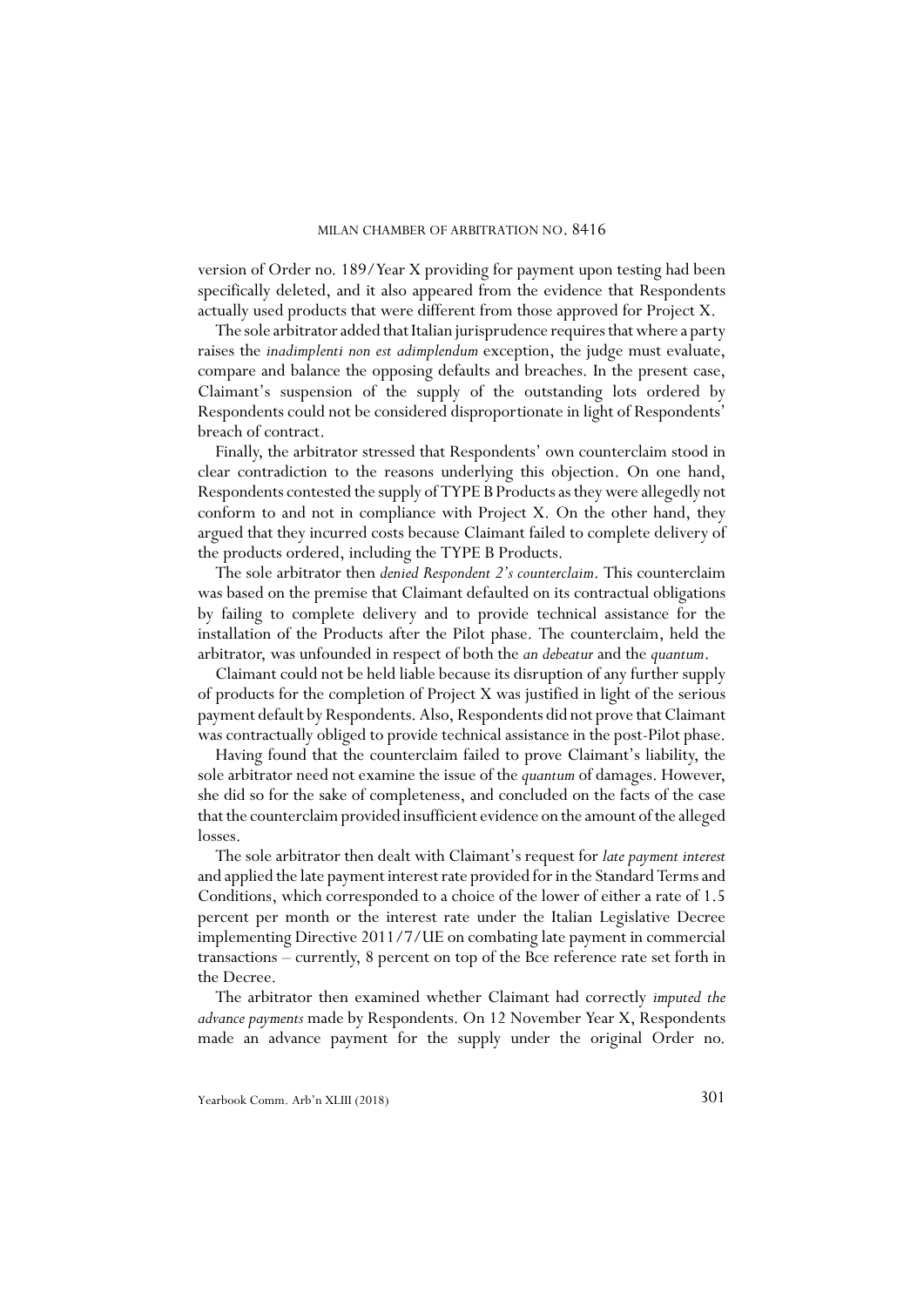189/Year X, which was applicable at the time. Claimant correctly imputed this advance payment to the amount due under Invoice no. 7389, which was the first debt due and the more onerous, as provided under the Italian Civil Code. In September Year X+1, Respondent 2 paid a certain amount to Claimant, which Claimant correctly imputed to the late payment interest accrued.

On the issue of *Respondents' joint liability*, the sole arbitrator held that it undisputedly emerged from the record that the parties' contractual relationship in general was regulated by a framework agreement, the Partnership Agreement, which explicitly provided for the joint liability of the Respondents. Further, on the same date of the Agreement (13 May Year X), both Respondents also signed as "borrowers" – jointly and severally – a credit application and agreement and a credit line with Claimant in which they again declared to be jointly liable vis-àvis Claimant.

Finally, the sole arbitrator decided that the *costs* of the arbitration proceeding should be borne in proportion to unsuccessfulness and therefore by Respondents jointly. Legal fees and expenses were also liquidated in proportion to unsuccessfulness, and Respondents were ordered to reimburse Claimant for legal fees and costs and to bear their own fees and expenses. Considering the limited number of hearing days, the evidentiary phase and the nature and complexity of the dispute, the arbitrator determined the legal fees to be reimbursed, jointly, by Respondents on the basis of the medium standard fees.

### *Excerpt*

### I. THE ARBITRATION AGREEMENT

[1] "Claimant's Request for Arbitration was introduced on the basis of the arbitral clause contained in Clause 10.9 of the so-called 'Partnership Agreement', dated 13 May Year X. Said clause provides as follows:

### 'Governing Law/Arbitration

This Agreement shall be deemed to have been made in Italy, and shall be governed and construed in accordance with the laws of Italy exclusive of its rules governing choice of law and conflict of law. Accordingly, the provisions of the United Nation Convention on Contracts for the International Sale of Goods, if applicable, shall not apply to this Agreement. Any dispute arising out of or related to the present Agreement, including the formation, interpretation, breach or termination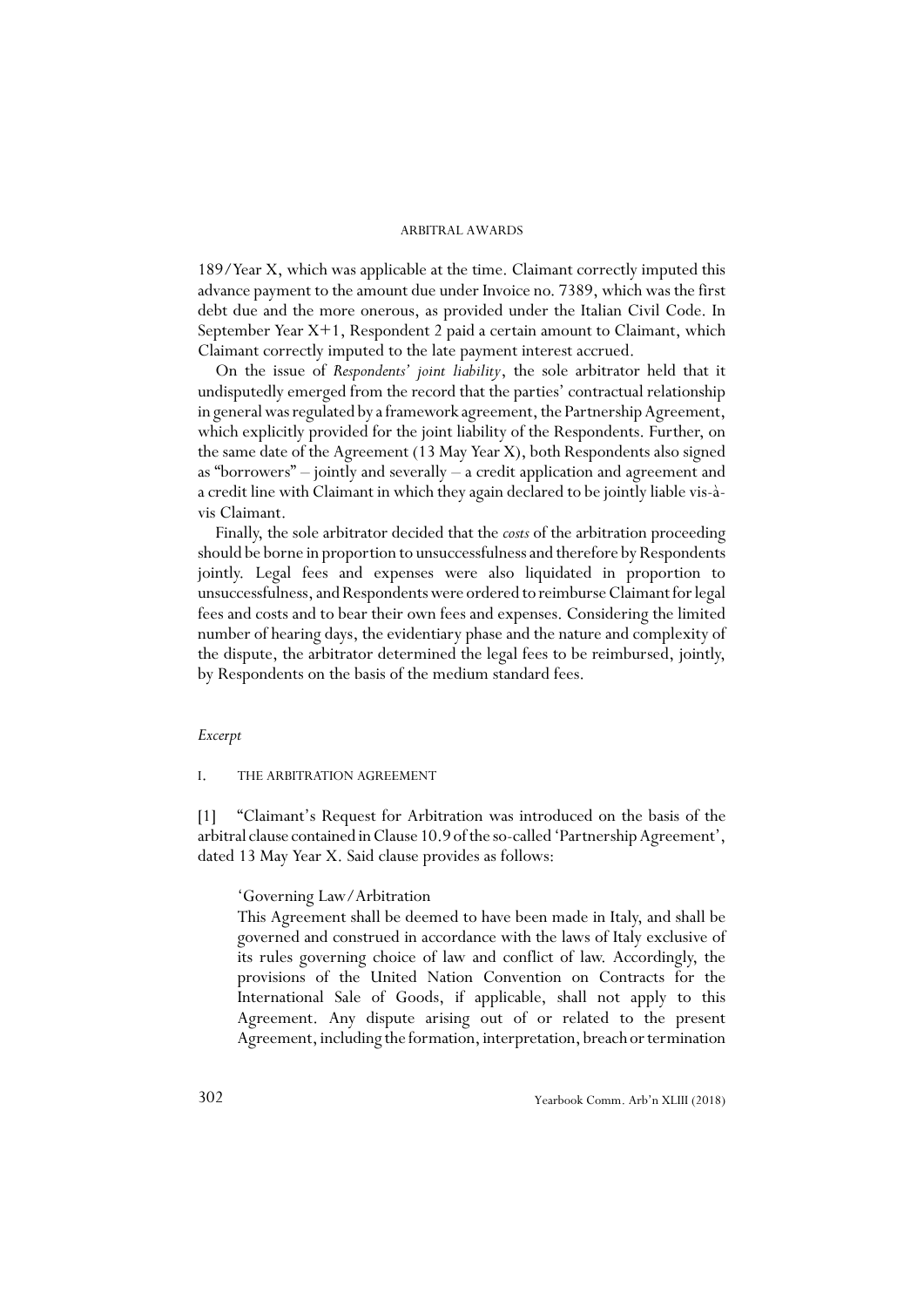thereof, including whether the claims asserted are arbitrable, will be referred to and finally determined by arbitration under the Rules of the Chamber of Arbitration of Milan, Italy (the Rules), by a sole arbitrator. The place of arbitration will be Milan, Italy. The language to be used in the arbitral proceedings will be English. The arbitration shall be "rituale"<sup>2</sup> and the arbitrators shall decide in accordance with the law. Judgement upon the award rendered by arbitrator(s) may be entered in any court having jurisdiction thereof.'

[2] "On the basis of this clause, Respondents introduced and specified during the proceedings a counterclaim by their 'Brief Authorized about counterclaim'."

II. THE ARBITRAL TRIBUNAL

[3] "The Arbitral Tribunal, formally constituted in Rome at the premises of the Chamber of Arbitration of Milan in Rome (hereinafter 'the Chamber'), during a designated hearing for its constitution in conformity with Art. 21, para. 1 of the Arbitration Rules of the Chamber which entered into force on 1 January 2010 (hereinafter, the 'Rules'), as indicated in the related Minutes of the hearing and Procedural Order no. 1, is composed of a Sole Arbitrator: Avvocato Maria Theresia Roerig....

[4] "Maria Theresia Roerig, a German national, also qualified to practice in Italy, was appointed by the Arbitral Council of the Chamber ... and confirmed by the Secretariat of the Chamber.

<sup>2.</sup> *Note General Editor.* The distinction between *arbitrato rituale* (formal arbitration) and *arbitrato irrituale* (contractual arbitration) is explained by Prof. Piero Bernardini in the "National Report Italy" in ICCA's *International Handbook on Commercial Arbitration* as follows:

<sup>&</sup>quot;In addition to arbitration regulated by the Code of Civil Procedure (known as the ritual Code: hence the name of *arbitrato rituale* for this form of arbitration), a second type of arbitration, based on the parties' contractual autonomy recognized by Art. 1322 of the Civil Code, has developed since the turn of the [twentieth] century (*arbitrato irrituale* or *libero*) by which the parties entrust the arbitrator with the power to determine their own will. Unlike *arbitrato rituale*, the proceedings under the latter type of arbitration are not subject to the formal requirements set by the Code of Civil Procedure (although the courts tend now to apply various of its provisions also to *arbitrato irrituale*, including the requirement of due process) and give rise to a determination which is only contractual as to its effects for the parties and is not susceptible to acquire executory force. Such a determination may be attacked only on the same grounds for which the invalidity of a contract may be invoked before a national court."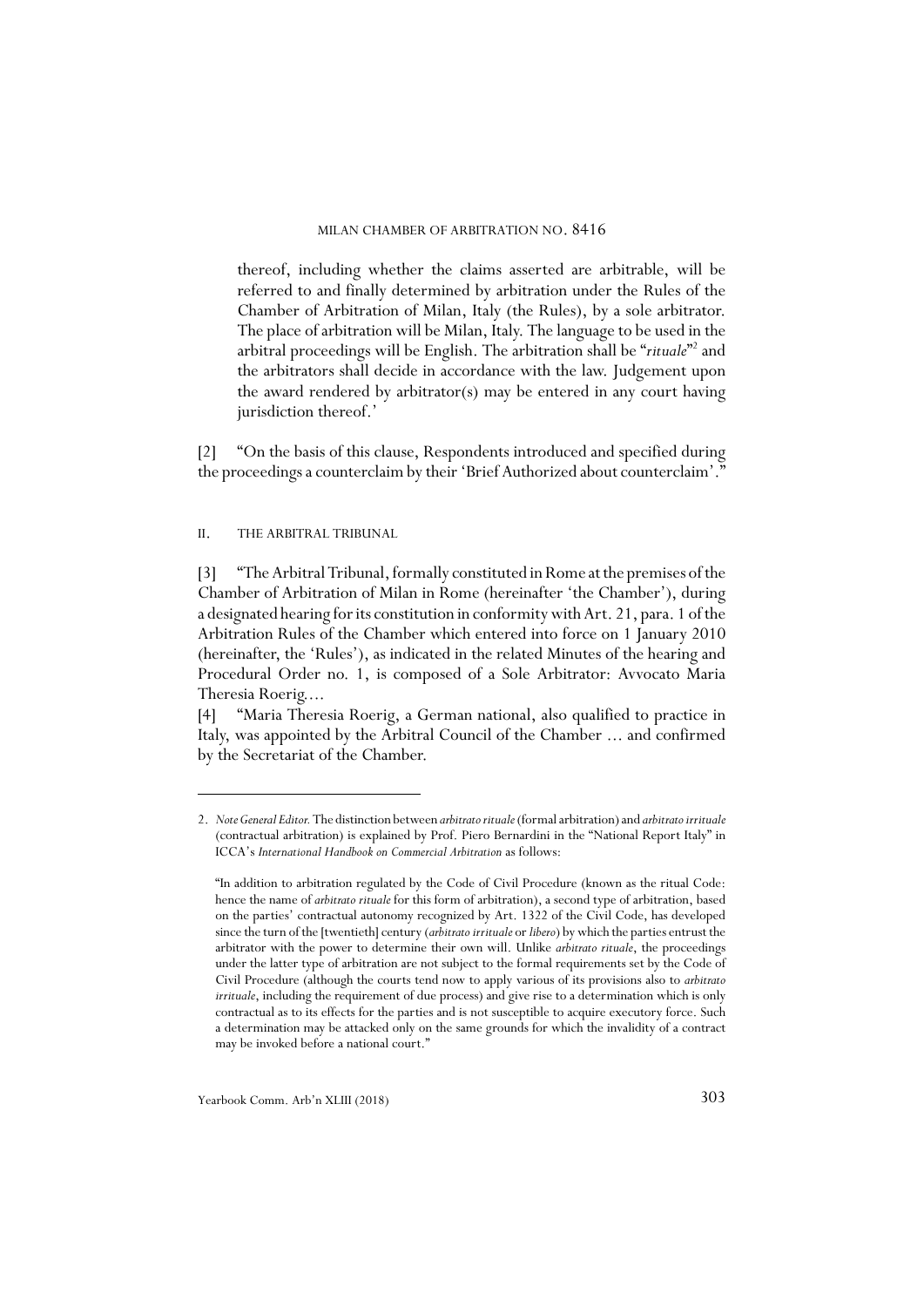[5] "The Sole Arbitrator having reiterated her consent to act as such in the present arbitral proceedings, acknowledged and directed in particular during such hearing and by means of Procedural Order no. 1 that:

– in accordance with the abovementioned arbitration agreement, the *seat of the arbitration* would be Milan (Italy). The Arbitral Tribunal could decide for any hearing or other procedural order to be made in another place, pursuant to Art. 4, para. 4 of the Rules;

– in accordance with the abovementioned agreement, Italian *substantive law* would apply to the merits of the case, but for the United Nations Convention on Contracts for the International Sale of Goods;

– pursuant to the abovementioned arbitration clause, English should be *the language of the arbitration*. The arbitral proceedings would therefore be conducted in English, and any award(s) or decisions of the Arbitral Tribunal would be drafted in English. All exhibits and other evidence written in a language other than English and/or Italian should be provided together with an English translation. Exhibits and evidence, case law, legal scholarship and statutes/legislation originally drafted in Italian may be filed in the proceedings without a translation;

– the proceedings would be governed by the *Rules* of the Chamber as supplemented by the present Procedural Order no. 1 and, as required, by Italian procedural law on arbitration. Where the latter is silent, these proceedings would be governed by any rules that the Arbitral Tribunal may decide to apply in accordance with Art. 2, para. 1 of the Rules. The Arbitral Tribunal may also seek guidance from, but shall not be bound by, the IBA Rules on the Taking of Evidence in International Arbitration 2010.

The Sole Arbitrator, having consulted the Parties, set a number of specific procedural rules in Procedural Order no. 1, in relation to document production, written submissions, witnesses of facts and expert witnesses, as well as to the (evidentiary) hearings.

[6] "The Tribunal decides the present dispute, as set forth in the arbitration agreement, *according to the rule of law* and '*in via rituale*'."

### III. THE PARTIES

[7] "Claimant ... filed a Request for Arbitration with the Milan Chamber of Arbitration against Respondents, seeking outstanding payments of invoices for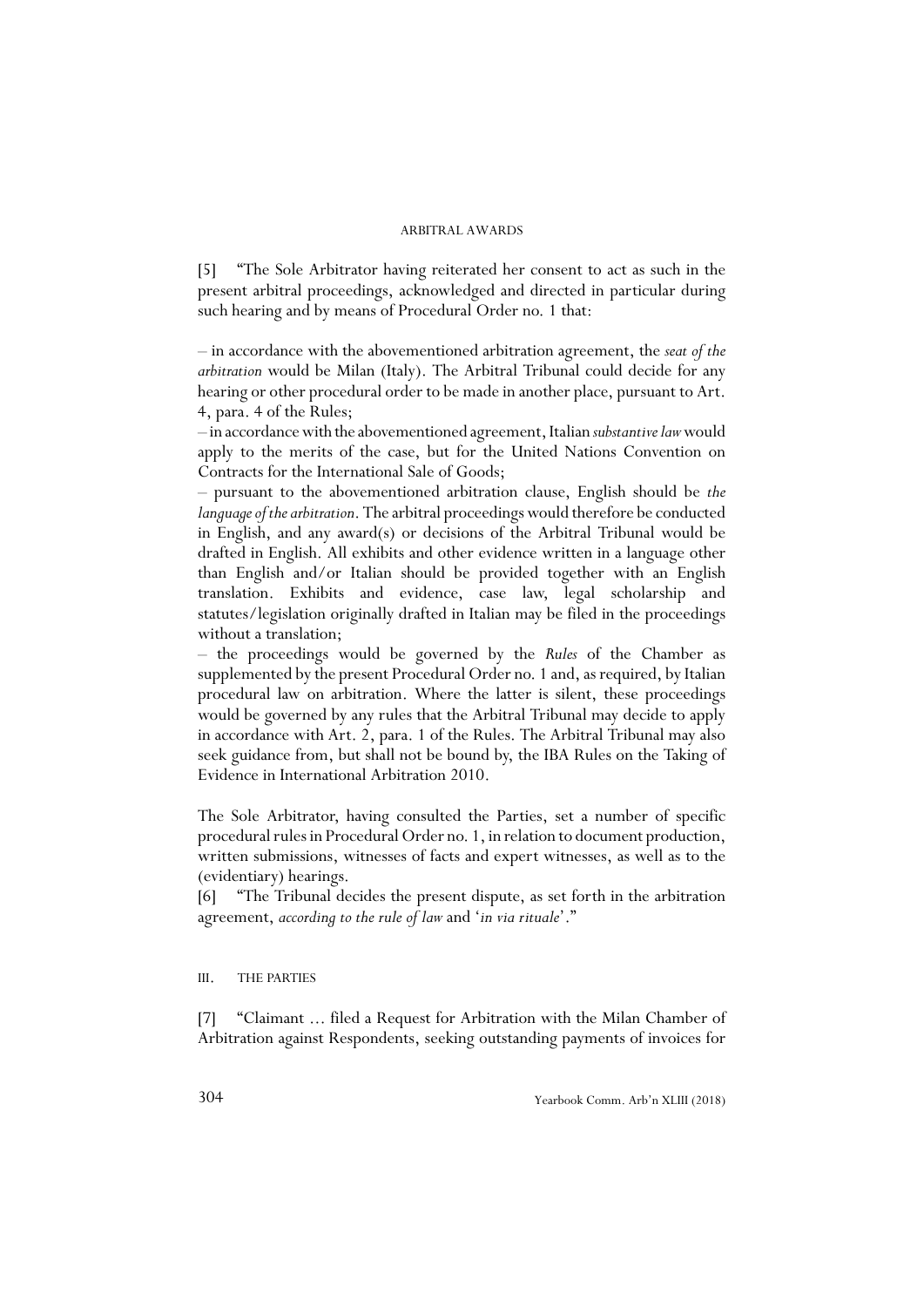the supply of certain Products and related products to be installed in Locations 1 and 2, as well as reimbursements of certain costs. The Request was based on the arbitration clause cited above, contained in the aforementioned Partnership Agreement.

[8] "Respondent 1 offers system and security solutions. Respondent 1 had been awarded a contract for the supply and implementation of technologies for the security of Locations 1 and 2 by Principal. It subcontracted the execution of such works to Respondent 2.

[9] "Respondent 2 offers system and security solutions."

### IV. PROCEDURAL BACKGROUND

[10] "Counsel for both Respondents filed their answer to the Claimant's Request (Defensive Memory), contesting the validity of the arbitration agreement, and in particular its bindingness upon Respondent 1, as well as the Claimant's payment requests, which it deems unfounded because it argues that the products delivered do not comply with those ordered by Respondents.

[11] "Respondents had also requested to single out ('oust') Respondent 1 from 'this arbitration' on the ground that it lacks standing to be sued.

[12] "In accordance with the procedural timetable set by the Arbitral Tribunal in Procedural Order no. 1, and issued during the hearing for the constitution of the Arbitral Tribunal, the Parties exchanged a first set of briefs (Parties' First and Second Briefs, respectively), in which Respondents reserved the right to claim for the damages that allegedly arose due to Claimant's default in delivering conform goods, to faults generated by the goods delivered by Claimant and/or to the Claimant's failure to provide technical assistance.

[13] "By means of Procedural Order no. 2, the Arbitral Tribunal, having acknowledged the Respondents' reserve for a counterclaim and Claimant's objections in this regard (in particular, that any counterclaim would be timebarred and inadmissible), directed in the interests of procedural efficiency that Respondents must introduce and submit counterclaims, if any, by [ten days later] at the latest, also providing reasons for the admissibility of its counterclaims; it further directed that, were Respondents to introduce any counterclaim, Claimant should submit its statements as to the admissibility of the same and its answer thereto, including any objections and related prayers of relief, by [a certain date].

[14] "The Arbitral Tribunal further asked the Parties to confirm whether they agreed that any witness and expert hearings could be conducted in Italian, even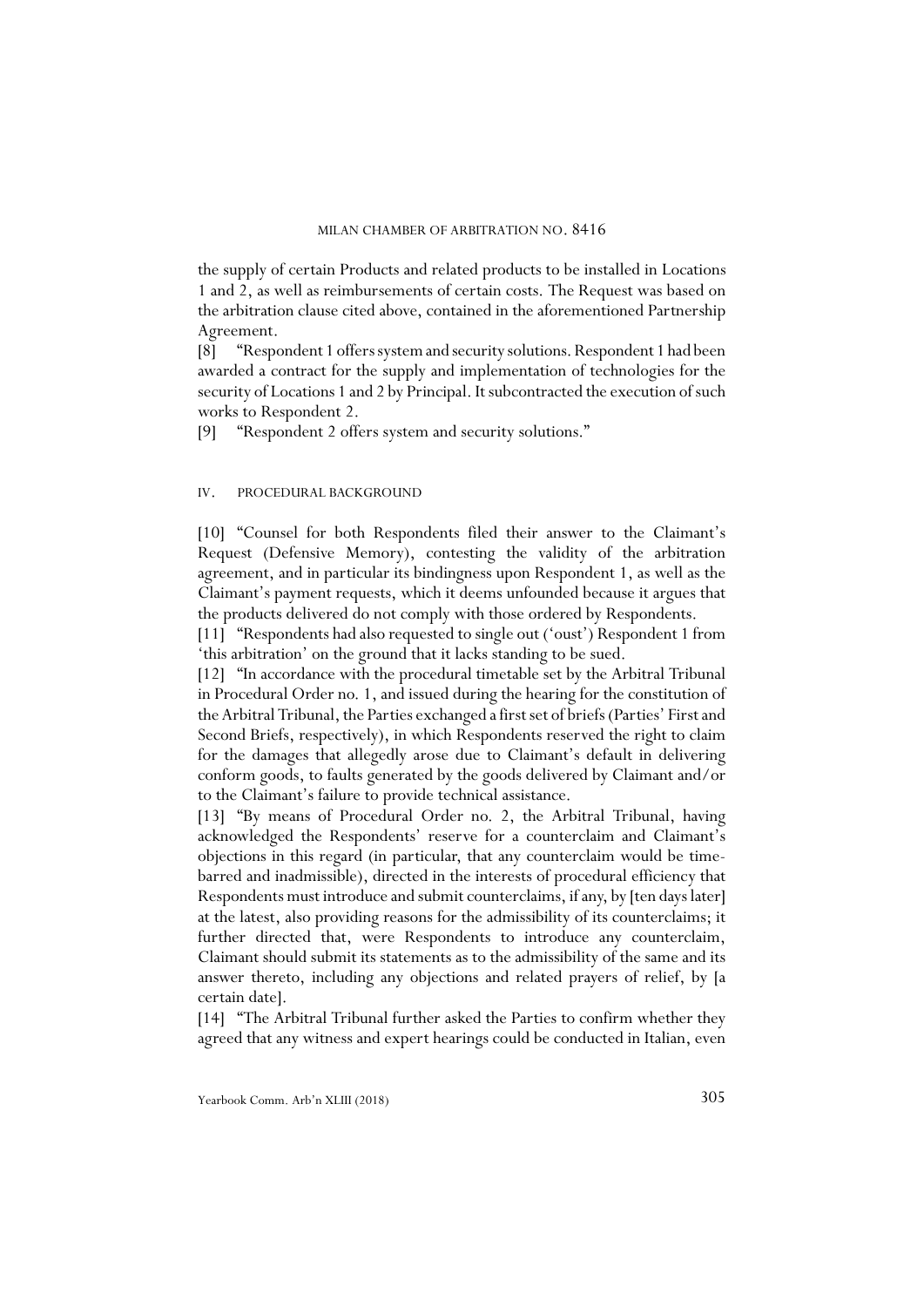though the language of the present arbitration is English and, if so, to submit related written declarations signed by their legal representative or authorized counsel. Both Parties submitted such declarations, thus consenting that evidentiary hearings could be conducted in the Italian language.

[15] "Respondents filed a counterclaim (Brief Authorized about Counterclaim) with the Chamber and claimed the reimbursement of various costs allegedly resulting from Claimant's default and breach of contract to the extent quantifiable at that moment.

[16] "Claimant filed its response to the counterclaim (Third Brief), contesting the admissibility of the counterclaim, which is allegedly time-barred under Art. 10 of the Arbitration Rules and in any case would not even fall within the arbitration agreement (raising the objection established under Art. 817 CCP), $3$ and in addition would fail to meet the requirements set out in Art. 36 CCP, the counterclaim not presenting any link with its main claim and in any case being unfounded in light of its vagueness and genericity.

[17] "In accordance with the subsequent Procedural Order no. 3 of the Arbitral Tribunal, Respondents submitted their reply to Claimant's Third Brief, in particular regarding the (admissibility of the) counterclaim (Respondents' Fourth Brief).

[18] "Respondents argue that the counterclaim is admissible even though Principal is not a party to the contractual relationship between Respondent 2 and Claimant. Claimant's default would also have effects with respect to Principal, and in accordance with Art. 1218 CC [Italian Civil Code], the defaulting party must pay damages for the losses caused by its default. In addition, Art. 27 of the Arbitral Rules would neither preclude the submission of new claims nor provide for a time limit.

<sup>3.</sup> Art. 817 of the Italian Code of Civil Procedure reads:

<sup>&</sup>quot;*Objection to jurisdiction*

Should the validity, content or scope of the arbitration agreement or the regularity of the arbitrators' appointment be challenged in the course of the arbitration, the arbitrators shall decide on their own jurisdiction.

This provision shall apply also in case the arbitrators' powers are challenged in any venue for whatever reason which has supervened in the course of the proceedings. The party that does not object in the first statement of defense subsequent to the arbitrators' acceptance that they lack jurisdiction by reason of the non-existence, invalidity or ineffectiveness of the arbitration agreement, may not challenge the award on this ground, except in case of a non-arbitrable dispute.

The party which, during the arbitration proceedings, fails to raise the objection that the other parties' pleadings exceed the limits of the arbitration agreement may not, on this ground, challenge the award."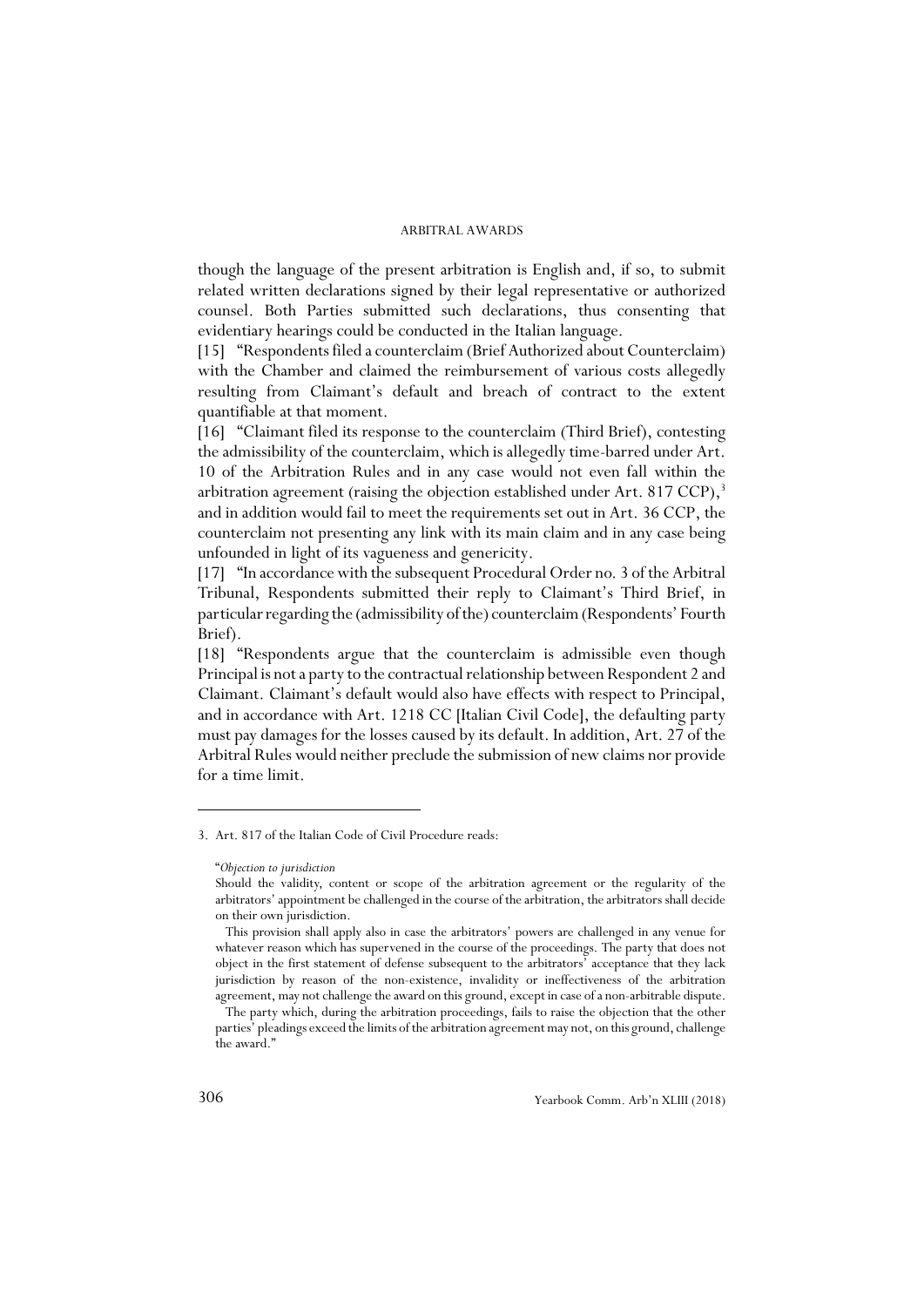[19] "Claimant submitted its counter-reply (Claimant's Fourth Brief) to such reply, lamenting inter alia the irrelevance of Respondents' written witness statements, which allegedly all present the exact same wording and content and would as such be unreliable.

[20] "By Procedural Order no. 4, the Arbitral Tribunal granted Respondents and Claimant a further deadline within which to finally specify their positions on the merits of the counterclaims and to integrate related evidence, as well as a final deadline for submitting related replies and counter-evidence.

[21] "It also scheduled an evidentiary hearing to be held at the Arbitral Chamber's premises in Rome, specifying further procedural issues (e.g. regarding the witnesses, their summons and the hearing in general), and inviting the Parties to submit a list of witnesses to be summoned to the hearing and related arguments.

[22] "The Parties submitted the briefs and reply-briefs granted in Order no. 4 (cfr. Parties' Fifth and Sixth Briefs, respectively) on a timely basis and also submitted their respective pre-hearing briefs, including a list of witnesses to be heard at the hearing and related arguments (Claimant's Pre-Hearing Brief and Respondents' List of Witnesses). Parties also summoned all their respective witnesses to the hearing.

[23] "The Arbitral Council of the Chamber granted a [five-month] extension of the time limit for filing the final award, pursuant to Art. 32 of the Rules.

[24] "Upon Claimant's request, to which Respondent consented, the hearing originally scheduled was postponed and held on the following day (Procedural Order no. 5). The hearing agenda was fixed by the Sole Arbitrator by means of Order no. 6.

[25] "During the hearing, the two witnesses introduced by the Claimant, Mr Smith and Mr Jones,<sup>4</sup> were heard and cross-examined first, in accordance with the procedural rules set by the Tribunal after consulting the Parties. Subsequently, the four witnesses introduced by the Respondents, Mr David Brown, Ms Jane Martin, Mr Hunter and Ms Susan Brown were heard and crossexamined. Thus, the Arbitral Tribunal had admitted all witnesses indicated by the Parties to the hearing, holding that it would evaluate the reliability and the probatory value of Respondents' written witness statements – contested by Claimant – also in light of their oral statements.

[26] "The entire hearing was registered by a registration and transcript service, arranged for upon instruction of the Arbitral Tribunal by the Secretariat of the Chamber. The transcript of the hearing, including the oral witnesses' statements

<sup>4.</sup> All names are fictitious.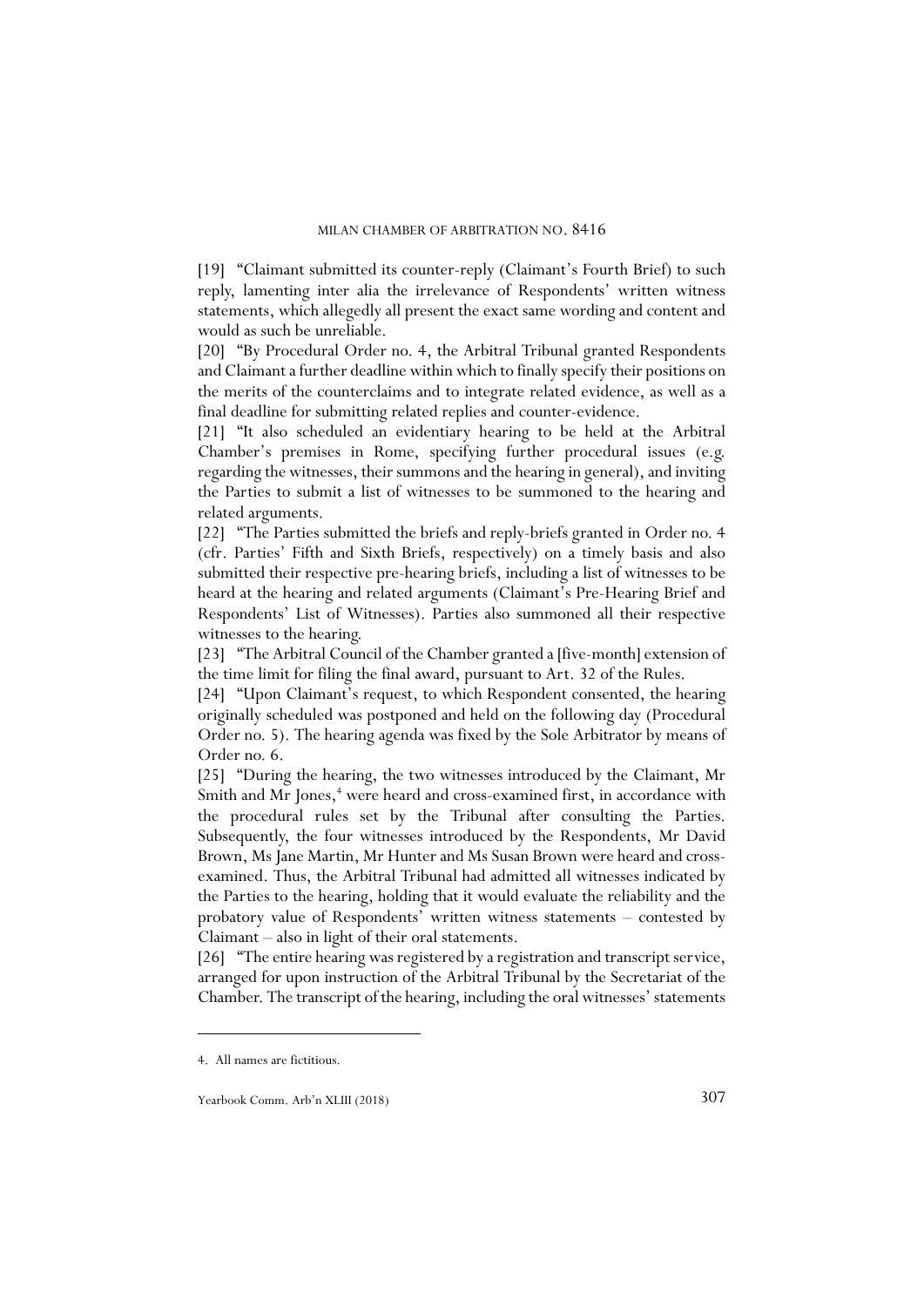(hereafter referred to as the 'Transcript') is part of the Minutes of the hearing, which were transmitted to the Parties one week later.

[27] "At the end of the hearing, the Arbitral Tribunal, having consulted the Parties, granted both Parties a deadline within which to hold a conclusive posthearing brief and a final deadline for the related conclusive rebuttal briefs.

[28] "Both Parties submitted their post-hearing briefs but omitted, *inter alia*, the English translation of the Transcript parts that they quoted or to which they referred. By Order no. 7, the Arbitral Tribunal therefore directed the Parties to provide for the filing of an English translation of the parts of the Transcript that they deemed relevant by a certain date. The Parties indeed filed the required translation by such date.

[29] "The Parties filed their rebuttal briefs within the time limits set, together with statements of their costs."

### V. FACTUAL BACKGROUND

[30] "The dispute regards a (private) contractual relationship and a so-called Partnership Agreement, dated 13 May Year X, entered into by the Parties in connection with a public tender for the supply and implementation of technologies for the security and surveillance system of Locations 1 and 2 (the socalled 'Project X').

[31] "Principal had announced said tender and awarded it to Respondent 1, which subcontracted the execution of the works subject to the tender to Respondent 2.

[32] "Respondent 2 had originally selected another company, Premier/ACME, for the supply of certain technologies. According to Respondents' statements – which were not contested in this respect by Claimant – Respondent 2 had implemented, together with Premier/ACME, the final design of the executive project, called 'Project X', in the pilot part of Location 1. Project X was approved by Principal ... and the Competent Office within the Ministry.

[33] "Subsequently, Claimant was introduced to Respondent 2 and proposed to install its own products in the Project X pilot phase. Respondent 2 concluded that Claimant's technology and commercial presence would be more suitable than those of the first-chosen company. Respondent 2 thus proposed to Principal to test Claimant's technologies.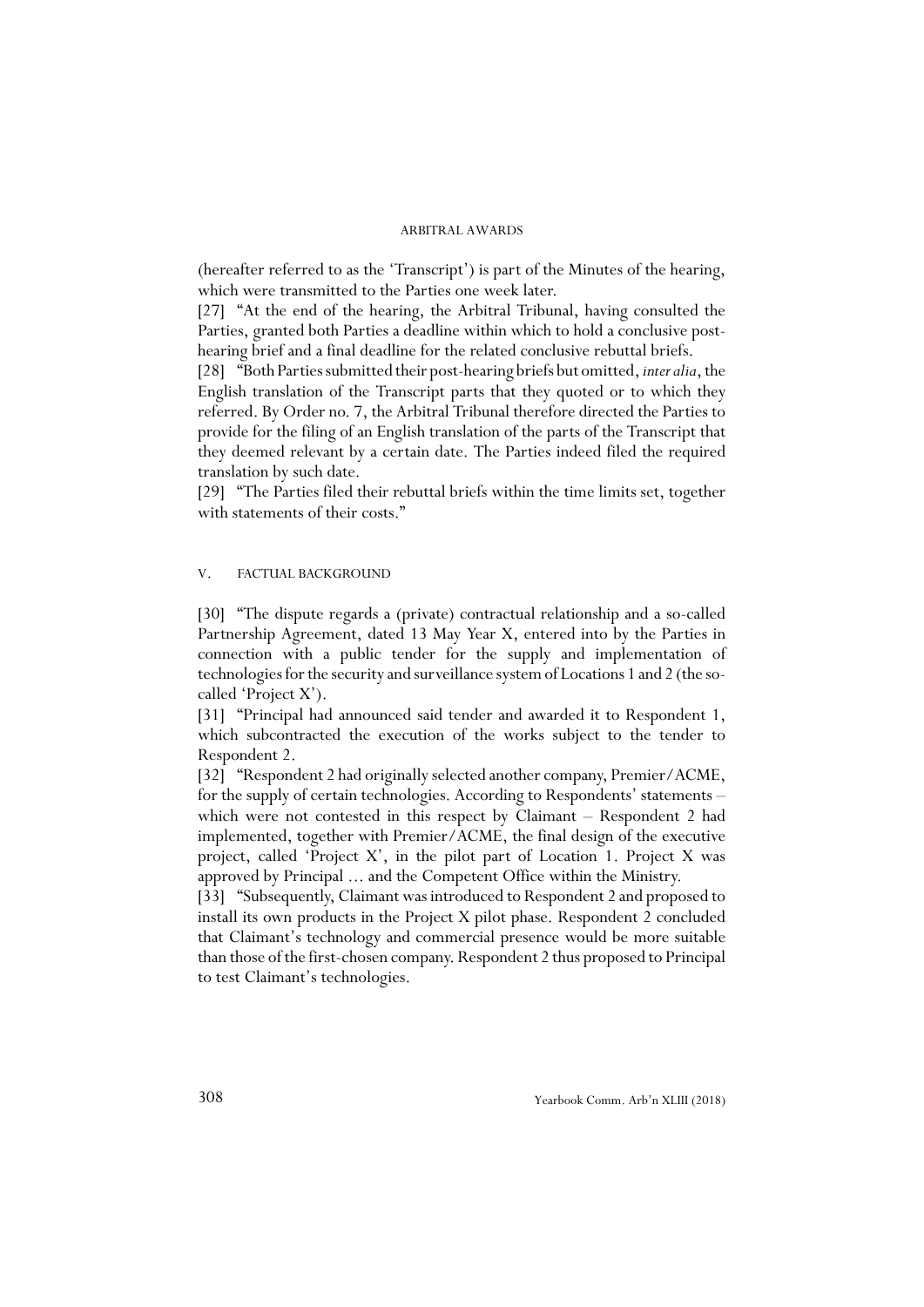[34] "On 11 February Year X, Claimant made an offer to Respondent 2 for the supply of Products and accessories, indicating, inter alia, 28 'TYPE A' Products, which were to be installed for a complete pilot installation (offer for Phase 1). Respondent 2, referring to such offer, sent Claimant a so-called General Order, dated 27 April Year X, indicating various lots that it wished to order during the forthcoming period (only the first lot of which regarded the pilot).

[35] "According to Claimant's description of the facts, before starting any commercial relationships with Respondent 2, it conducted a due diligence on the potential partner, from which it emerged that the economic parameters of Respondent 2 did not match Claimant's requirements. To resolve the problem, the Parties agreed – according to Claimant's allegations, which are however contested by Respondents – upon the joint liability of both Respondents.

[36] "In any event, on 13 May Year X, the Parties concluded a so-called Partnership Agreement (hereafter also referred to as the 'Agreement'), which was signed, on behalf of Respondents, by Mr Fisher, former Chairman (*Presidente*) and legal representative of Respondent 1 and Managing Director of Respondent 2. Said agreement, under which Claimant committed itself to provide Respondents with its products as defined in the Agreement on the basis of the orders placed from time to time by the commercial counterparties, had already been transmitted to Respondents on 10 February Year X.

[37] "Respondents actually contest the binding nature of the terms of said Agreement regarding the Parties' joint liability and the arbitration clause. In this connection, it queries whether Mr Fisher, who was of advanced age, could be considered to have properly understood the agreement drafted in the English language; they also argue that both said restrictive clauses (which it considers to be so-called '*clausole vessatorie*') were not expressly approved by means of a double signature, as required under Art. 1341 CC.<sup>5</sup>

<sup>5.</sup> Art. 1341 of the Italian Civil Code reads:

<sup>&</sup>quot;*Standard Conditions of Contract*

Standard conditions prepared by one of the parties are effective as to the other if at the time of formation of the contract the latter knew of them or should have known of them by using ordinary diligence.

In any case conditions are ineffective, unless specifically approved in writing, which establish, in favor of the party who has prepared them, limitations on liability, the power of withdrawing from the contract or of suspending its performance, or which impose time limits involving forfeitures on the other party, limitations on the power to raise defences, restrictions on contractual freedom in relations with third parties, tacit extension or renewal of the contract, arbitration clauses or derogations from the competence of courts."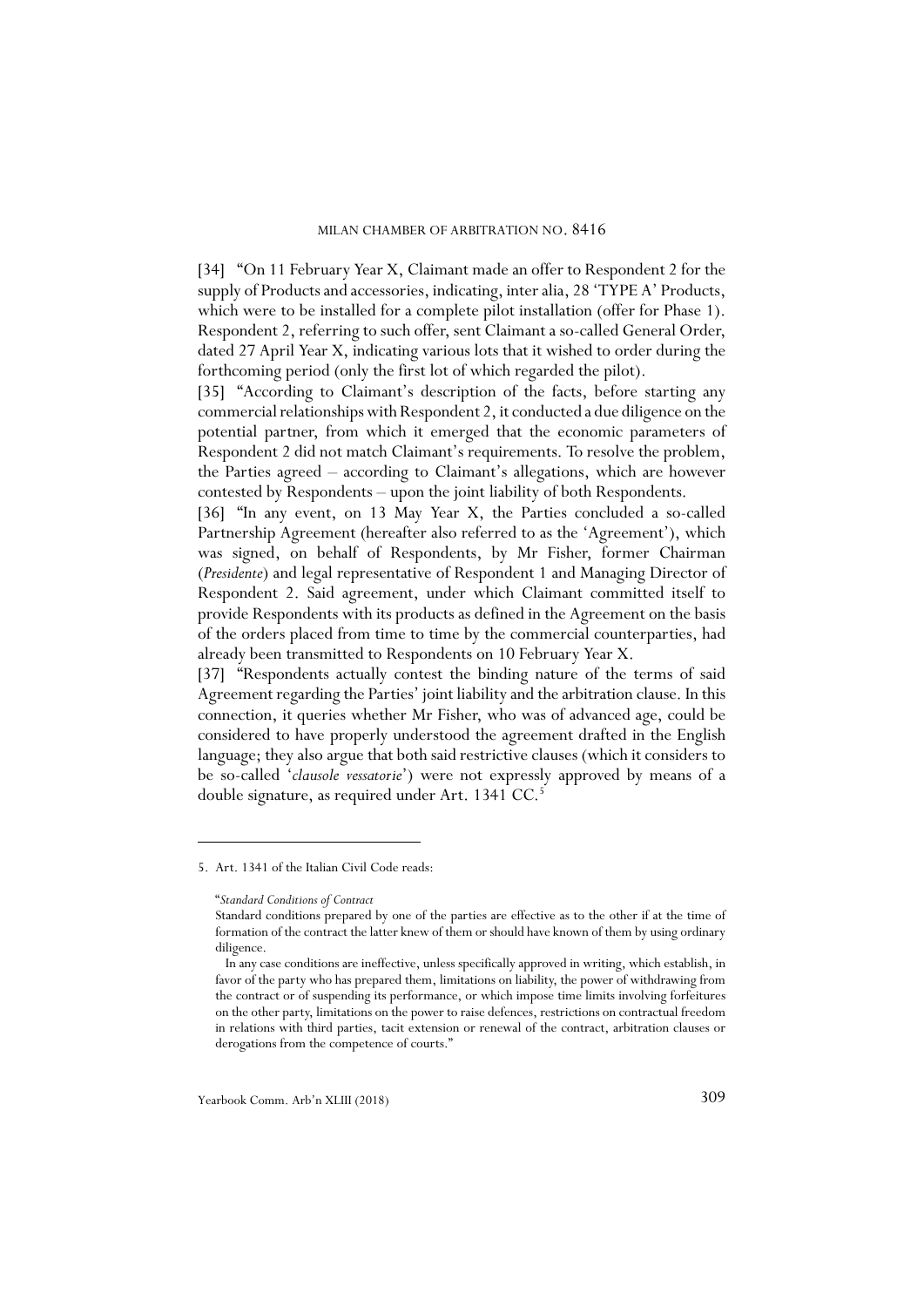[38] "Claimant disagrees with the above objections, stating that Respondents' statement as to Mr Fisher's age etc. are patently irrelevant (and in any case untimely), emphasizing that the Agreement was signed on the first page and again at p. 7, immediately below the specific acceptance of certain provisions (among which Clause 10.9). Furthermore, to hold Respondents jointly liable under the Partnership Agreement (cfr. p. 1), no specific approval under Art. 1341(2) CC was required. In addition, such joint liability also clearly emerges from the 'Credit Application and Agreement' and 'Line of Credit Agreement', signed by both Respondents.

[39] "On 3 June Year X, Respondent 2 finally ordered from Claimant the products offered for the testing phase by means of an email transmitting an order for '*Lotto* 1', dated 27 April Year X. The goods ordered for the pilot (among which the 28 TYPE A Products and accessories) were delivered in June Year X (see ... witness statement of Ms Brown). The outcome of the testing of the pilot by Principal and the Ministry was successful. Accordingly, Respondents decided to use Claimant's products and Claimant was regularly paid for its first supply for the pilot phase in Year X.

[40] "According to Claimant, immediately after installing the products for the pilot, Respondent 2 discovered that the Products ordered for the pilot part (TYPE A) were not suitable for the entire project due to their size. According to Claimant's description of the facts, once it was informed by Respondent 2 about the size problems, it suggested using another Claimant product, with slightly different accessories (the so-called TYPE B Products – which were slightly smaller than the first ones purchased). These were ordered by Respondent 2 in November Year X.

[41] "Said allegations are however contested by Respondents, who state that even if there was less space in some parts, there was no need (and no option) to change the product, which had already been tested and approved by Principal and the Competent Office.

[42] "In any case, Claimant had sent Respondent 2 a new offer for the following deliveries, dated 29 October Year X, in which TYPE B Products were indicated. The related email, dated 30 October Year X, transmitting the offer, made reference to an attached Excel file.

[43] "At the beginning of December Year X, soon after delivery of, inter alia, 50 TYPE B Products by Claimant, the dispute arose and regarded the question of which type of Products had actually been ordered (the so-called 'TYPE A Products' or the 'TYPE B Products'), and which of the various documents produced actually constituted the binding order document.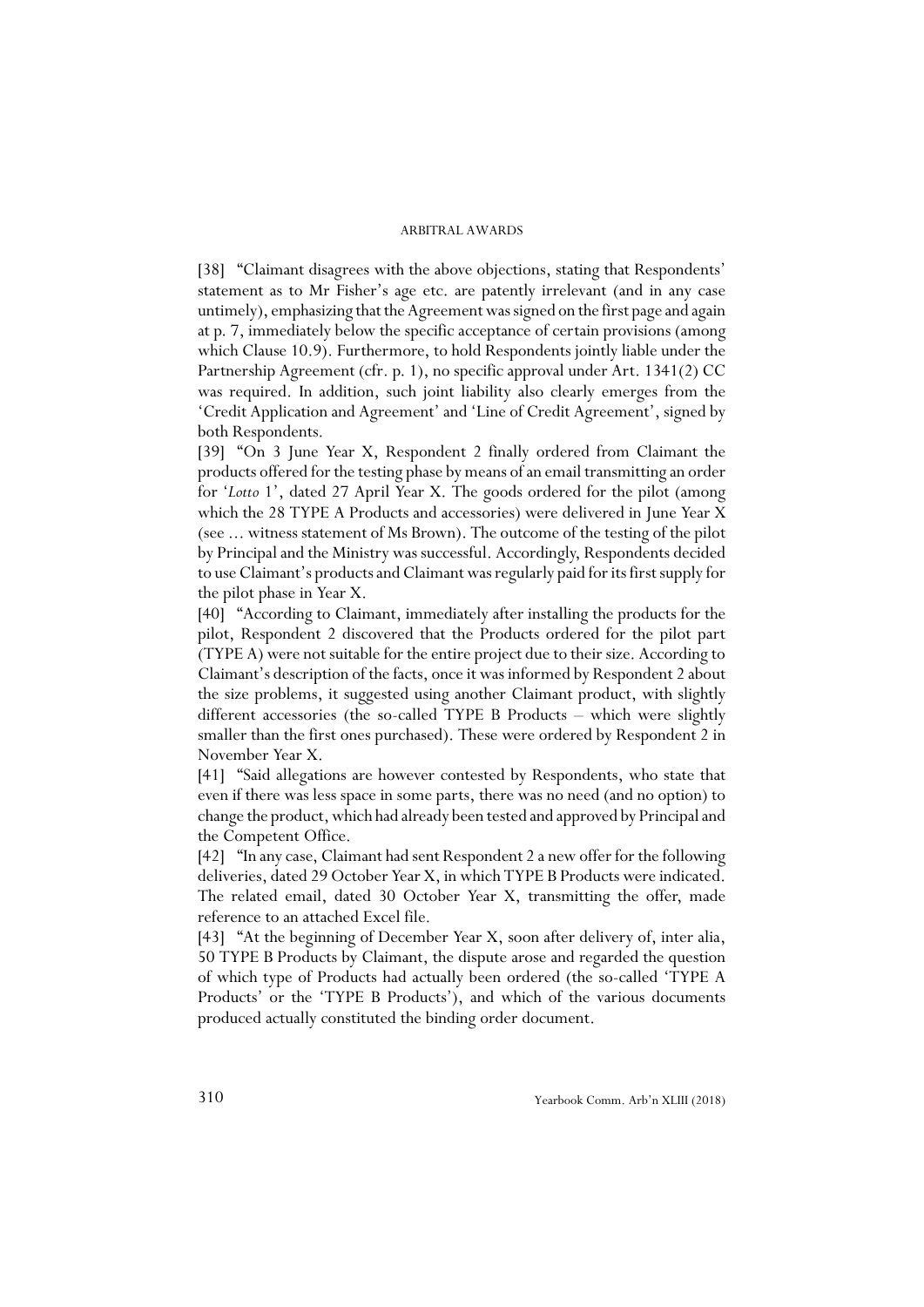[44] "Claimant argues that it delivered exactly what had been ordered and that the relevant order is that contained in Exhibit C 5 (Order no. 189/Year X Rev. 2, dated 12 November Year X), an order which replaced a previous order contained in Exhibit R 2 (Order no. 189/Year X, dated 6 November Year X) and which provides (as did Order no. 189/Year X) for the supply, inter alia, of the so-called 'TYPE B Products'. That would have also been specified in the email correspondence enclosed in Exhibit R 2. According to Claimant, the final version of the order was actually agreed upon after some additional changes had been made regarding the price and the payment modalities.

[45] "Respondents, at a certain point of the proceedings, alleged instead that the only relevant order was the General Order for the 'Total Supply', dated 27 April Year X, and signed by Respondent 2. This order is allegedly the 'cornerstone' of the business documents, specifying the size of the various lots to be delivered (the first lot regarding the pilot), in accordance with the work program agreed upon with the final client, their pecuniary value, and the terms of delivery and payment. This General Order allegedly only refers to the TYPE A Products (and not to the TYPE B Products).

[46] "Claimant contests the relevance of such General Order, stating that it had been rejected and that single orders were requested for each portion of the project (as stated by the witness Mr Jones). In light of the size problem that allegedly arose, Claimant had sent a new offer for TYPE B Products on 30 October Year X and Respondent had clearly ordered 150 TYPE B Products, also expressly indicating the latter typology in the related email correspondence.

[47] "However, during the hearing, Respondents specified that the correspondence attached in Exhibit R 2, which includes Claimant's offer, dated 30 October Year X, referring to an Excel file, actually contained several Excel sheets, which allegedly clearly refer to the originally ordered TYPE A Products, the only ones that had ever been taken into consideration by the Parties since their approval by Principal and the Competent Office.

[48] "The delivery of the 50 TYPE B Products was in any case immediately contested by Respondent 2 on the day of their arrival on 2 December Year X, said Respondent lamenting that they did not conform to those ordered, in particular because of the substantial difference between the type of Products supplied and those approved by Principal and the Competent Office. Over the following days, correspondence was exchanged on this issue. Respondent 2 specified that only 50 Products could be used in certain parts of the Locations after having requested permission from Principal, and that the other TYPE B Products would in any case have to be replaced.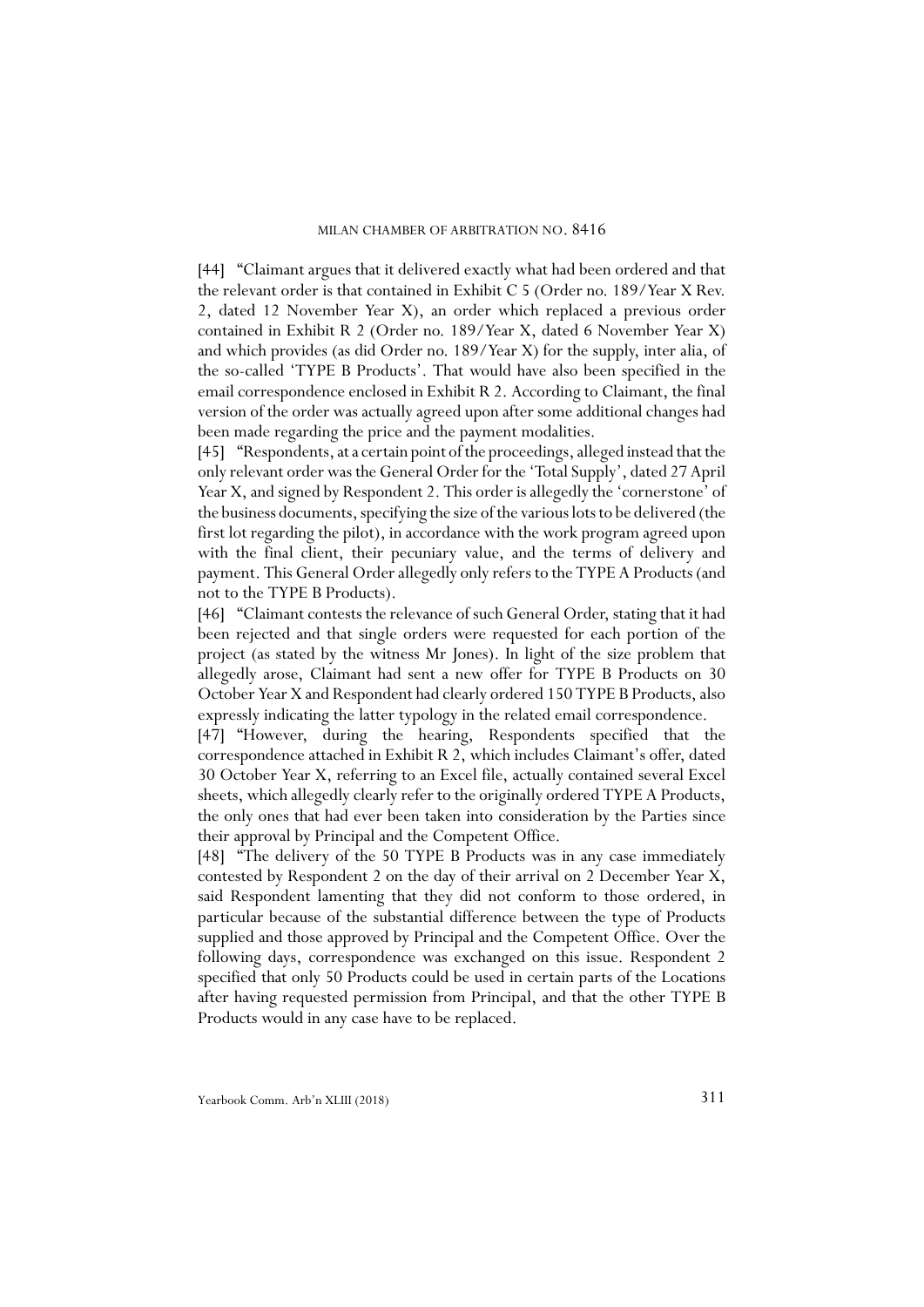[49] "Nonetheless, further 100 TYPE B Products related to Order no. 189/Year X Rev. 2 were sent by Claimant at the end of December Year X.

[50] "Subsequently, the products delivered by Claimant and contested by Respondent 2 were also used by Respondent 2 to complete the works subcontracted within the end of Year  $X+1$ . In this respect, Respondents argue that they had to complete the project within such time limit (beyond which funding from the Ministry would have 'lapsed') and also wished to accommodate Claimant's needs and difficulties in replacing the goods, which were shipped from abroad. They decided to use the non-conform goods to complete the works; however, this would require fresh approval by the Competent Office of the modified project.

[51] "An invoice from Claimant, dated 24 November Year X (no. 7413) – with due date on 24 December Year  $X -$  for, inter alia, the supply of 50 TYPE B Products for a total amount of  $\epsilon$  000, was actually paid by Respondent 2 on 11 May Year X+1. The further deliveries invoiced (Invoice no. 7389 for  $\epsilon$  ..., dated 18 November Year X, regarding 200 accessories; and Invoice no. 7564, dated 23 December Year X, for a total amount of  $\epsilon$  ... of which  $\epsilon$  ... fell due for the supply of 100 TYPE B Products) have not been paid in full. Claimant asserts that a total amount of  $\epsilon$  ... plus late payment interests is outstanding after the above payment of  $\in 000$  and the advance payment of  $\in \dots$  made by Respondent 2 in November Year X.

[52] "On 16 May Year X+1, Claimant sent a first demand letter to Respondents, which was answered by Respondent 2 by email, dated 17 May Year X+1, in which the latter raised objections regarding the products ordered and shipped because they were neither suitable nor approved for the final project. Respondent 2 then contested the entire delivery of the TYPE B Products.

[53] "A second demand letter was sent on 17 June Year X+1 to Respondent 1. Respondent 1's counsel replied on 26 June Year X+1, arguing that all payment requests should be addressed solely to Respondent 2 and that Respondent 1 would not be bound by any terms regarding joint liability and the arbitration agreement contained in the Partnership Agreement.

[54] "Subsequently, settlement negotiations took place, which included a meeting on 16 September Year X+1 to agree upon a payment plan; however, these had no positive outcome.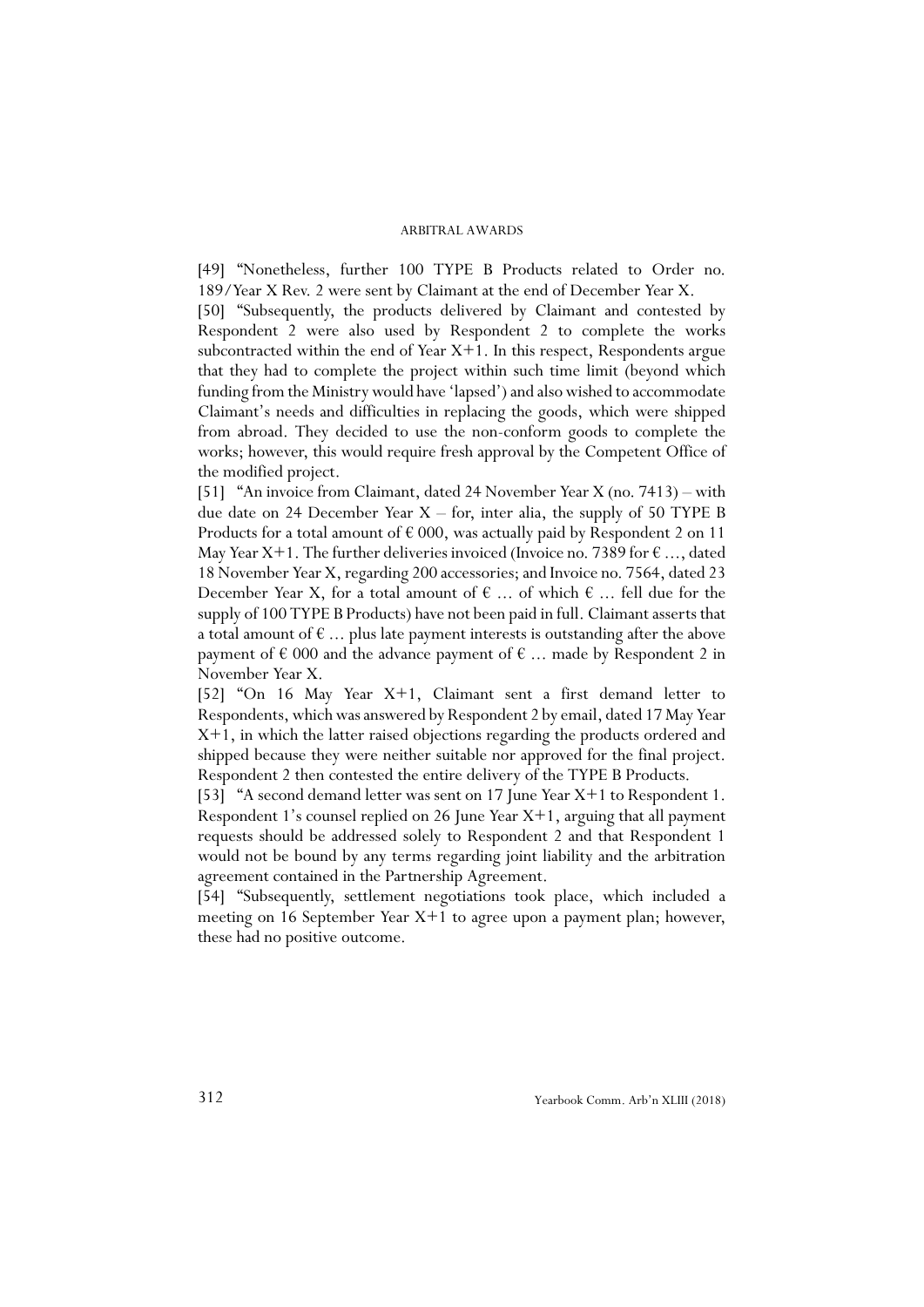[55] "During the arbitration proceedings, Respondents raised 'the exception of infringement proceedings under Art.  $1460$  CC<sup>6</sup> which by itself excludes the payment obligation required by Claimant'.

[56] "While Claimant deems such objection meritless in view of its supply of the Products ordered by Respondents and the partial payment already received therefor, Respondents observe that Claimant cannot argue to have delivered exactly the products ordered – i.e. conform products – since it was perfectly aware of Respondents' needs, being directly involved with Principal's project. Respondents stress that although Claimant's involvement in the project with Principal was never formalized, it is undeniable that the needs of Principal were essential, because Claimant's supply was closely linked to the contract with Principal and Claimant was well aware of this from the outset of the business relationship. Respondents produced, inter alia, a 'Project X' report dated 14 December Year X, drafted by Claimant; and a related email, dated 15 December Year X, from Claimant to Mr Brown, to prove Claimant's involvement in the project and the non-conformity of its delivery. Furthermore, Claimant would have been obliged to provide assistance to the commissioning and testing of the facilities, which however it failed to do.

[57] "Claimant contests the existence of any direct relationship, obligation or link with respect to either Project X or Principal. It admitted to have been directly contacted by Principal for assistance, but only against consideration, and to have recently sent an offer for its services.

[58] "Respondents further allege that fulfilment of the payment obligations depends on the previous successful completion of the Principal's project (i.e. final and positive testing of the works) and the Competent Office's approval, i.e. that Claimant had agreed to postpone the payments. This would also be clear from an email, dated 15 December Year X, from Mr Brown to Respondent 1. [59] "These allegations are contested by Claimant (who emphasizes not even being among the addressees of the 15 December Year X email). Respondents' allegation is, according to Claimant, disproved by the payments made by Respondent 2 itself for the delivery of 50 TYPE B Products. The report enclosed

<sup>6.</sup> Art. 1460 CC reads:

<sup>&</sup>quot;In contracts with mutual obligations, each of the contracting parties may refuse to comply with its obligation if the other party does not comply with, or does not offer to comply simultaneously with, its own obligation, unless different terms for performance have been determined by the parties or follow from the nature of the contract.

However, performance may not be refused if under the circumstances refusal is contrary to good faith."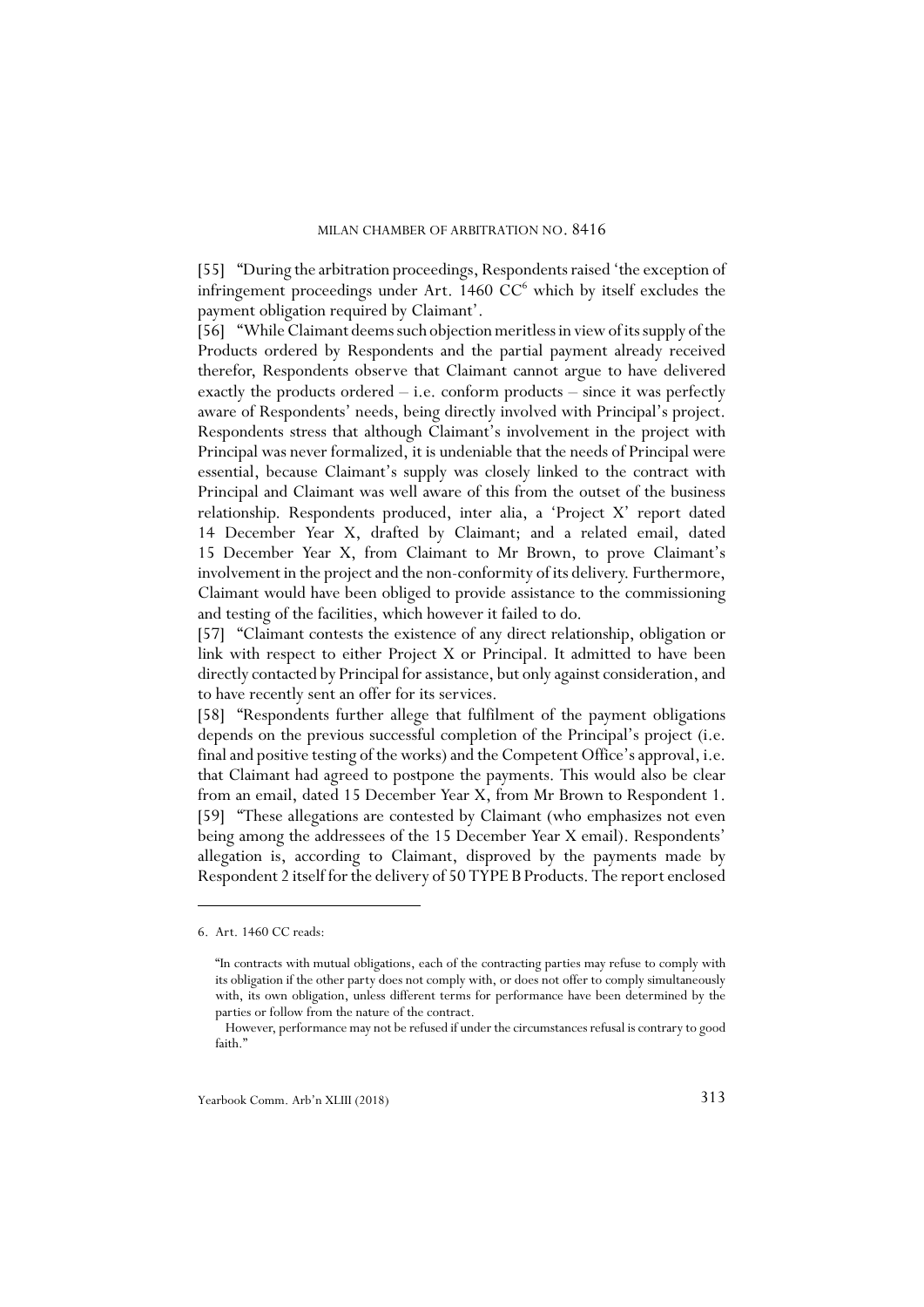with the 15 December Year X email would only demonstrate Claimant's cooperative conduct and its attempt to find an amicable solution.

[60] "In any case, after the disruption of the relationship, Respondent 2 provided – according to its description of the facts – autonomously for the completion of the works, using the items so far received from Claimant, as well as products and services provided by third parties, including ACME (the first supplier), White Company, Blue Company, Red Company and Black Company, redesigning and modifying the project.

[61] "Respondents state that Respondent 2 had to procure additional equipment to complete the work as a consequence of Claimant's default and lack of support, and that to date Respondent 2 has had to bear costs for supply, external assistance and additional labor forces amounting to  $\epsilon$  ... (excluding VAT). After having initially reserved its right to specify a claim in this regard, Respondents presented, with its Brief Authorized about counterclaim, a counterclaim for these expenses, including the costs of the ACME products and manpower costs for the re-elaboration of the project submitted to Principal and the Competent Office, amounting to a total of  $\epsilon$ ....

[62] "According to Claimant, Respondents remain liable for all costs claimed by them, and cannot shift the risk to Claimant, the latter not being part of the contractual relationship with Principal. The evidence submitted would be irrelevant: the costs for ACME products arose in Year X-3, i.e. prior to its own delivery and engagement by Respondent 2; other invoices would also be irrelevant, as it has not been proved that the materials indicated therein were actually ordered and installed in the Locations; likewise, no evidence would have been provided regarding the labor costs and their relevance to Claimant.

[63] "Respondents further state to be unable to proceed with the final inspection and testing of the plant and contractual object. The systems provided by Claimant could not be activated because they would generate faults on the network of Principal, compromising the operation of other security systems. The Products would be the only non-testable device, which would expose Respondents vis-à-vis the customer to a considerable risk of liability for damages; in this regard, Respondents reserve the right to present a claim in further, separate, proceedings.

[64] "Furthermore, in view of the faults, Principal allegedly imposed the intervention of a third party, which led to further increases in the costs.

[65] "In light of Claimant's defaults in performance and delivery and the disruption of supply and assistance, its payment requests are allegedly unlawful. According to Respondents, Claimant was not only obliged to supply the correct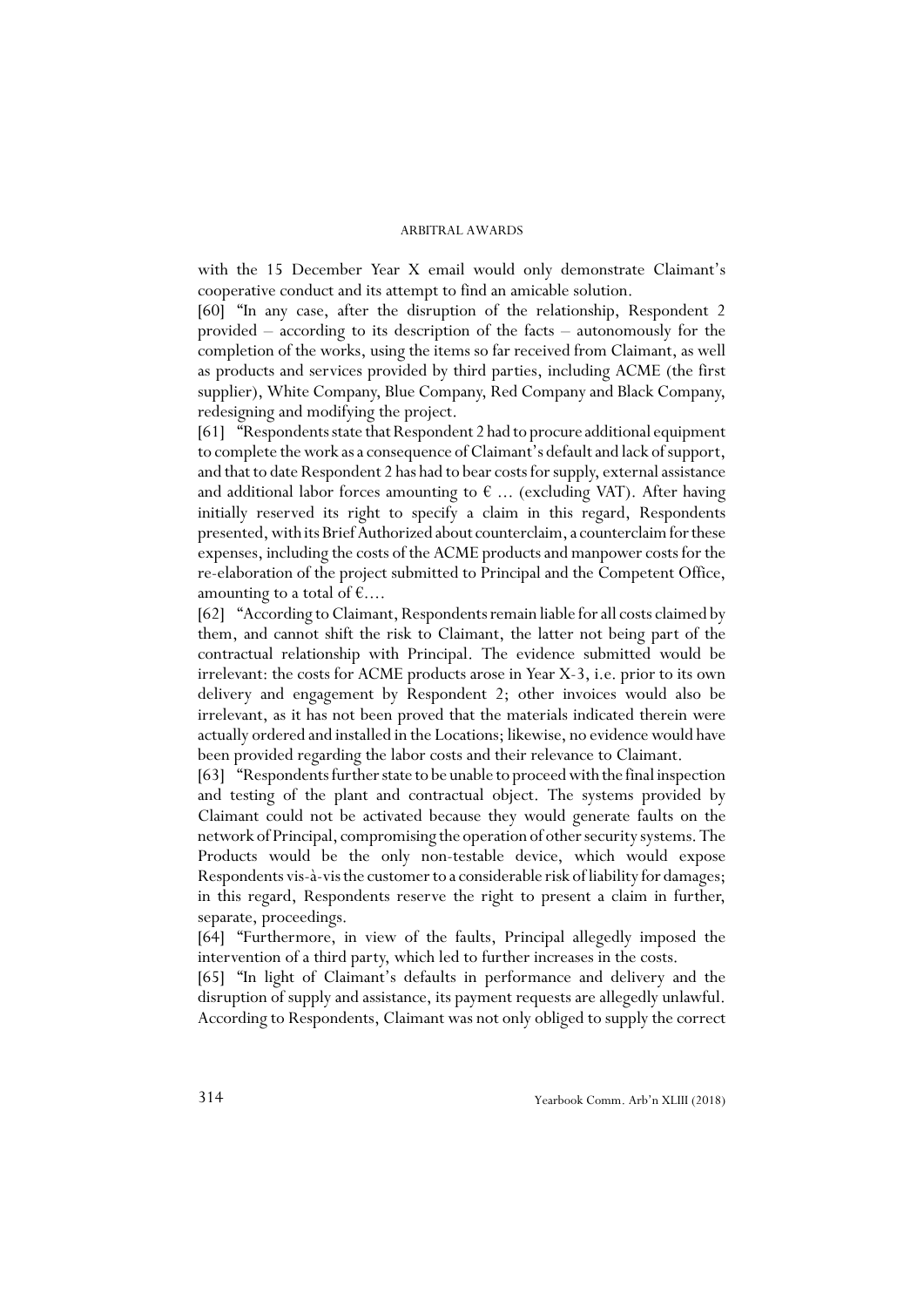goods, but also to make sure that they complied with the requirements of the customer, especially after having delivered the wrong goods.

[66] "Claimant contests being under any obligation to provide services and assistance after delivery. According to Claimant, its only duty consisted in the delivery of the goods ordered, also because Respondents had never bought an assistance package and officially requested Claimant's intervention. Indeed, Respondents allegedly never provided any evidence in this regard. Claimant further stresses that Respondents had failed to provide any relevant evidence for any alleged faults preventing the completion of the tests, faults which were in any case only insufficiently and generically described, such that Claimant cannot even defend itself in this respect. It emphasizes that Respondents' witnesses affirmed that most of the problems allegedly caused by the Products seemed to have been resolved simply by using a new system by Claimant. Claimant underscores that the system – which it would not be obliged to provide – ... has no impact on or relationship with the Products. In any case, the system would easily be available free of charge from the Claimant website.

[67] "According to Claimant, Respondents, by not complying with their payment obligations, have breached the Partnership Agreement, reason for which they should be jointly ordered to pay the overdue amount plus late payment interests.

[68] "During the already mentioned settlement negotiations between the Parties, the sum of  $\epsilon$  10,000.00 was in any case paid by Respondent 2. Claimant alleges that such amount must, under Art. 1194 CC, be exclusively allocated to late payment interest, which according to Claimant amounted on 19 September Year X+1 to  $\epsilon$  ... (i.e. after deducting the payment of  $\epsilon$  10,000.00). Respondents contest this allocation, having long assigned such payment to the capital, showing Respondent 2's seriousness with respect to the payment proposal of monthly installments. According to Respondents, Claimant cannot ask for interest (and the related imputation of the amount) on sums not presently payable.

[69] "Respondents also lament that Claimant has initially claimed payment of  $\epsilon$  ... and in the following briefs of the amount of  $\epsilon$  ..., without giving evidence for the increase in its claim."

### VI. RELIEF SOUGHT BY THE PARTIES

[70] "According to para. 2.1 of its Conclusive Brief (Post Hearing Brief), Claimant requests that the Arbitral Tribunal render an award by which it: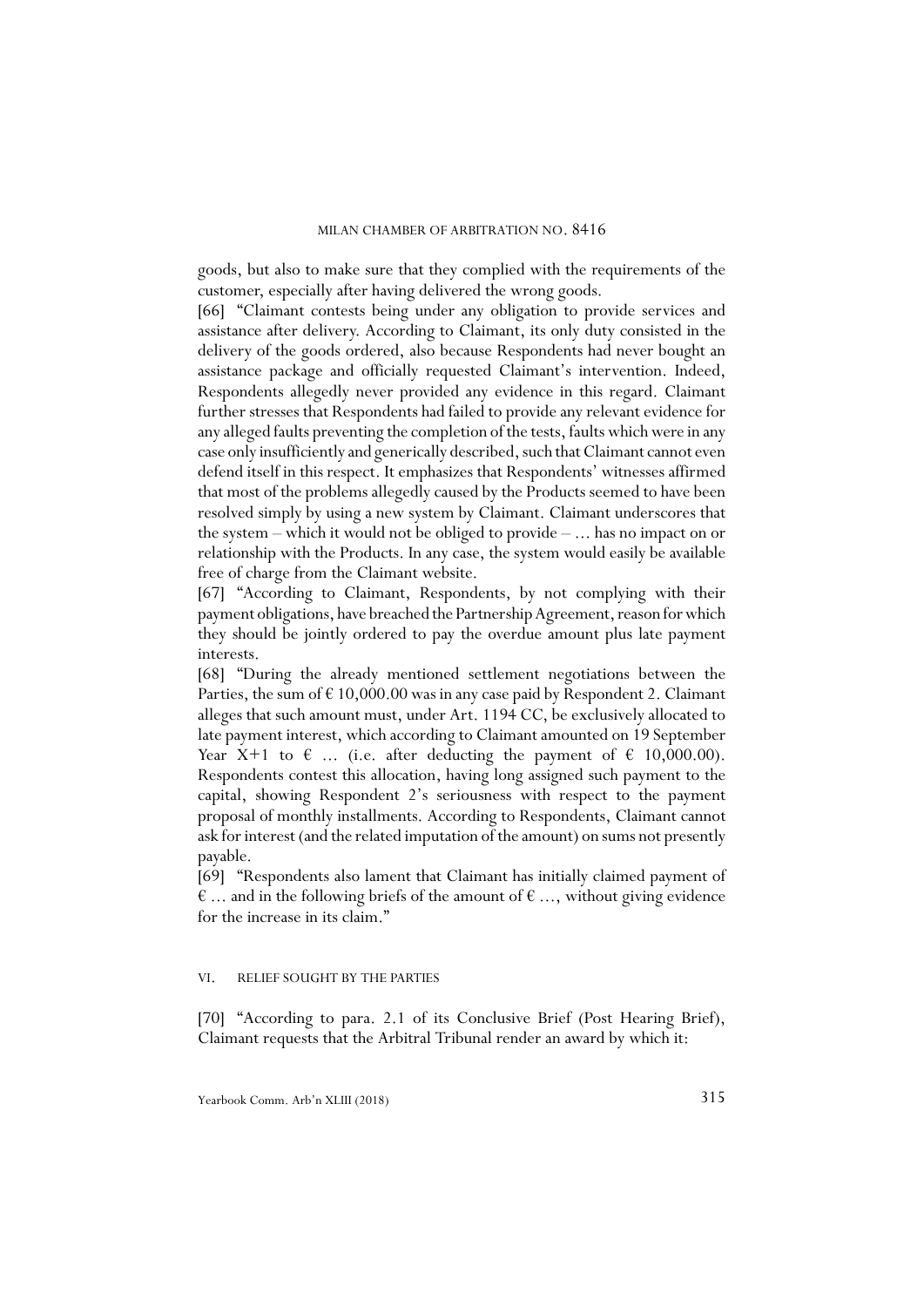(i) dismisses counterparty's claims, objections, and arguments;

(ii) dismisses the counterclaim introduced by Respondents because it is inadmissible and/or ungrounded;

(iii) ascertains that Respondent 1 and Respondent 2 breached the Partnership Agreement of 13 May Year X entered into with Claimant due to their noncompliance with their joint obligation to pay the invoices, issued by Claimant, as detailed below;

(iv) orders Respondent 1 and Respondent 2, jointly, to pay in favor of Claimant the outstanding invoices for the total amount of  $\epsilon$  ..., plus late payment interests due until the full payment pursuant to Legislative Decree no. 231 of 9 October 2002 that, as of 19 September Year X+1, amount to  $\epsilon$ ...;

(v) in the unlikely event that the counterclaim is wholly or partially grounded, compensates the amount Claimant would be condemned to pay with the amount it is entitled to be awarded pursuant to the main claim;

(vi) orders Respondent 1 and Respondent 2, jointly, to reimburse in favor of Claimant the legal fees (including both the Sole Arbitrator and Claimant's fees as well as the Chamber of Arbitration of Milan's fee), out-of-pocket expenses, general expenses, plus mandatory social security contributions and VAT.'

[71] "In its last brief, the Final Rebuttal Brief, Respondents request that the Arbitral Tribunal render an award by which:

(i) it rejects the request for payment made by Claimant for the reasons given in this conclusive brief and the previous brief;

(ii) Claimant be ordered to pay the total sum of  $\epsilon$  ... (excluding [VAT]) in their favor for the reasons explained in this conclusive brief and the brief about counterclaim, subject to further request for separate judgment;

(iii) subordinately, in the event that Respondent 1 and Respondent 2 have been condemned to pay the sums requested by Claimant, it compensates the respective claims;

(iv) in any case, the costs of the arbitration to be the sole responsibility of Claimant as well as legal fees.

[72] "In their first briefs, but not in their final relief sought, Respondents also requested that the Arbitral Tribunal issue:

– Preliminary rulings declaring the inapplicability of the arbitration clause (Art. 10.9 Partnership Agreement) as not subject to a specific subscription;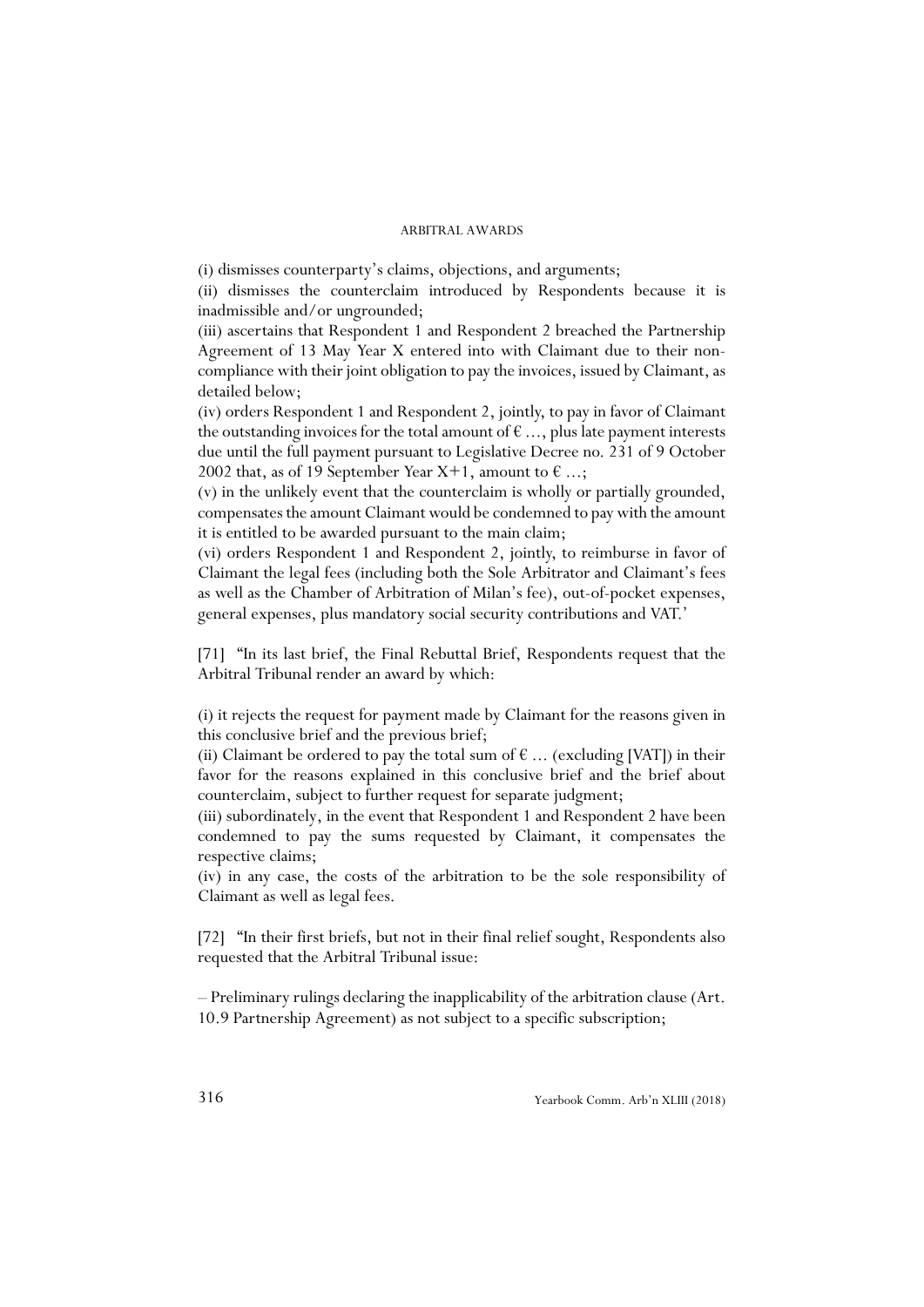– 'As regards Respondent 1 it asks [that it be ousted from] this arbitration as lacking standing to be sued and in any case it is rejected the request for payment made by Claimant for the reasons given in the narrative'.

[73] "These requests have thus apparently been abandoned by Respondents."

#### VII. JURISDICTION AND ADMISSIBILITY OF CLAIMS

[74] "Claimant's demands are upheld to the extent indicated in this award, except for Claimant's objections regarding the admissibility of Respondents' counterclaim and the related Arbitral Tribunal's jurisdiction. Respondents' demands and objections against the Claimant's claim, as well as their admissible counterclaim, are rejected because they are unfounded."

### *1. In Respect of Claimant's Claim*

[75] "At the beginning of the proceedings, Respondents raised an objection as to the Arbitral Tribunal's jurisdiction to decide this dispute, alleging that the arbitration agreement contained in the Partnership Agreement, dated 13 May Year X, was not validly signed and approved by means of a proper double signature of the Respondents' legal representative, as required under Art. 1341 CC. In addition, the legal representative of both Respondents at the time, Mr Fisher, an old man, would probably not have been able to understand the agreement, which was drafted in the English language.

[76] "At the end of the proceedings, Respondents appear to no longer insist on their objection regarding the validity of the arbitration agreement, and indeed have apparently abandoned the related request in their final relief sought (Final Rebuttal Brief). The Tribunal, for the sake of clarity and in view of important Italian case law according to which non-compliance with formal requirements leads to 'absolute' nullity,<sup>7</sup> which can also be invoked *ex officio* (although the Italian Supreme Court has recently held that nullity ensuing from the absence of

<sup>7. &</sup>quot;See, e.g., Supreme Court, Civil Section (hereafter 'Cass. Civ.') no. 547/2002; Cass. Civ., Plenary Session, no. 5292/1997, in Riv. arb. 1997, p. 759; Arbitral Tribunal, Milan, 2 September 2009, in Riv. arb. 2010, 2, p. 375 et seq."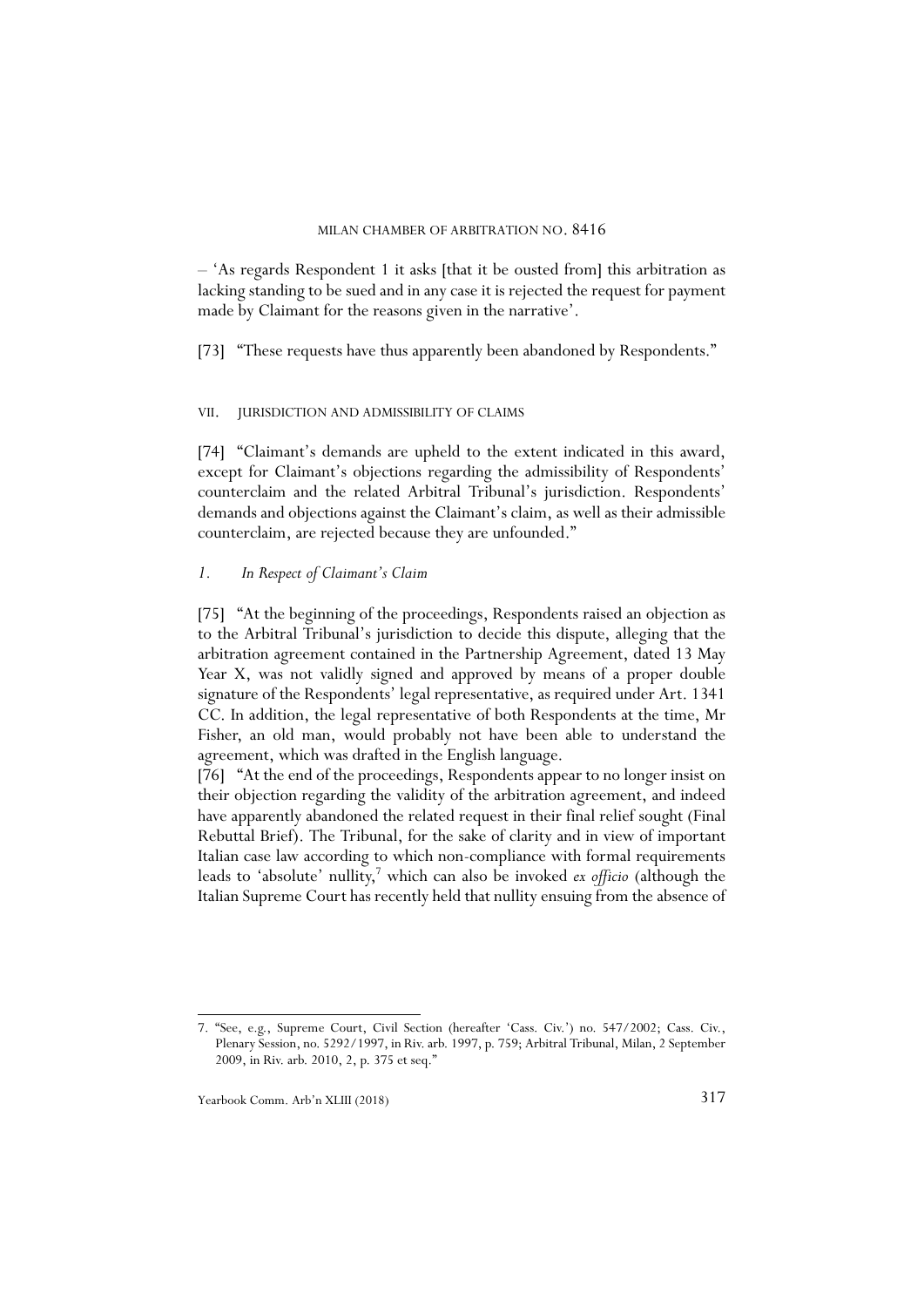specific written approval of an oppressive clause is rather a 'relative' nullity, to be invoked only by the adhering party)<sup>8</sup> wishes nonetheless to emphasize the following.

[77] "An objection regarding the Arbitral Tribunal's jurisdiction does not prevent the Arbitrator from deciding on her own jurisdiction, pursuant to the well-known principle of *Kompetenz-Kompetenz*, which since the entry into force of the arbitration reform (see Legislative Decree no. 40/2006), is also enshrined in Art. 817(1) CCP, applicable to international arbitrations with seat in Italy, such as the present one. According to Art. 817(1) CCP:

'Should the validity, content or scope of the arbitration agreement ... be challenged in the course of the arbitration, the arbitrators shall decide on their own jurisdiction.'

[78] "In the present case, the arbitration agreement is valid and the Arbitral Tribunal is competent to decide on Claimant's claim for the following reasons."

### *a. Validity and written form of the arbitration clause*

[79] "Before deciding on the validity of the arbitration clause initially contested by Respondents and its bindingness on Respondents, the law applicable to the arbitration agreement must be determined. This issue appears to not have been explicitly provided for in the arbitration agreement itself and/or in the Rules governing the present arbitration.

[80] "In light of the principle of the autonomy of the arbitration clause with respect to the main contract, it cannot be simply assumed – when determining the governing law of the contract – that the Parties have opted for the applicability of Italian law, under exclusion of its conflict of law and choice of law rules and the UN Convention on Contracts for the International Sale of Goods (CISG), also with regard to the arbitration clause, being the latter a separate and autonomous agreement.

[81] "Although widely discussed in both scholarship and jurisprudence, it is generally held – an opinion shared by the Arbitrator – that in the absence of an express choice by the Parties, the law of the state of the seat of the arbitration (*lex*

<sup>8. &</sup>quot;See Cass. Civ. no. 14570/2012 – under reference to an earlier decision (Cass. Civ. no. 11213/1991), which expressed the same opinion – held that: 'the specific approval in writing of restrictive clauses (including clauses referring the dispute to arbitrators) pursuant to Art. 1341(2) CC is a condition for invoking these clauses against the adhering party, who is the sole party who can rely on the lack of that approval. This interpretation is particularly relevant for the present case, Respondents having not reiterated their objection regarding the specific approval in their final relief sought."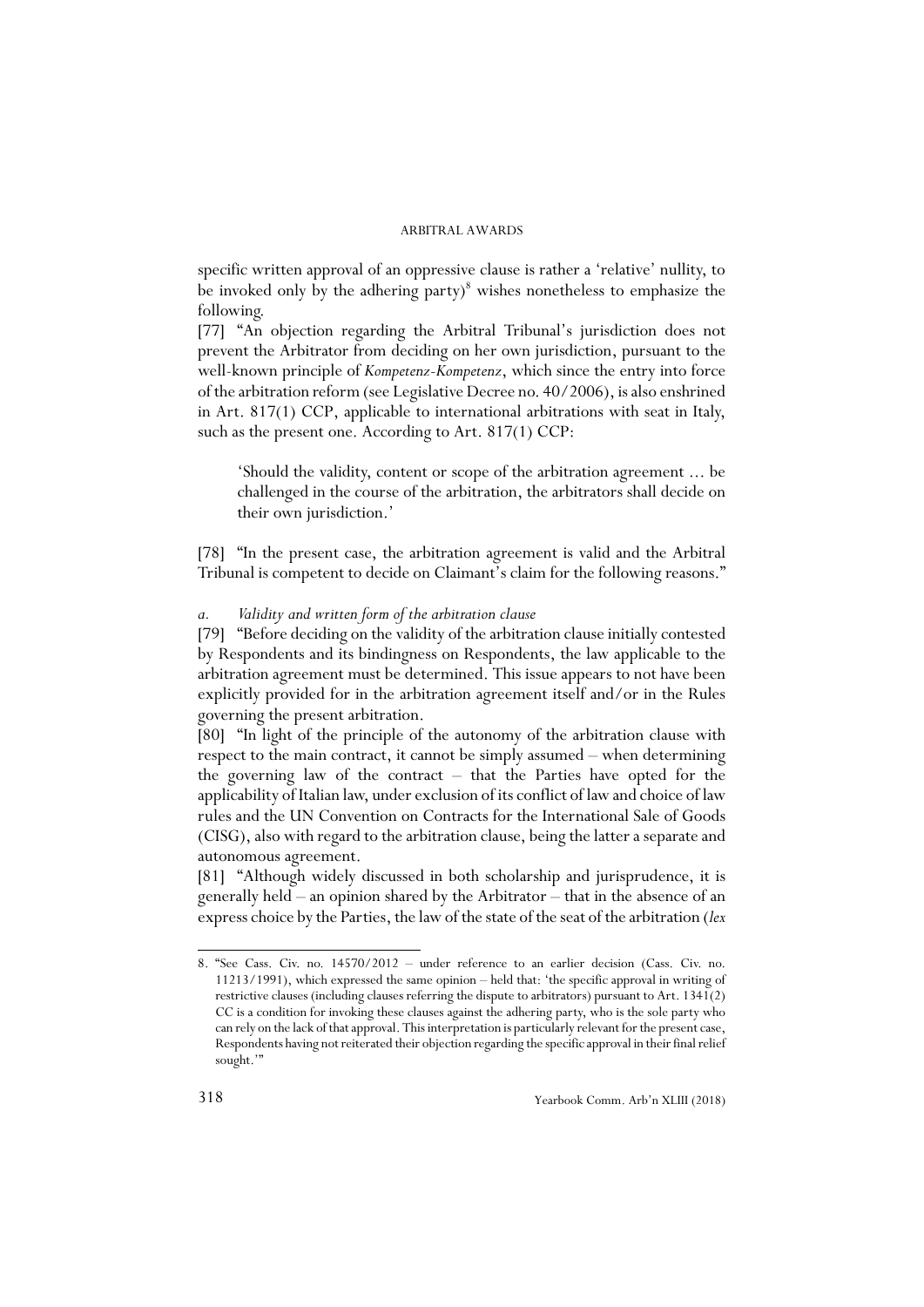*arbitri*) applies. This approach is in conformity with the provision in Art.  $V(1)(a)$ , second part, of the New York Convention on the Recognition and Enforcement of Foreign Arbitral Awards of 10 June 1958 (the New York Convention), ratified by both states of which the Parties are nationals. According to this provision, in the absence of a choice by the Parties, the validity of the arbitration agreement is determined under the law of the country where the award was made – here, Italian law, since the seat of the arbitration is Milan, Italy, taking however into account, in light of the international nature of this proceeding, the impact of international treaties, in particular the New York Convention.

[82] "The valid conclusion of an arbitration clause requires in any case the parties' agreement. Both an international treaty (Art. II(1)-(2) of the New York Convention) and the applicable Italian law on arbitration (Arts. 807 and 808 CCP) require that it must necessarily be in written form, to ensure that the contracting parties are aware of the decision to refer a dispute to arbitration.

[83] "In this case, the arbitration clause is certainly in writing and the document containing it has also been signed by the legal representatives of Respondents.

[84] "In this regard, also Respondents' vague implication that the person who signed the conditions on Respondents' behalf may not have validly signed them, being old and thus unable to understand the English text undersigned, must be disregarded. The advanced age of a person does not in itself mean that he/she does not know the English language and no evidence has been filed to support this statement. Furthermore, the nature of the contracting Parties (all limited companies), the position of Mr Fisher as legal representative and member of the company's boards of both Respondents (corporations) at the relevant time, and the type of contract (regarding the international commercial supply of goods) render untenable the assumption that the contracting Parties were not fully experienced with negotiating contracts and signed a contractual text they did not understand or were not able to provide for a translation thereof. In conclusion, Respondents' objection is so vague and generic that it cannot be taken into consideration."

### *b. Specific approval requirements*

[85] "The arbitration clause at issue is however contained in Claimant's Standard Terms and Conditions, which are part of the Partnership Agreement. In light of such Terms and Conditions, Respondents have, at least in the first phase of these proceedings, objected that contrary to Claimant's opinion, the arbitration clause did not govern the relationship between the Parties, because it had not been properly approved by Respondents in writing in accordance with Art. 1341, para. 2 CC, i.e. by a double signature.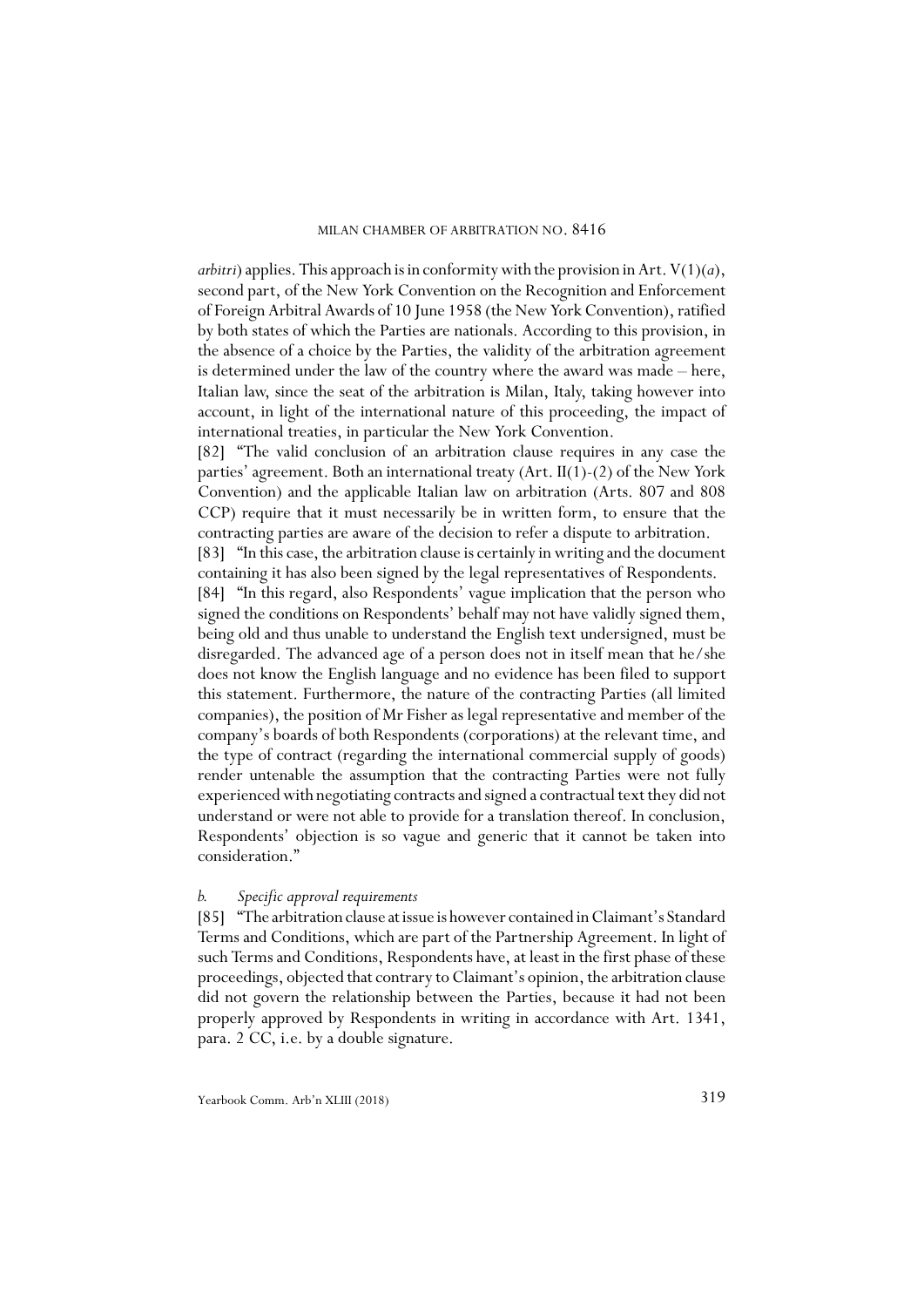[86] "Pursuant to Arts. 1341 and 1342 CC,<sup>9</sup> the so-called *clausole vessatorie* [restrictive clauses] (which include arbitration clauses) contained in general conditions of contract require not only the written form but also a specific written approval (through an additional signature under the list of such clauses generally found at the end of the document, as was also provided for in the Standard Conditions here).

[87] "In this case, however, Respondents did specifically approve the arbitration clause. By signing both the cover sheet (first page) of the Partnership Agreement and its immediately enclosed Standard Terms and Conditions, which actually constitute the core of the Agreement, at the last page the Parties clearly expressly accepted all clauses of the Partnership Agreement, which encompasses Claimant's Standard Terms and Conditions in force, including the arbitration clause; indeed, the Parties stated in the cover sheet (which was signed by Respondents) that the Agreement itself consists of such cover sheet, the Standard Terms and Conditions and other documents. Respondents placed their signature not only at the top of the Partnership Agreement (generally referring to the Standard Terms) but also on the last page (at the 'end') of the Standard Terms and Conditions themselves, which actually specifically list all clauses contained in the Standard Terms considered to be restrictive by citing their respective numbers: 'Parties expressly accept the following provisions 3.2, 3.3 ..., 9.5, 10.5, 10.6., 10.7, 10.8, *10.9* (emphasis added), 10.10.,10.11. Respondent 1..., Respondent 2....

[88] "Italian case law recognizes that the signature placed under a list of oppressive clauses indicated by number or title is sufficient to comply with the requirements of Art. 1341 CC (cfr. Italian Supreme Court, Civil Section, Cass. Civ. no. 12708/2014; see also Cass. Civ. no. 15278/2015 and no. 18525/2007, with further ref.). The Supreme Court has even stated that in contracts which do not require the written form (as in the present case) the written approval (i.e. by one signature), of the sole oppressive clauses alone is sufficient (Cass. Civ. no. 12708/2014).

<sup>9.</sup> Art. 1342 CC reads:

<sup>&</sup>quot;*Contracts Made by Means of Forms or Formularies*

In contracts made by subscribing forms or formularies prepared for the purpose of regulating in a uniform manner certain contractual relationships, clauses added to the form or formulary prevail over those of the form or formulary when they are incompatible with the latter, even if the latter have not been deleted.

The provision of the second paragraph of the preceding article shall also apply."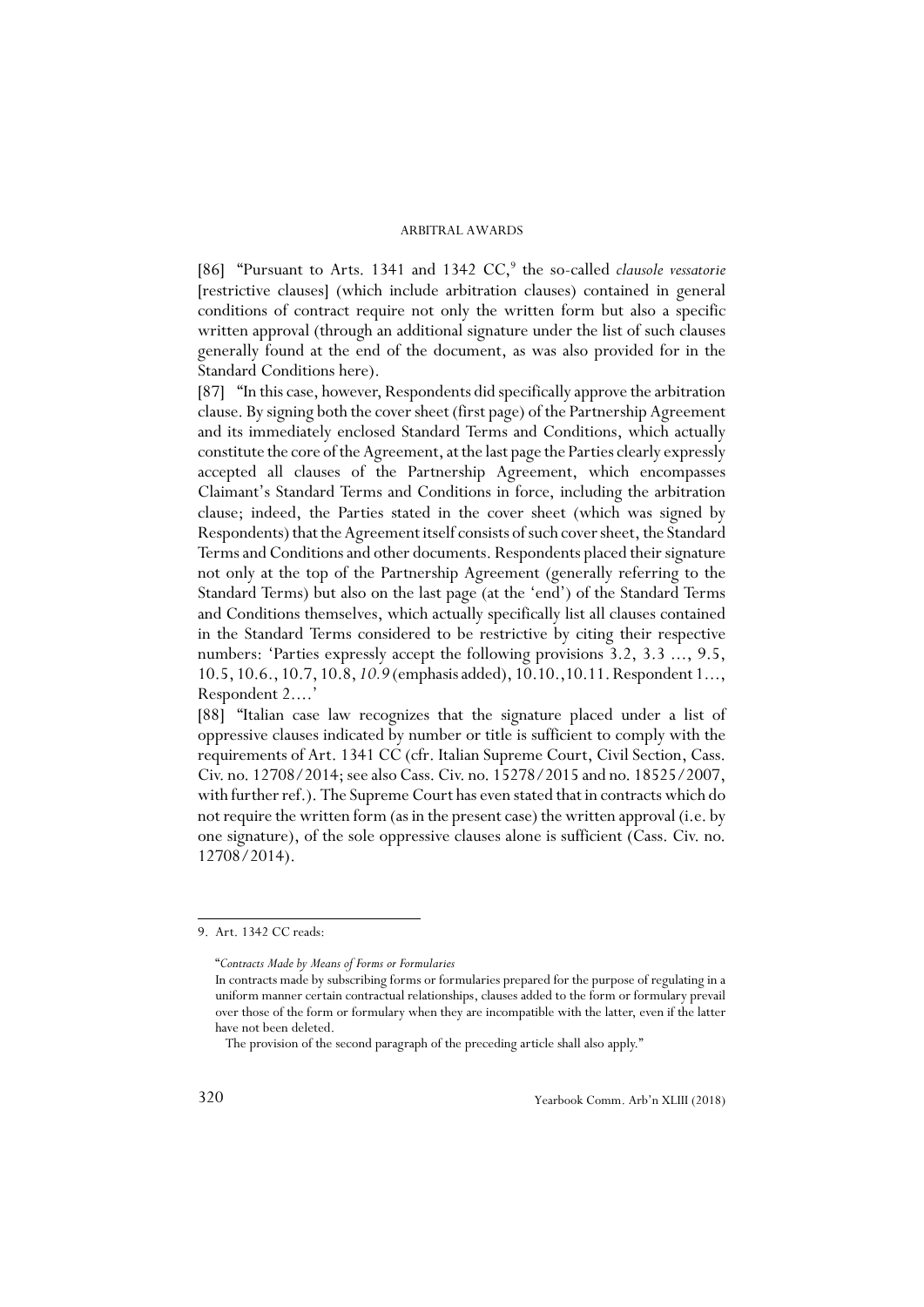[89] "Among the Standard Conditions integrated into the Agreement at issue, the signatories indeed particularly highlighted Clause 10.9, which contained the arbitration agreement, to such an extent that they specifically referred to it and accepted it expressly and separately. In particular, the 'double' reference made in the text (first on the cover page, 'en bloc' to the Standard Terms and Conditions as a whole, and then 'specifically' to clause 10.9, containing the arbitration clause) makes it clear that the signatories had been made duly aware of the existence of the arbitration agreement. It cannot therefore be disputed that a 'double signature' in the meaning of Art. 1341 CC exists and that the Respondents were sufficiently aware of the arbitration agreement in Clause 10.9, and thus gave their full and informed adhesion to the derogation from state court jurisdiction.

[90] "Clause 10.9 concerns and regulates only the 'Governing Law' and 'Arbitration', as also expressly indicated in the heading of such clause, which is well emphasized by bold and underscored type that is easily and immediately recognizable to the reader, i.e. the contractual partner, thereby ruling out any 'surprise' effect. It is actually rather usual, when regulating a (national or international) supply and license relation, for parties to negotiate and specifically agree, in the manner described, upon the conditions and terms drafted by one of them (generally, as in the present case, the seller/supplier). Finally, we cannot avoid emphasizing that, in the present case, Respondents acted within the ambit of their entrepreneurial activity, moreover through their legal representative and member of the company's board, who was certainly not unaware of the contractual elements and dynamics usually arising in respect of such relations.

[91] "Finally, even if one would disagree with this analysis and interpretation, in the present case, the specific writing requirement set forth by Art. 1341 CC should actually not even apply, for the following reasons.

[92] "Pursuant to the speciality principle enshrined in Art. 2 of the Italian Statute on Private International Law (Law no. 218 of 1995), it is deemed that the 1958 New York Convention, in particular its Art. II, provides for a uniform – that is, special – substantive regulation of the formal requirements for arbitration agreements in international contracts, thus preventing the Contracting States from imposing further or more restrictive formal requirements upon arbitration agreements.

[93] "The prevalence of uniform law has been broadly discussed in Italy, in particular with respect to the application of Arts. 1341 and 1342 CC in light of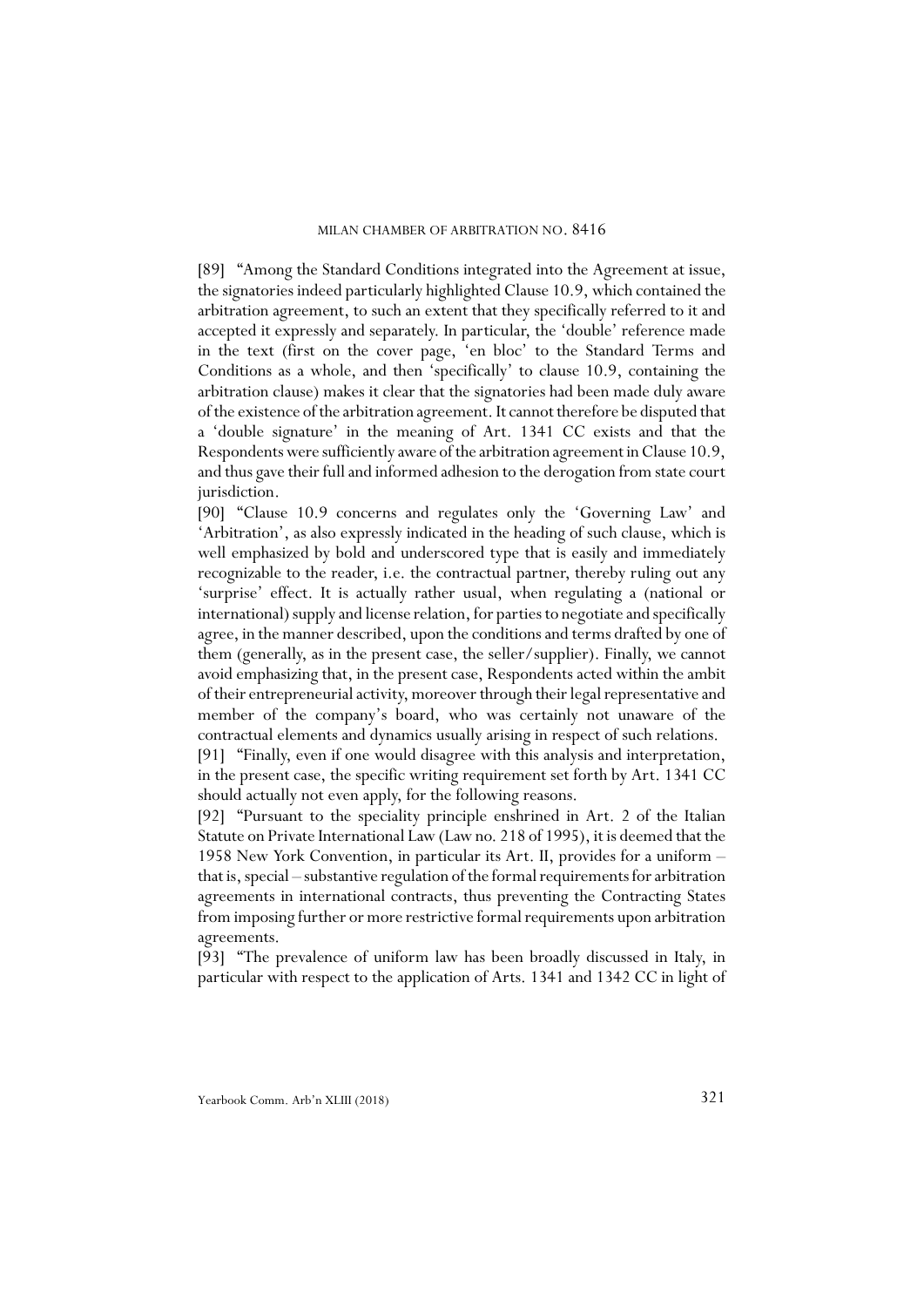the provision of Art. II of the New York Convention; following this discussion, jurisprudence has held on several occasions that Arts. 1341 and 1342 CC do not apply to agreements for foreign arbitration.<sup>10</sup>

[94] "On this issue, we must note the opportune pertinent clarification made by the Italian legislator, specifically in respect of international arbitration (with seat in Italy), through Art. 833(1) CCP, which was introduced by the 1994 arbitration reform:

'The arbitration clause contained in general conditions of contract ... is not subject to the specific approval provided for in Arts. 1341 and 1342 of the Civil Code.'

This provision was subsequently abrogated following the 2006 arbitration reform.

[95] "Although Art. 833 CCP has been repealed, it must be deemed, together with the opinion prevailing in scholarship, $11$  which is to be shared, that there are no valid reasons for holding that the opinion expressed by jurisprudence before the 1994 reform<sup>12</sup> must be relinquished. Art. 833 CCP (now repealed) merely absorbed a principle that jurisprudence had already developed and affirmed. Further, a contrary opinion would be in unavoidable contrast with the spirit and

<sup>10. &</sup>quot;The [1958 New York Convention] establishes a uniform discipline; hence, in order to ascertain the validity and efficacy of a foreign arbitration clause in a contract to which an Italian citizen or legal entity is a party, Art. II Convention must be exclusively applied. [Art. II] deems it sufficient, as to the form of this clause, that the clause is contained in an agreement signed by the parties or in an exchange of letters or telegrams; it is irrelevant that the law of the place where the contract is concluded (in the present case, Italy) has stricter formal requirements. Cass. Civ. no. 1765/1986 [reported in Yearbook XII (1987) pp. 497-498 (Italy no. 93); no. 1234/1984 [reported in Yearbook X (1985) pp. 480-482 (Italy no. 80)]; no. 563/1982 [reported in Yearbook IX (1984) pp. 423-426 (Italy no. 59)]; no. 4746/1979 [reported in Yearbook VI (1981) pp. 230- 232 (Italy no. 38)]; no. 8499/1987 [reported in Yearbook XIV (1989) pp. 675-677 (Italy no. 97)]; and Cass. Civ., Plenary Session, no. 5601/1995 [reported in Yearbook XXI (1996) pp. 610-611 (Italy no. 141)]."

<sup>11. &</sup>quot;See F. Bortolotti, *Il Contratto internazionale – Manuale Teorico Pratico*, p. 133 (CEDAM, 2012); Benedettelli, Consolo and Radicati di Brozolo, *Commentario breve al diritto dell'arbitrato nazionale ed internazionale*, Sect. 2, Title II, p. 602 (CEDAM 2010), quoting P. Bernardini,'Ancora una riforma dell'arbitrato in Italia', in D. com. int. 2006, p. 230, and F. Portento, 'La clausola compromissoria nelle condizioni di contratto internazionale dopo la riforma dell'arbitrato', in Commercio Internazionale, 2007, p. 50. All authors opine in favour of the non-applicability of Arts. 1341 and 1342 CC."

<sup>12. &</sup>quot;See Cass. Civ. no. 1765/1986 [reported in Yearbook XII (1987) pp. 497-498 (Italy no. 93)]; no. no. 563/1982 [reported in Yearbook IX (1984) pp. 423-426 (Italy no. 59)]; and no. 4746/1979 [reported in Yearbook VI (1981) pp. 230-232 (Italy no. 38)]. See, among many, Cass. Civ. no. 8499/1987 [reported in Yearbook XIV (1989) pp. 675-677 (Italy no. 97)]; and Cass. Civ. no. 5601/1995 [reported in Yearbook XXI (1996) pp. 610-611 (Italy no. 141)].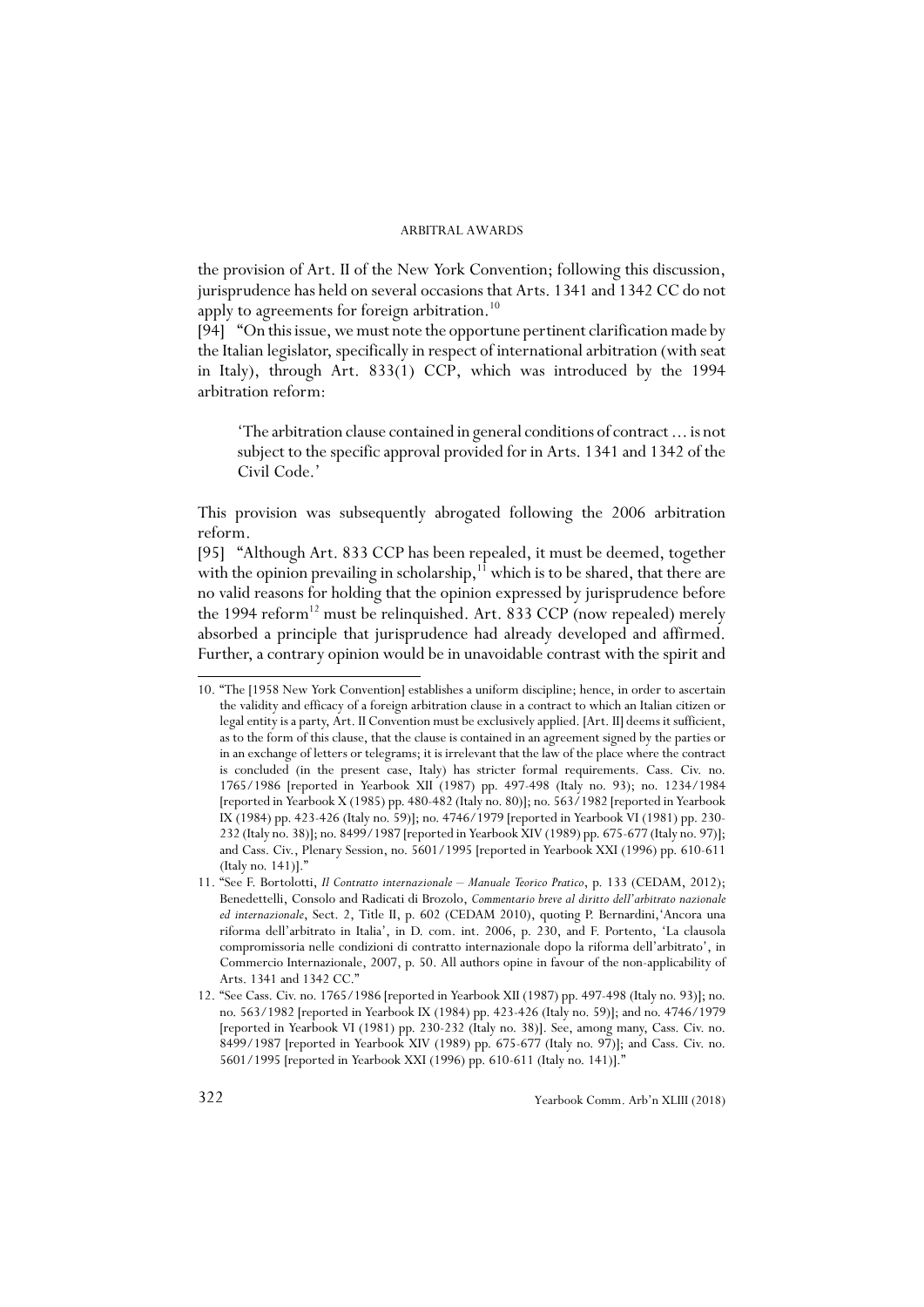the letter of Art. II of the New York Convention. We must also take into account that the stated aim of the 2006 reform, which the *Legge delega* (law delegating to the Cabinet the power to pass a legislative decree) expressly sought to pursue, was to bring the new arbitration framework broadly in line with that (already) provided for international arbitration in the earlier 1994 reform.<sup>13</sup>

[96] "It is irrelevant that the pre-1994 reform jurisprudence concerned disputes relating to agreements for foreign arbitration. There are multiple and concordant considerations, supported by the authoritative and prevailing scholarship, supporting the conclusion that the provisions of the New York Convention, particularly said Art. II, must be deemed applicable also to agreements for international arbitration, such as that at issue in this case, with seat in Italy and contained, obviously, in international contracts (which contain elements extraneous to the Italian legal system); in conformity with the jurisprudence mentioned above, this leads to the inapplicability of Arts. 1341 and 1342 CC.

[97] "As to the scope of application of Art. II of the New York Convention, it was pointed out that while Art. I on the recognition and enforcement of awards applies only to foreign awards, the Convention is silent in respect of Art. II, which concerns arbitration agreements, not awards. Thus, it is acknowledged that Art. II is a self-sufficient part of the Convention, not a mere auxiliary norm aimed at the application of the Convention's norms on the recognition and enforcement of the award. The prevailing scholarly opinion, which the Arbitrator follows, deems therefore that Art. II of the Convention clearly applies, as to formal requirements, also to agreements for international (and not only foreign) arbitration.

[98] "We should further note that Art. 4(2) of Law no. 218 of 31 May 1995 provides in respect of foreign arbitration simply that: 'Italian jurisdiction may be derogated from by agreement in favour of a foreign court or foreign arbitration if there is *written proof of the derogation* and the dispute concerns rights of which the parties may freely dispose [*diritti disponibili*].' (Emphasis added.)

[99] "Based on the considerations above and taking into account the interests of the parties involved in an international arbitration, there are no reasonable grounds, in this Arbitral Tribunal's opinion, to hold that the formal requirements for an arbitration clause for international arbitration (with seat in Italy) must be deemed to be more restrictive than those provided for arbitration clauses for foreign arbitration (concerning an Italian party and contracts governed by Italian

<sup>13. &</sup>quot;See Art. I(3)(b) of Law no. 80/2005, which indicates as its directing principle: 'The suppression of the Chapter dedicated to international arbitration, *with the extension in principle of its discipline to domestic arbitration*, save the necessary adaptations, with exclusion of the provision of Art. 828 CCP.' Thus, by abolishing the title on international arbitration, the legislator meant in principle to internationalize domestic arbitration.'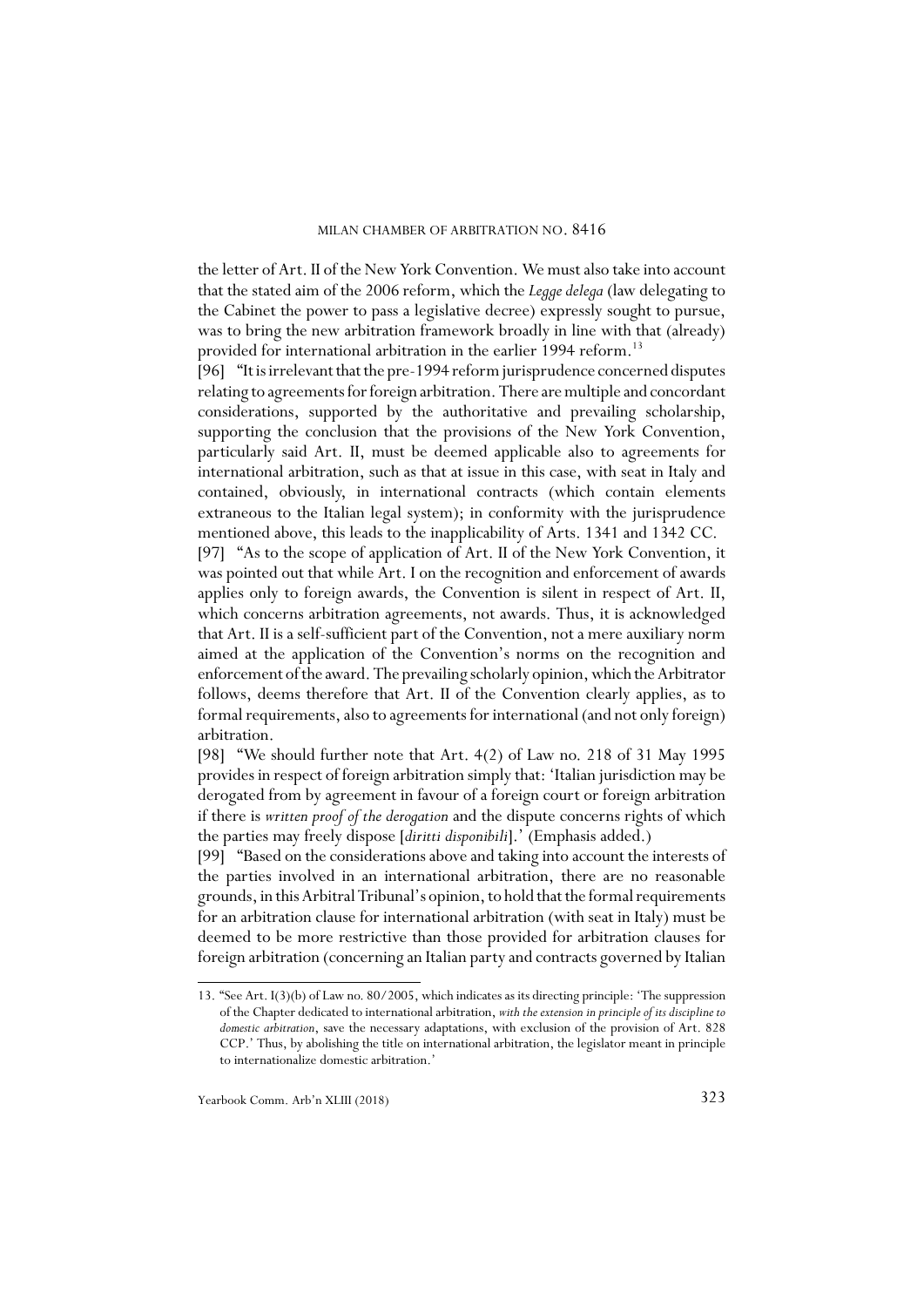law) or for clauses derogating from the Italian jurisdiction in favor of the court of another State. Also, arguing that the provisions of the New York Convention and in particular its Art. II do not apply to agreements for international arbitration, as described above, would mean being at odds with the historical interpretation of the Convention, which regulates international arbitration independently of the arbitration's seat. In sum, it can be concluded even today that an arbitration clause for international arbitration (with seat in Italy) is valid also without specific approval as envisaged by Arts. 1341 CC et seq.

[100] "The more recent Italian case law regarding (international) arbitration clauses in the times subsequent to the abrogation of Art. 833 CCP appears to not yet have expressed any clear position as to the applicability of Art. 1341 CC. In any case, to date, no contrasting position has been taken with respect to the interpretation described above, which contests the applicability of the strict requirements of form in the international context."14

### *c. Scope of arbitration clause*

[101] "The arbitration agreement is, as stated, contained in the Standard Conditions of the Partnership Agreement which together form the framework agreement that exclusively regulates the Parties' contractual relationship relating to the supply of Claimant's products and solutions comprised of hardware and licensed material (see preamble and first page of the Agreement and the definitions and Clauses 3.1, 3.2 of the Agreement, and written witness statements of Mr Smith and Mr Jones, confirmed during the oral hearing).

[102] "It therefore also governs any dispute arising out of all orders for products or services issued by Respondents vis-à-vis Claimant for the duration of their contractual partnership, among which the controversial Order no. 189/Year X (Rev. 2) on which Claimant has based its payment request."

<sup>14. &</sup>quot;In a recent decision of the Italian Supreme Court (Cass. Civ. no. 21550/2017 [reported in Yearbook XLIII (2018) pp. 481-483 (Italy no. 193)]), the examination of the applicability of Arts. 1341 and 1342 CC was actually avoided. In that case, the Claimant (*ricorrente*) had stressed that Art. II of the New York Convention of 10 June 1958 would be the only applicable provision governing requirements of form. The Supreme Court apparently recognized that there might be some arguable issue in this regard, in particular in light of the abrogation of Art. 833 CCP, but did not actually take a position, simply stating that the question was not relevant for rendering the decision at issue.<sup>1</sup>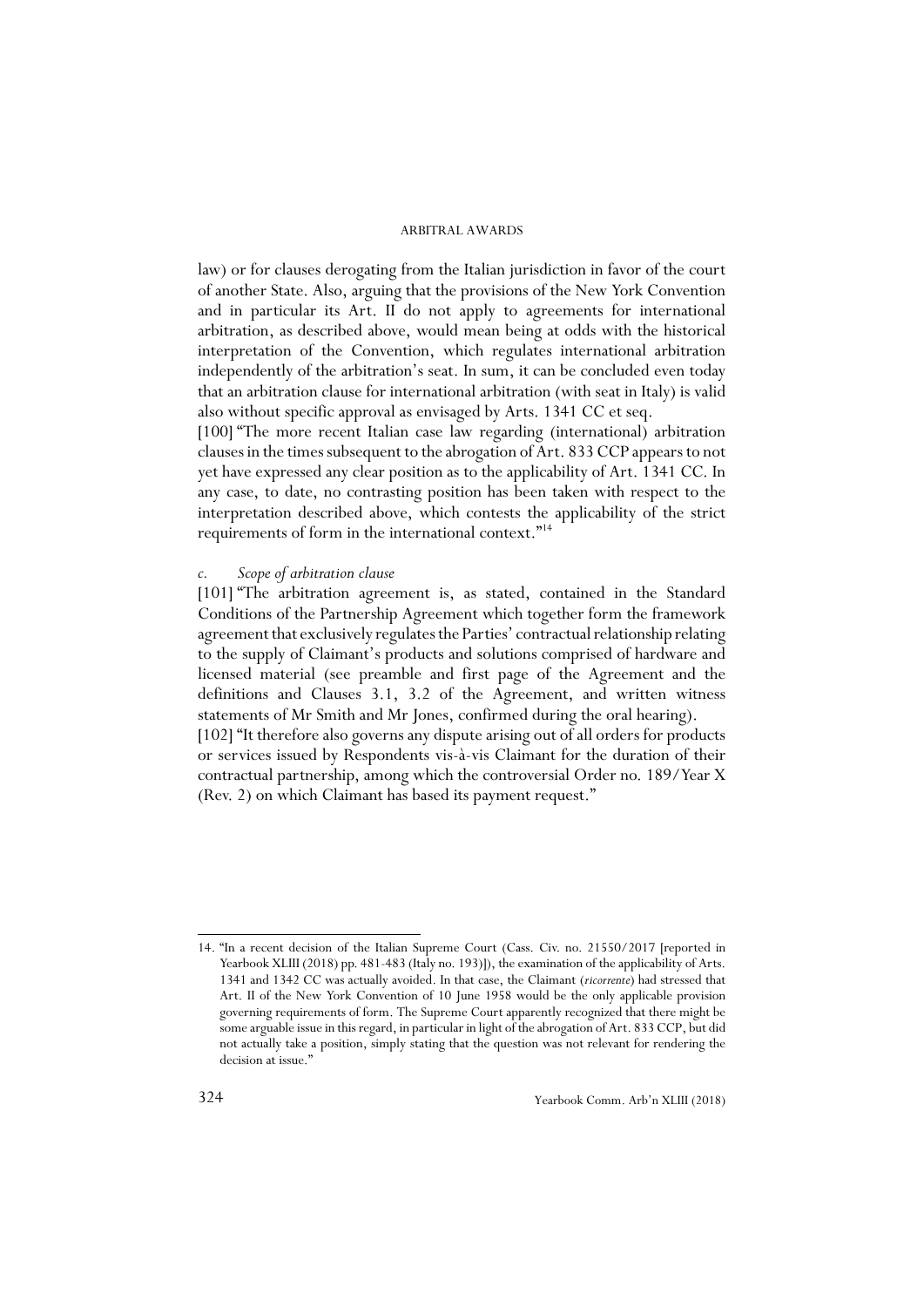### *d. Conclusion on jurisdiction*

[103] "Conclusively, having been the arbitration agreement in the present case validly approved in writing and being the dispute covered by the scope of the arbitration agreement (which is not contested by Respondents), the Sole Arbitrator considers herself competent to decide the dispute regarding Claimant's claim. Finally, it is significant in this regard that Respondents themselves did not even insist on their initial objection as to the validity and bindingness of the arbitration agreement in the final relief they sought. They actually even filed a counterclaim with the Arbitral Tribunal, basing it on the same arbitration agreement upon which Claimant's claim was based, evidently considering the Sole Arbitrator competent to decide on the latter."

### *2. In Respect of Respondents' Counterclaim*

[104] "The Arbitral Tribunal is also competent to decide on Respondents' counterclaim, which was introduced in a timely manner and is covered by the scope of the arbitration agreement at issue. Claimant's objections in this regard are groundless and are dismissed."

### *a. Late filing of the counterclaim (no)*

[105] "The Italian Arbitration Act does not establish any specific requirements for the filing of counterclaims (covered by the scope of an arbitration agreement) during arbitration proceedings, other than compliance with the adversarial principle, the principle of due process and that of fair and equitable treatment. [106] "The Italian Supreme Court has actually recognized the admissibility of counterclaims filed in the course of the arbitration proceedings as long as the counterparty has a possibility to defend its position and reply thereto (Cass. Civ. no. 10910/2003).

[107] "Absent any further indications in the Arbitration Rules and the arbitration agreement itself, the Arbitral Tribunal enjoys broad discretional powers with respect to the decision on whether to admit a counterclaim filed after the (first) statement of defense.

[108] "Claimant asserted in its Second Brief, that Respondents were time-barred under the terms of Art. 10 of the Rules from raising counterclaims in the proceedings.

[109] "The Arbitral Tribunal has already clarified, in its Order no. 2, that according to Art. 7, para. 1 of the Arbitration Rules, the expiration of a time limit set by the Rules or by the Arbitral Council, the Secretariat or the Arbitral Tribunal shall not entail the lapse of a party's rights, unless so determined by the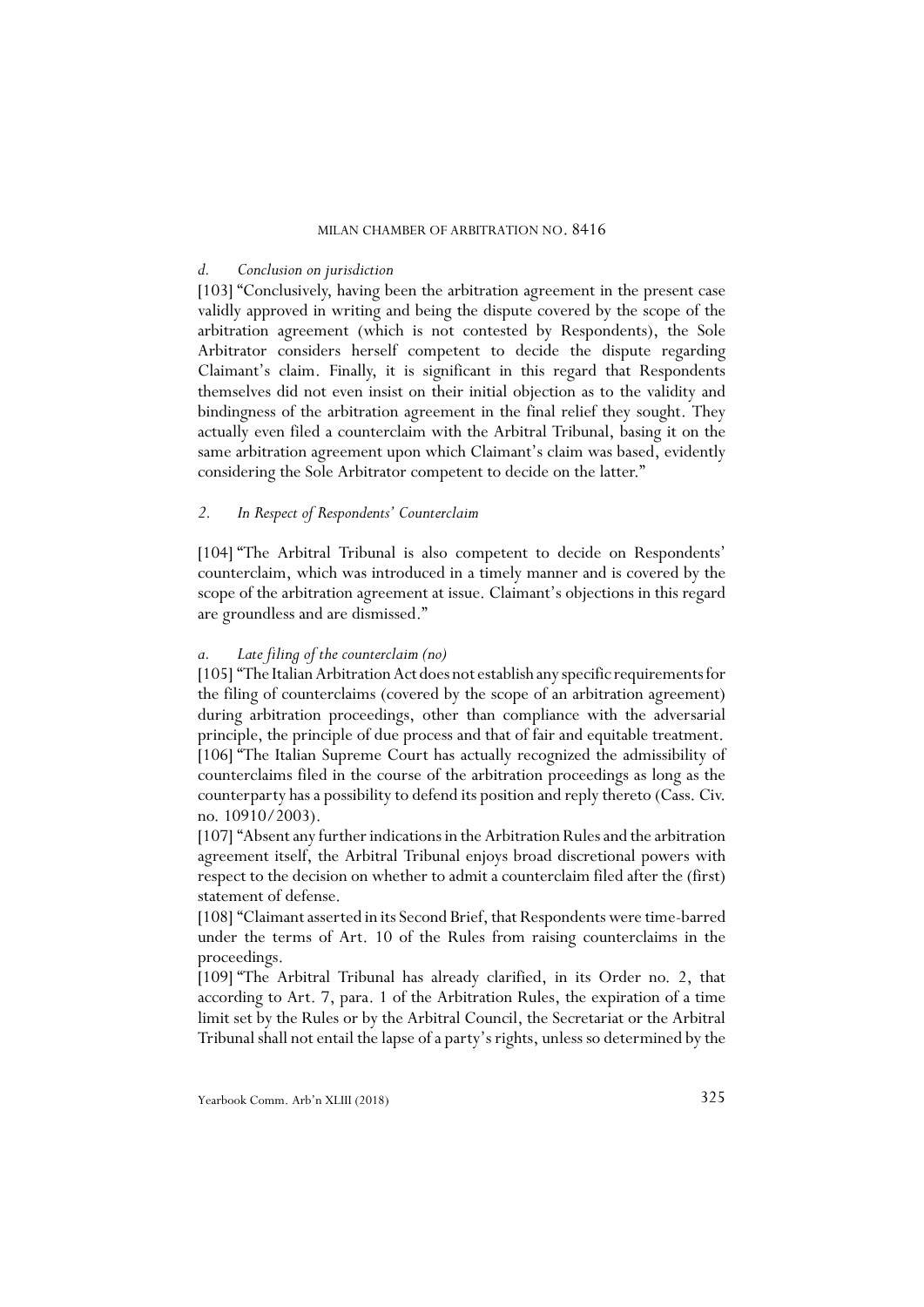Rules or by the order setting said time limit. It underscored that the Rules do not actually provide that the respondent's right to submit a counterclaim shall elapse and thus be time-barred in the relevant arbitration if the counterclaim was not submitted with an answer to the request for arbitration under Art. 10 of the Rules.

[110] "A limit for filing is established only by Art. 27 of the Rules, according to which the Arbitral Tribunal shall decide on the admissibility of new claims (including counterclaims), taking into account all circumstances, including the stage of the proceedings.

[111] "In the case at hand, in light of Respondents' reservation (expressed from the beginning of the proceedings) to specify a counterclaim during or even out of the proceedings and in the interests of procedural economy, the Tribunal had granted, by means of Order no. 2, the Respondents a final term within which to present and provide reasons for their counterclaim, however allowing Claimant the possibility to reply. When rendering this decision, the Tribunal has considered the stage of the proceedings, the fact that an oral and evidentiary hearing had not yet been fixed, that a significant part of the facts underlying the counterclaim are actually linked to Claimant's main claim and that the inclusion of the counterclaim would not significantly prolong the proceedings.

[112] "Respondents have formally presented their counterclaim in compliance with the Sole Arbitrator's Procedural Order no. 2 by ..., and therefore on a timely basis."

### *b. Inadmissibility of the counterclaim (no)*

[113] "In its Brief, Claimant further contested the admissibility of the counterclaim as (i) not falling within the boundaries of the arbitration agreement (costs arising for the completion of the project vis-à-vis Principal would not relate to the Agreement between Claimant and Respondents containing the arbitration clause), (ii) being vague and generic (i.e. not complying with the requirements of Art. 36 CCP) and (iii) not being connected with Claimant's demands (as required by Art. 36 CCP).

[114] "In this regard, it is emphasized that according to Art. 817 CCP, the Arbitral Tribunal decides upon its own *Kompetenz* also in cases where the *extent* of the arbitration agreement is contested.

[115] "The scope of the arbitration agreement (Clause 10.9) is formulated in very broad terms: '*Any dispute arising out of or related to the present Agreement*, including the formation, interpretation, *breach* or termination *thereof*, including whether the claims asserted are arbitrable, will be referred to and finally determined by arbitration ...' (emphasis added).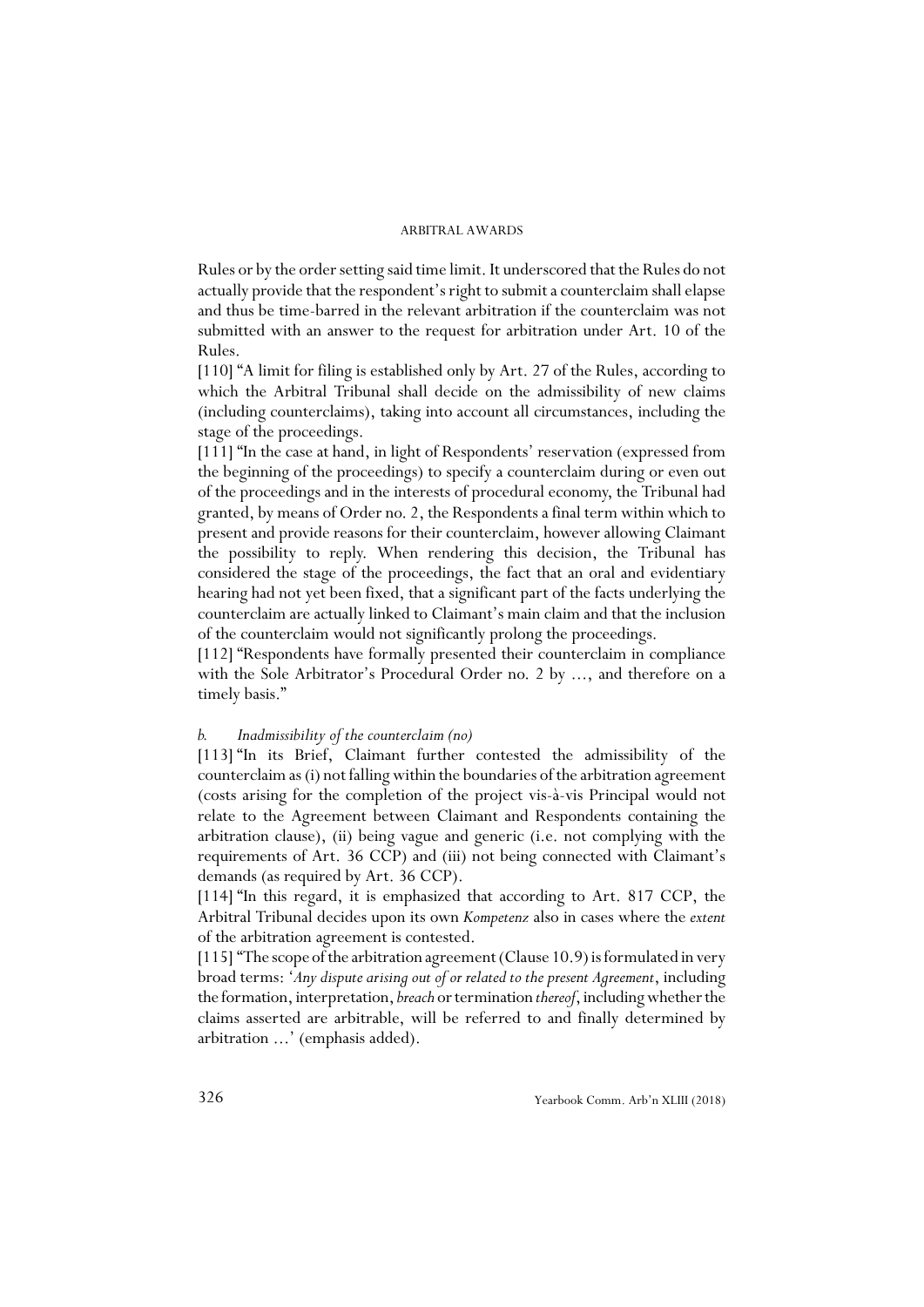[116] "There can be no doubt that any dispute relating to a breach of the Agreement, whether by Respondents or Claimant, is to be covered by the arbitration clause at issue according to the Parties' express will.

[117] "The Arbitral Tribunal thus holds that the counterclaim falls within the scope of the arbitration agreement although it regards costs allegedly borne by Respondent 2 for the project Respondents were required to complete for a third party, Principal, which is not a contractual party to the Partnership Agreement. [118] "Respondents indeed claim the reimbursement of costs and expenses which allegedly arose as a direct consequence of the asserted non-performance by Claimant of the orders issued under the Agreement. Respondents in fact claim damages due to an alleged breach of contract and failure by Claimant to deliver conform goods (with an adverse impact on Respondents' own contractual duties vis-à-vis Principal, cfr. Respondents' Fifth Brief). The counterclaim thus regards Claimant's *contractual* liability as per Art. 1218 CC, which states that: 'The debtor who does not exactly render due performance is liable for damages ...' that, pursuant to Art. 1223 CC, have to be compensated: 'Compensation for damages arising from non-performance or delay shall include the loss sustained by the creditor and the lost profits insofar as they are a direct and immediate consequence of the non-performance or delay.'

[119] "After all, the so-called *causa petendi* and *petitum* emerge from Respondents' statements such that the claim is sufficiently described, at least for the purpose of examining and establishing the Tribunal's competence. Another question, which regards the merits and will be ascertained in these proceedings, is whether the costs and damages and their causation by Claimant have been sufficiently described and proved, as well as the further question of whether both Respondents actually have standing and entitlement to bring proceedings against Claimant for damages allegedly arising due to its default on complying with concrete contractual obligations.

[120] "According to Italian case law, unless an arbitration agreement provides for specific limits, the (counter)claims regarding damages and the consequences of contractual non-performance are covered by the scope of arbitration agreements regulating disputes concerning the fulfillment and termination of a contract (cfr. Cass. Civ. no. 15068/2012).

[121] "This interpretation also conforms to Art. 808-*quater* CCP, which establishes a principle 'of favor' for arbitration (also contained in Art. 806 CCP): 'In case of doubt, the arbitration agreement shall be interpreted in the sense that the arbitral competence is extended to all controversies which derive from the contract or the relationship to which the agreement makes reference' (provision introduced by the reform of the arbitration statute in 2006, which however only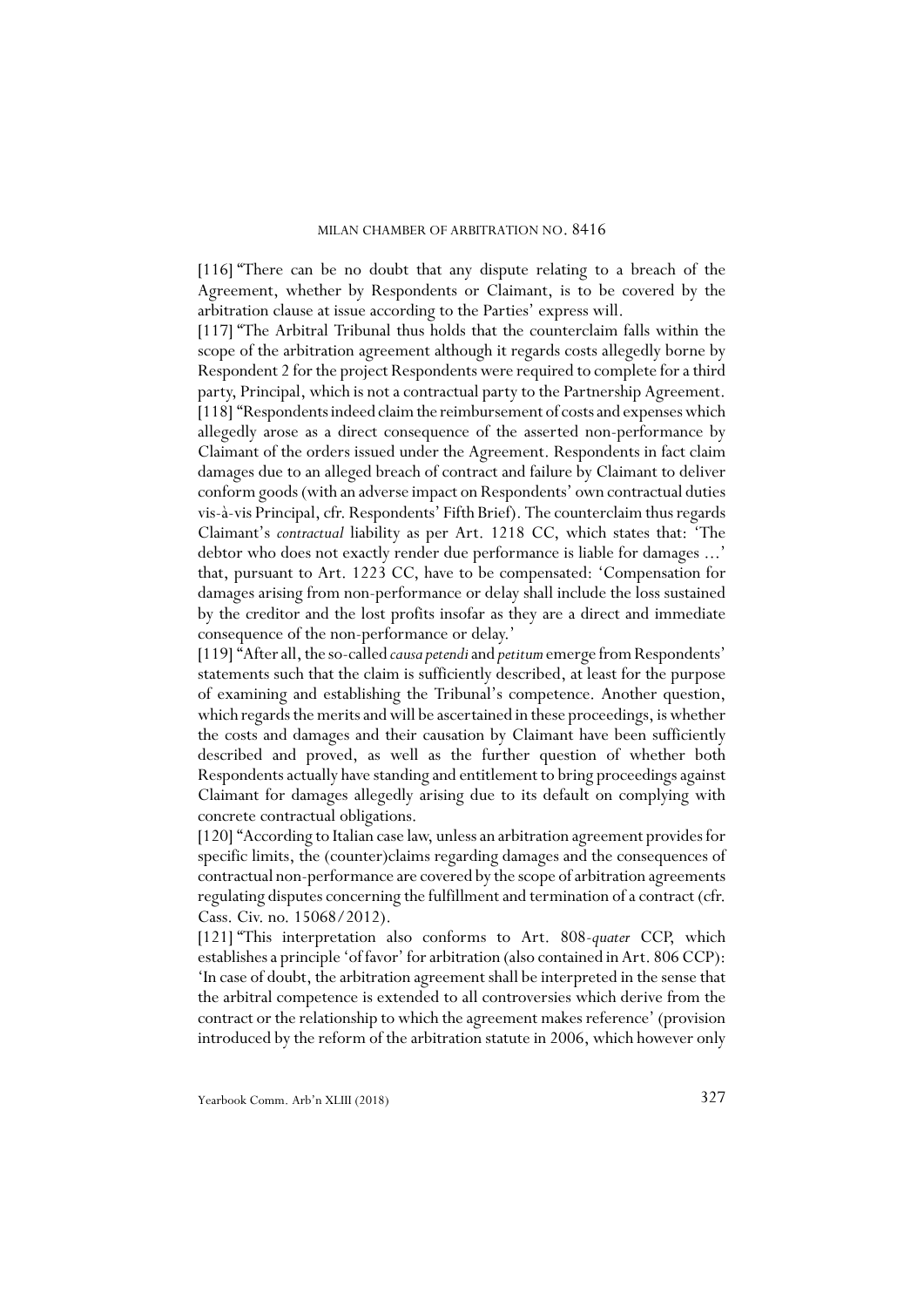applies in case of doubt. In the present case, the Arbitral Tribunal deems that such doubt does not exist; cfr. also Cass. Civ. no. 3464/15; Cass. Civ. no. 13531/2011).

[122] "In light of the above Respondents' counterclaim is – beside being sufficiently precise (at least) to examine and establish the Tribunal's competence – also linked to the Claimant's main claim for payment of the performance contested by Respondents.

[123] "Even if the requirements stressed by Claimant that allegedly derive from Art. 36 CCP were applicable (description of the basis of the claim and connection with the main claim),<sup>15</sup> their compliance would have to be affirmed in the case at issue. Apart from this, Art. 36 CCP is a procedural provision of Italian statute law that is not immediately applicable to the scrutiny of a counterclaim within a pending arbitration proceeding, and is thus irrelevant here. [124] "In conclusion, the Arbitral Tribunal is also competent to render a decision on the counterclaim and on Respondents' secondary request to set-off their counterclaim with Claimant's main claim. In this respect, it is emphasized that Art. 817-*bis* CCP actually states: 'The arbitrators shall be competent to decide on the objection of set-off, within the limits of the value of the main claim, also if the counterclaimed amount does not fall within the scope of the arbitration agreement.'"

### VIII. LACK OF STANDING OF RESPONDENT 1

[125] "Respondent 1 lacks standing to sue, and thus the entitlement to bring proceedings (*legittimazione attiva*) against Claimant with respect to the counterclaim for damages.

[126] "While it is true that Respondent 1, jointly with Respondent 2, has signed the Partnership Agreement, thus obtaining the right to buy Claimant's products and services thereunder (and resell in the Italian territory) by means of separate purchase orders (see Clauses 2 and 3.1.f of the Standard Terms and Conditions within such Agreement), it is also true that in the specific controversy, Respondent 1 is not the subject that has directly issued vis-à-vis Claimant Order no. 189/Year X Rev. 2, whose goods are in dispute (the same can be said with respect to previous orders).

[127] "This implies, from a legal point of view, that the purchase agreement under the relevant order (here, no. 189/Year X Rev. 2, as will be illustrated *infra*, see para. 149 et seq.) was concluded only between Claimant (as supplier)

<sup>15. &</sup>quot;See Cass. Civ. no. 27564/2011."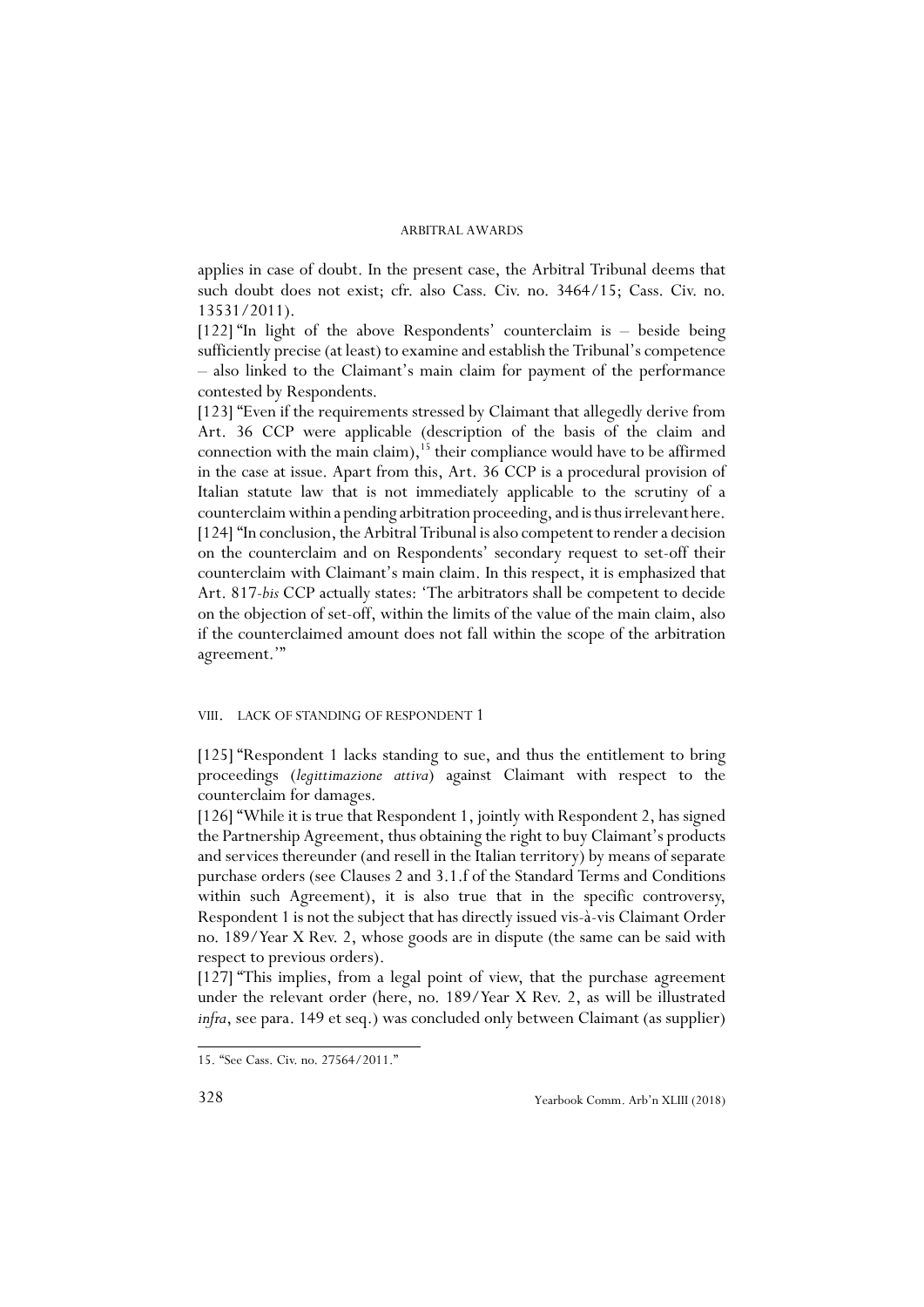and Respondent 2 (as buyer) (indeed, the latter appeared vis-à-vis Claimant to not act outright 'on behalf' of Respondent 1).

[128] "The purchase orders are regulated by Claimant's Standard Terms and Conditions, which 'shall prevail over any different or additional terms set forth in Partner order' (see Clause 3.2). As in fact usually occurs when regulating such types of supply relationships, the Parties had specifically agreed on the concrete supply conditions and terms (i.e. price, quantity and quality of the goods, terms of delivery, etc.) in single purchase orders and refer, for others aspects, to the Standard Conditions of Claimant, the latter being an integral part of the Partnership Agreement. The Agreement, in its cover sheet and in Clause 10.11 of the Standard Conditions (as will be further illustrated *infra*, para. 270 et seq.), provides vis-à-vis Claimant for the joint and several liability of each Partner (i.e., in the present case, of Respondent 2 and Respondent 1) for any breach of covenant or warranty committed by any Partner. Instead, the Agreement does not provide for the joint entitlement of or the possibility for Respondents to act as joint creditors against Claimant in case of breach of contract (including orders) by the latter.

[129] "Consequently, Respondent 1 has no entitlement to claim payment of the damages incurred by Respondent 2 allegedly arising out of Claimant's default in performing the disputed purchase order made by Respondent 2.

[130] "Standing to sue and the related entitlement to bring proceedings (*legittimazione attiva*) are linked to the general principle according to which nobody can claim for and enforce in proceedings another party's rights, except in the cases expressly set forth by law (e.g. where to surrogate). Said entitlement is a condition of the legal action and grants the (active) right to bring proceedings with the scope of rendering a judgement on the merits of a dispute involving a substantive legal relationship, independently of the actual existence of the effective title and/or grounded demand of the claimant. The possibility that a claimant could bring proceedings against the counterparty, if he hypothetically had the right, is sufficient. In fact, the entitlement to bring proceedings is determined on the basis of the sole statement and allegation that the claimant him/herself provides with respect to his/her right. Another question is the ascertainment of the effective title with regard to the disputed relationship. Such question, indeed, regards the merits of the case and the concrete requirement for upholding the demand as grounded. This interpretation of the requirement of entitlement is shared by the majority of Italian case law.16

[131] "In the case at issue, ever since the beginning of the proceedings (and even before), the Respondents asserted that Respondent 1's involvement was limited

<sup>16. &</sup>quot;Cfr. *ex plurimis* Cass.Civ. no. 21925/2015."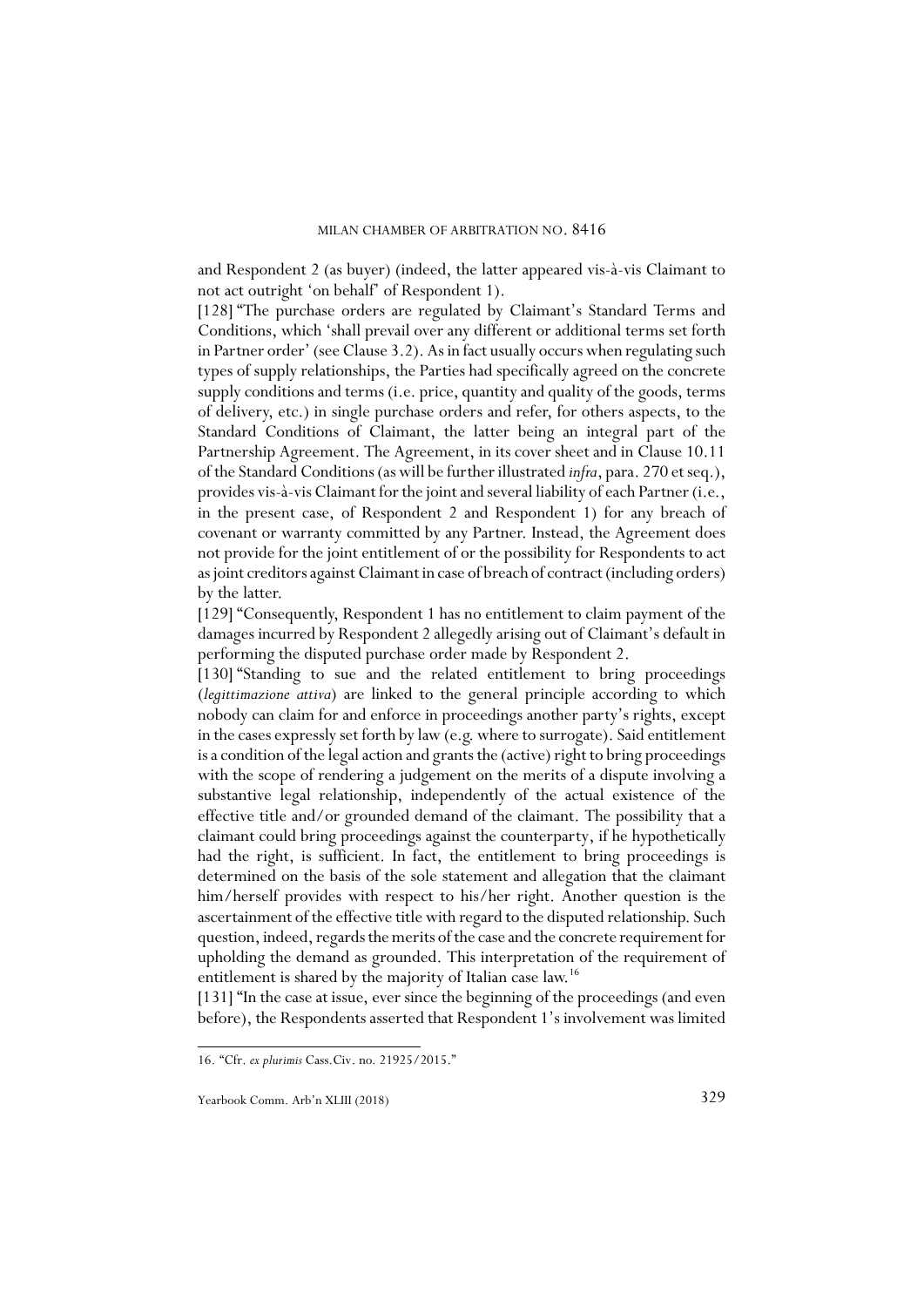to the assignment to Respondent 2 of installation services and thus that the goods in dispute were ordered by Respondent 2 and not by Respondent 1. [132] "This also clearly emerges from the records (cfr. letterhead of Order no.

189/Year X Rev. 2, but also letterhead of Order no. 189/Year X) and conforms with the internal contractual modalities apparently agreed upon between Respondent 1 and Respondent 2 (... Project X Contract Principal) in relation to the supply by Claimant. According to such document, 'Respondent 1 shall buy through Respondent 2' (and thus not directly) the residual Products for Context 1 and Context 2 in the Locations from Claimant. Respondent 2 shall thus issue the order to Claimant, and at the same time, Respondent 1 shall issue the corresponding order to Respondent 2 (see e.g. Respondent 1's order no. XXX Year X, dated 6 November Year X, to Respondent 2 ... corresponding to Respondent 2's Order no. 189/Year X to Claimant of the same date). Respondent 2 shall then issue for each invoice from Claimant the related invoices to Respondent 1, which shall pay the same in due time, permitting Respondent 2 to pay Claimant on a timely basis. Accordingly, Respondent 1proves, according to its own statement, to be '*ex actis*', i.e. to not have any own (positive) title under the contract in dispute to enforce and file claims in light of Claimant's alleged contractual default (vis-à-vis Respondent 2). Further, it has not specified any right under tort law.

[133] "Conclusively, Respondent 1 has no standing to sue and no entitlement to raise the counterclaim against Claimant."

### IX. MERITS

[134] "Claimant's claim for payment is grounded and upheld to the extent and in the amounts indicated in this award while Respondents' related objections as well as their counterclaim are rejected."

*1. Claimant's Claim*

[135] "Claimant has sufficiently alleged and proven the contractual basis for its claim as well as Respondent's breach of contract. Respondents' objections against the Claimant's claim are dismissed. They are ungrounded and/or irrelevant."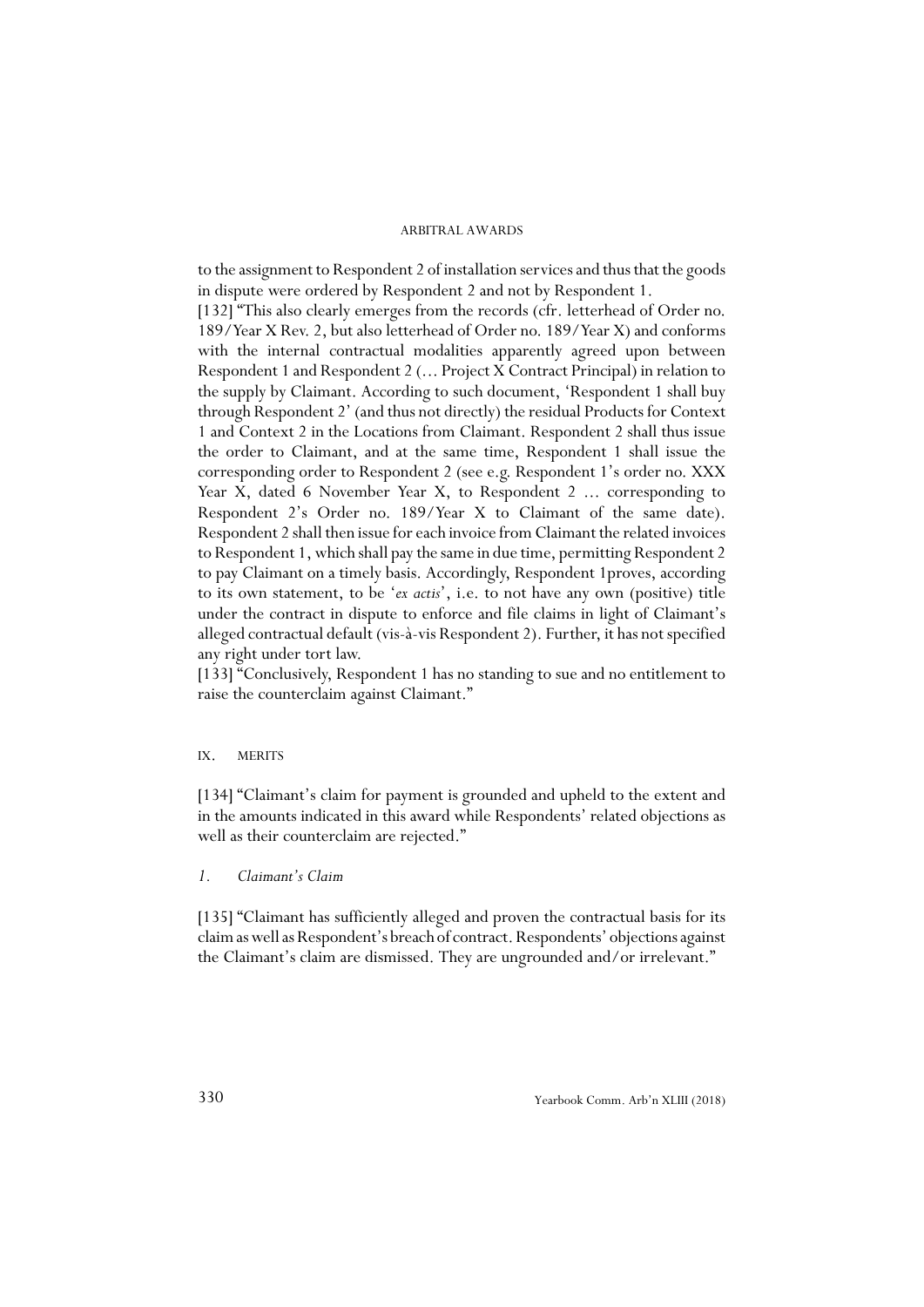### *a. The Partnership Agreement and the pilot phase (phase 1) of Project X*

### i. The Partnership Agreement

[136] "It undisputedly emerges from the records that Parties' general contractual relationship arising in the context of Project X is regulated by a framework agreement, the so-called Partnership Agreement. This agreement, governing every single order from Respondents (see Clause 3.2 of the Standard Terms and Conditions), is binding on both Respondents, the joint liability of which cannot reasonably be contested (as will be further detailed *infra*, para. 270 et seq.).

[137] "By email dated 10 February Year X, Mr Jones from Claimant sent Mr Hunter from Respondent 2 (with c.c. to Mr David Brown and Ms Jane Martin) a copy of such Partnership Agreement, which was to govern the Parties' future commercial relationship as well as the 'credit application' for the Pilot. In such email, Mr Jones suggested to start the partnership immediately and to do so by focusing on the first phase (i.e. the pilot testing).

[138] "Accordingly, on 11 February Year X Claimant presented to Respondent 2 a 'proposal for the supply of Claimant's hardware and software for solution for Location 1, phase 1'. The offer actually included two options: 'Option A. Complete Pilot Installation' (providing, *inter alia*, for the supply of 28 TYPE A Products and 2 TYPE C Products) for a total amount of  $\epsilon$  ..., and another 'Option B. Pilot on 50 percent of Option A' for an amount of  $\epsilon$ .... Under point iii of the proposal ('iii. Terms and conditions'), some special terms and conditions of payment for the supply were indicated and an express reference was made to the Partnership Agreement which should apply.

[139] "On 13 February Year X, Respondent 2's Managing Director, Mr David Brown, confirmed by a letter sent by email that the materials indicated in Claimant's offer 'Option A' were necessary for the realization of the pilot (phase 1) of Project X. Respondent 2 however specified that the related order would be issued only after '*collaudo positivo con la committente ... con le condizioni di pagamento già concordate di BB 90/120/150. A seguire verranno ordinati ... tutti i restanti materiali per il completamento dell'opera ... prevista secondo gli attuali programmi di Principal entro l'anno corrente*'.17 Respondent 2 also specified that the 'Partnership Agreement' would be sent in the next days after performance of an internal check. However, the Agreement was actually only sent several months later (it

<sup>17. &</sup>quot;Translation: 'positive testing with the customer, ... with the payment conditions already agreed BB 90/120/150 at the end of the month after invoice issue date. Subsequently, all remaining material for the completion of the work will be ordered ... as provided for by the current Principal programme within the current year.'"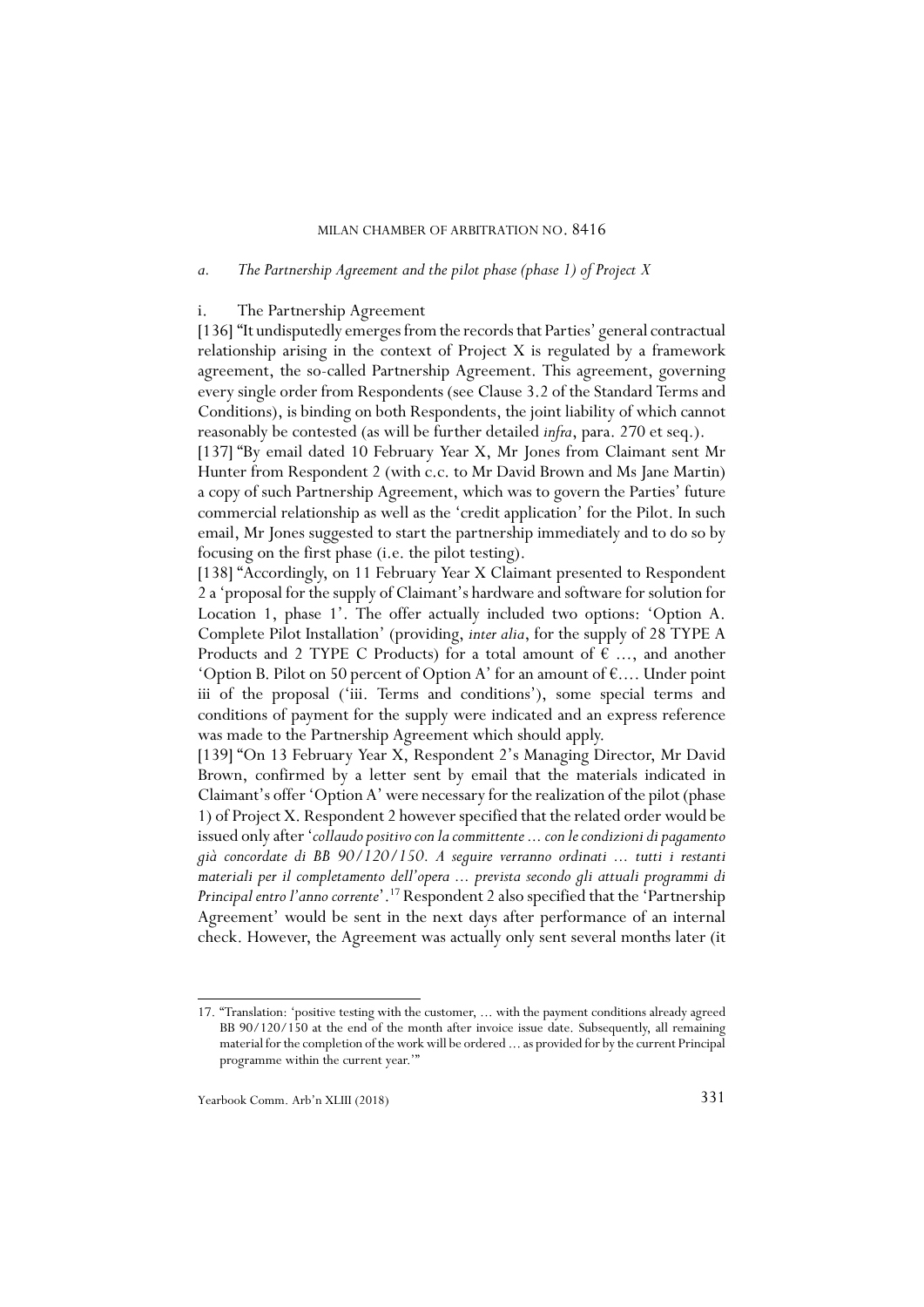was finally signed by Respondents on 13 May Year X, and thus before Order no. 189/Year X Rev. 2 was issued)."

### ii. The General Order of 27 April Year X

[140] "It further emerges from the records that on 28 April Year X (and thus still prior to the signature of the Partnership Agreement), Respondent 2 sent the socalled 'General Order' no. 075/Year X, dated 27 April Year X, to Claimant. According to Respondents, this Order prevails over any other correspondence and is the only relevant order to be performed by Claimant. However, this statement cannot actually be confirmed in the light of the written and oral evidence produced.

[141] "Examining such Order, we understand that it concerns the supply of unspecified equipment ... for Location 1 – Project X, for a total amount of  $\epsilon$  ... to be delivered in 5 lots (the first of which regarding the pilot with a value of  $\epsilon$ ... and the following lots having a value of  $\epsilon$  ... each).

[142] "Said Order no. 075/Year X makes reference to Claimant's offer, dated 11 February Year X ..., which actually regarded the supply of products (including the TYPE A Products) for the pilot, i.e. the 'phase 1'. Nonetheless, the General Order contemplates all phases of Project X.

[143] "Claimant has contested the relevance of the General Order and its acceptance, basing its allegation in particular on the witness statement of Mr Jones, who affirmed that Claimant required for any supply the issuance of prior single orders for each lot: 'This is the reason why, following this one, a new order was issued for the first phase only, the one we basically called pilot' (cfr. Transcript ... and Post-Hearing Brief).

[144] "Indeed, such statement appears to be confirmed by another specific order, dated 27 April Year X, filed by Respondents themselves and bearing again the order number 075/Year X. However, this time, in addition to the words '*Lotto* 1'. This order, which was transmitted only on 3 June Year X, is signed by David Brown on behalf of Respondent 2 and, contrary to the 'General' one, it precisely indicates the materials, their quantity ordered (among which 28 TYPE A Products and 2 TYPE C Products) and the related unit prices, which correspond exactly to the price indicated for the pilot in Option 'A' of the Claimant offer, dated 11 February Year X, referred to in the same order.

[145] "Moreover, from the attachment '*Consegna Ordini*' itself, forwarded by Respondent 2's email, dated 28 April Year X, it clearly emerges that the General Order (which was formulated as a proposal for a framework agreement between the Parties, rather than as an 'order') is not sufficient in itself, but necessarily required subsequent and specific orders. The General Order is thus superseded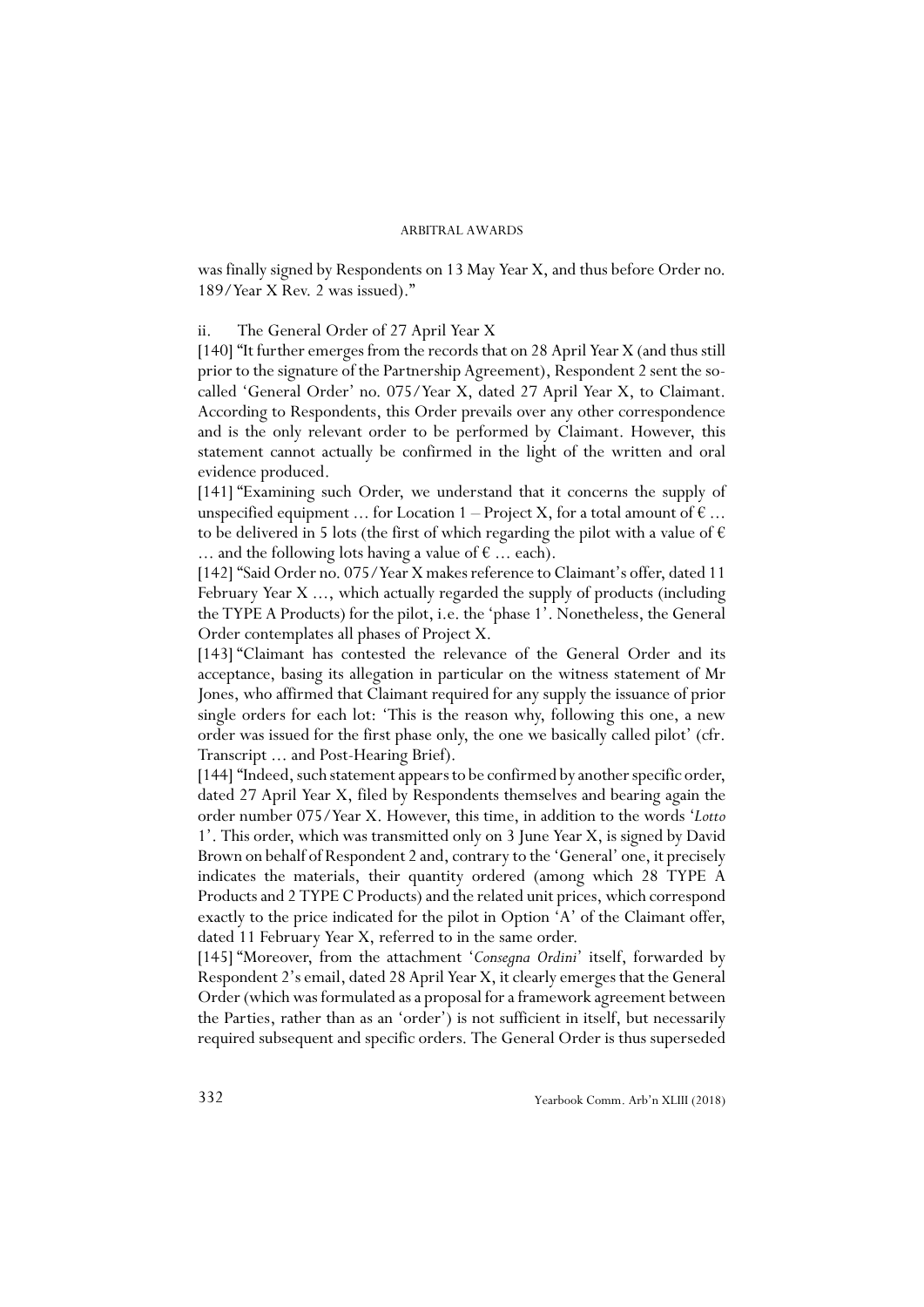and prevailed upon by the subsequent specific orders issued for each lot, which were, with respect to the second project phase, anyhow made in respect to a new offer from Claimant, dated 29 October Year X, and subsequent amendments, specifically regarding such second phase (as stated, the first offer, dated 11 February Year X, concerned instead the pilot, i.e. the first project phase).

[146] "Significantly, the Partnership Agreement signed on 13 May Year X, and thus subsequently to the General Order, expressly provides as follows: 'By signing below, Respondent 1 and Respondent 2 ... agree that this agreement is the complete and exclusive statement of the agreement between us and supersedes all proposals or prior agreements, oral or written, and all other communications between the parties relating to the subject matter hereof including any terms contained in any order unless Claimant's written acceptance of such order explicity provides otherwise', and such an acceptance does not emerge in the file.

[147] "The Agreement again requires, in the Standard Terms and Conditions attached thereto and forming an integral part of the same Agreement, that the supply of products and services shall occur only upon presentation of *an order with specific* indications. These requirements are, as seen, not met by the (in any case precedent and thus superseded) General Order itself.

[148] "In light of these considerations, the General Order cannot be considered the decisive document for scrutinizing Claimant's claim which relates exclusively to the second project phase."

### *b. Project phase 2: Order no. 189/Year X of 6 November Year X, and Order no. 189/Year X Rev. 2 of 12 November Year X*

[149] "From the documents and evidence produced, it emerges that the Order no. 189/Year X Rev. 2 issued under the Partnership Agreement and providing, inter alia, for the delivery of 177 TYPE B Products, is the relevant order for the supply in dispute.

[150] "From the record it becomes clear that on 6 November Year X, Mr David Brown (Respondent 2) forwarded to Mr Jones (Claimant) an email transmitting an order on the basis of Claimant's new offer, dated 29 October Year X ... as '*Conferma Ordine Acquisto*', *which annuls and replaces any precedent orders*, i.e. including the so-called 'General Order' (see text of the email attached in Exhibit R 2).

[151] "Such new order to Claimant, which appeared to be attached to Respondent 2's email, is filed in the same Exhibit R 2, and bears the order number 189/Year X. It is dated 6 November Year X and refers to the '*Commessa* [Commission]: Principal – Project X'. Payment conditions read '10 percent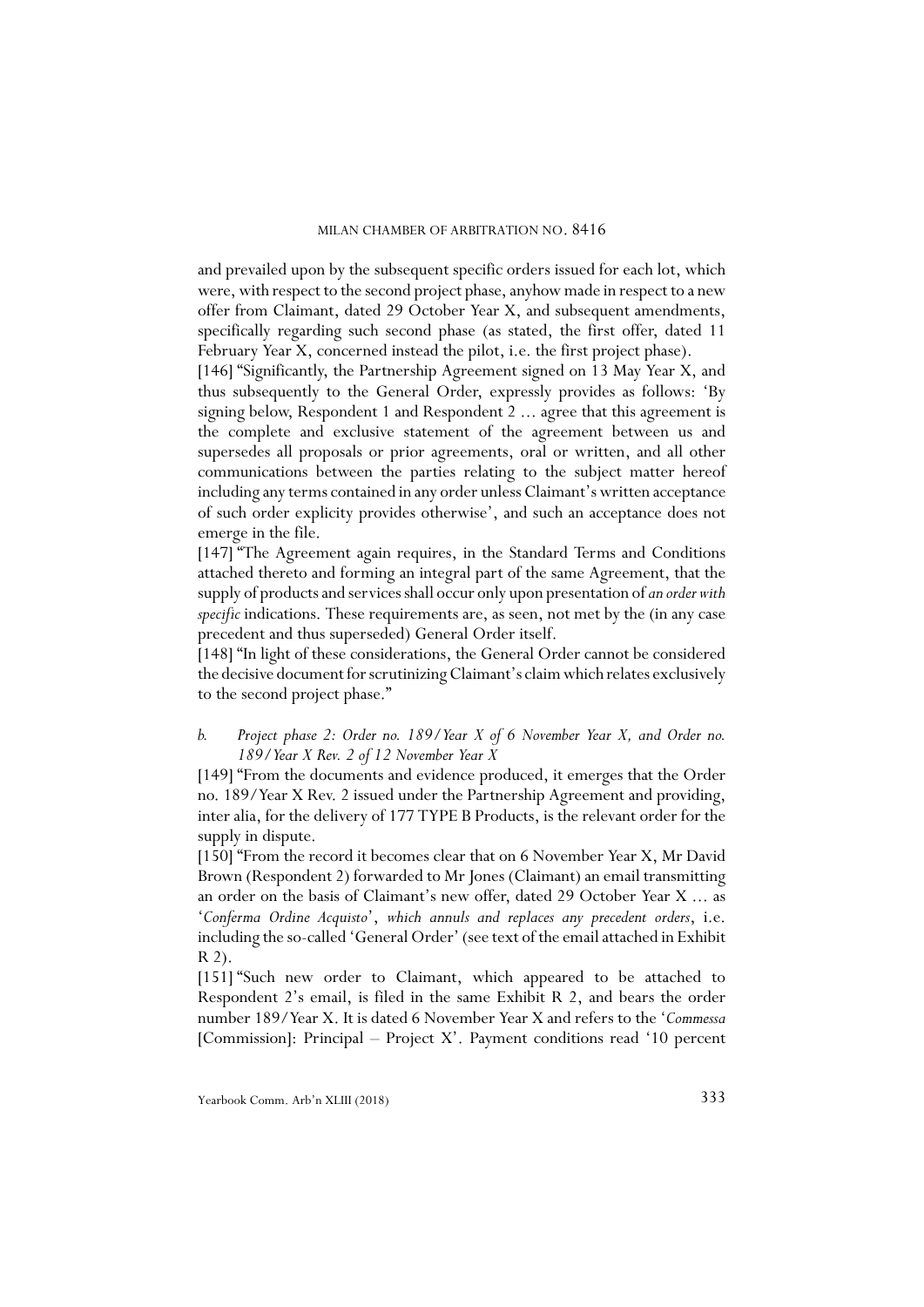Order and 90 percent positive testing'. It provides for the delivery of a first lot (composed of 200 'TYPE D' Products for  $\epsilon$  ...; 150 TYPE B Products for  $\epsilon$  ...; 20 TYPE C Products for  $\epsilon$  ...) by 16 November Year X for a total price of  $\epsilon$  ... and of a second lot (composed of 56 TYPE D Products for  $\epsilon$  ...; 22 TYPE B Products for  $\epsilon$  ...; 56 TYPE C Products for  $\epsilon$  ...) for a total amount of  $\epsilon$  ... to be delivered by 26 November Year X.

[152] "In said email, dated 6 November Year X, Respondent 2 also communicated that it had made a down payment equal to 10 percent of the total price for the first lot; indeed, a payment of *€ ...* was made in Claimant's favor, which is exactly 10 percent of the amount indicated in Order no. 186/Year X for the first lot.

[153] "Furthermore, in the internal email transmitted on 2 November Year X from Mr Nicholls – who worked for Respondent 2 at the relevant time as the head of the administrative office (as confirmed during the hearing) to Respondent 2 as well as (by c.c.) to Mr Brown, the TYPE B Products were expressly mentioned among the goods ordered (while no TYPE A Products were mentioned in such email). In none of the order versions regarding the second project phase and the related correspondence produced was the TYPE A Product actually indicated, except for one Excel sheet (cfr. infra, para. 159 et seq.).

[154] "In addition to Respondent 2's order, Respondents themselves also filed the related (identical) Order (no. ZZZ) from Respondent 1 to Respondent 2, also dated 6 November Year X, and again indicating the TYPE B Products (and not the TYPE A Products).

[155] "From the records it also emerges that Claimant did not accept Respondent 2's Order, dated 6 November Year X, in the proposed form, and started negotiations with Respondents in the following days. This is even confirmed by Respondents' witness, Mrs Susan Brown. The negotiations, which took more than one week (at least from 6 to 18 November Year X), led to modifications and integrations of both Claimant's version of their offer (from version 4 to version 5) and the related order from Respondent 2.

[156] "The result of the various revisions is the final order made by Respondent 2, i.e. Order no. 189/Year X Rev. 2, dated 12 November Year X, sent to Claimant on 18 November Year X. This order refers to the 'Claimant Offer 12 November Year X – *Version 5*' (emphasis added), and indicates a slightly increased total price of the first lot equal to  $\epsilon$  ..., while the price for the second lot is reduced to  $\epsilon$  ... in respect to Order no. 189/Year X. In the revised order, payment conditions were modified with respect to the previous order: '10 percent order – 90 percent upon delivery of the material 30 days (i.e. at the end of the month after invoice issue date)'.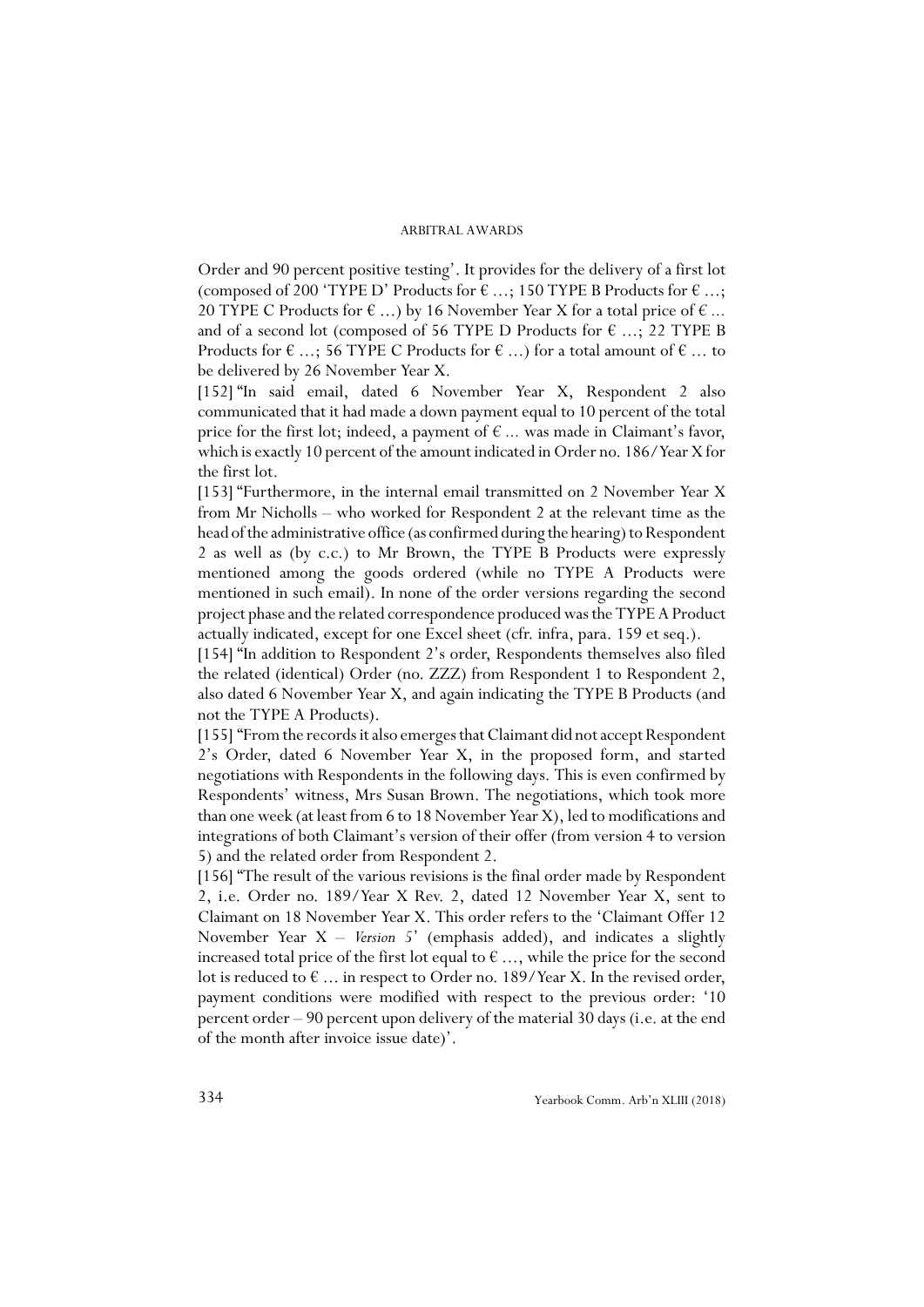[157] "The modified and final order was sent to Claimant by email, dated 18 November Year X, by Mr David Brown, Managing Director of Respondent 2, himself, with the following words: '*Buongiorno, come da accordi, Vi rinviamo l'ordine con i prezzi aggiornati secondo Vs. documentazione inviata come da email in cronologia. Cordialmente, David Brown*' (translation: 'Good morning, as agreed we send you again the order with updated prices according to your documentation transmitted ...'). Furthermore, Mr Brown, heard as a witness during the hearing, after having examined both Exhibit R 2 (containing Order no. 189/Year X), which he called the 'basic order' ('*ordine base*'), and Exhibit C 5 (containing Order no. 189/Year X Rev 2), confirmed that 'questa è una revisione dell'ordine. E' stata fatta una revisione 2 all'ordine, *infatti c'è scritto "revisione 2", dove sono state* cambiate le condizioni di pagamento.... *Perché prima era 10 all'ordine e 90 al collaudo, così come faceva riferimento* l'ordine base che io avevo fatto.... *Poi qui è stata fatta una forzatura, forse delle condizioni economiche, ed è stata accettata praticamente questa condizione qua, che era quella del pagamento alla consegna dei materiali*.'18 (Emphasis added.)

[158] "The intensive correspondence and negotiations involving Mr Brown also directly disprove Respondents' insinuation according to which they might be a victim of a misunderstanding, Claimant having misleadingly enclosed within its new offer, dated 29/30 October Year X, some Excel sheets which still indicated the TYPE A Products.

[159] "During the hearing, it was explained that the attachment to Claimant's offer, transmitted by email, dated 30 October Year X, contained one sheet relating to the TYPE A Products and another one referring to the TYPE B Products (this circumstance had been confirmed by various witnesses, cfr. statement of Ms Brown, and in particular Mr Brown, but was put in doubt by Mr Jones). It is not however convincing that such single sheets should be decisive. Even in light of these potentially misleading Excel sheets, it is indeed not credible that Mr Brown, as managing and technical director of the company, and thus well aware of the technical requirements of Project X, which had been drafted by himself (see witness statements of Ms Brown, Ms Martin, and of Mr Hunter), and thus of the difference between TYPE B and TYPE A Products (see also witness statement of Ms Brown), did not realize that the Products indicated in all correspondence, in its own Order no. 189/Year X, in Respondent 1's

<sup>18. &</sup>quot;Translation: 'this is a revised order. A revision 2 has been made to the order, indeed there is a written "revision 2", where the payment conditions have been changed ... because first there were 10 in the order and 90 in positive testing, just as the reference made to the basic order I have made.... Then there was some stretching, maybe of the economic conditions, and this condition here has been essentially accepted, which consisted in the payment of the material upon delivery...."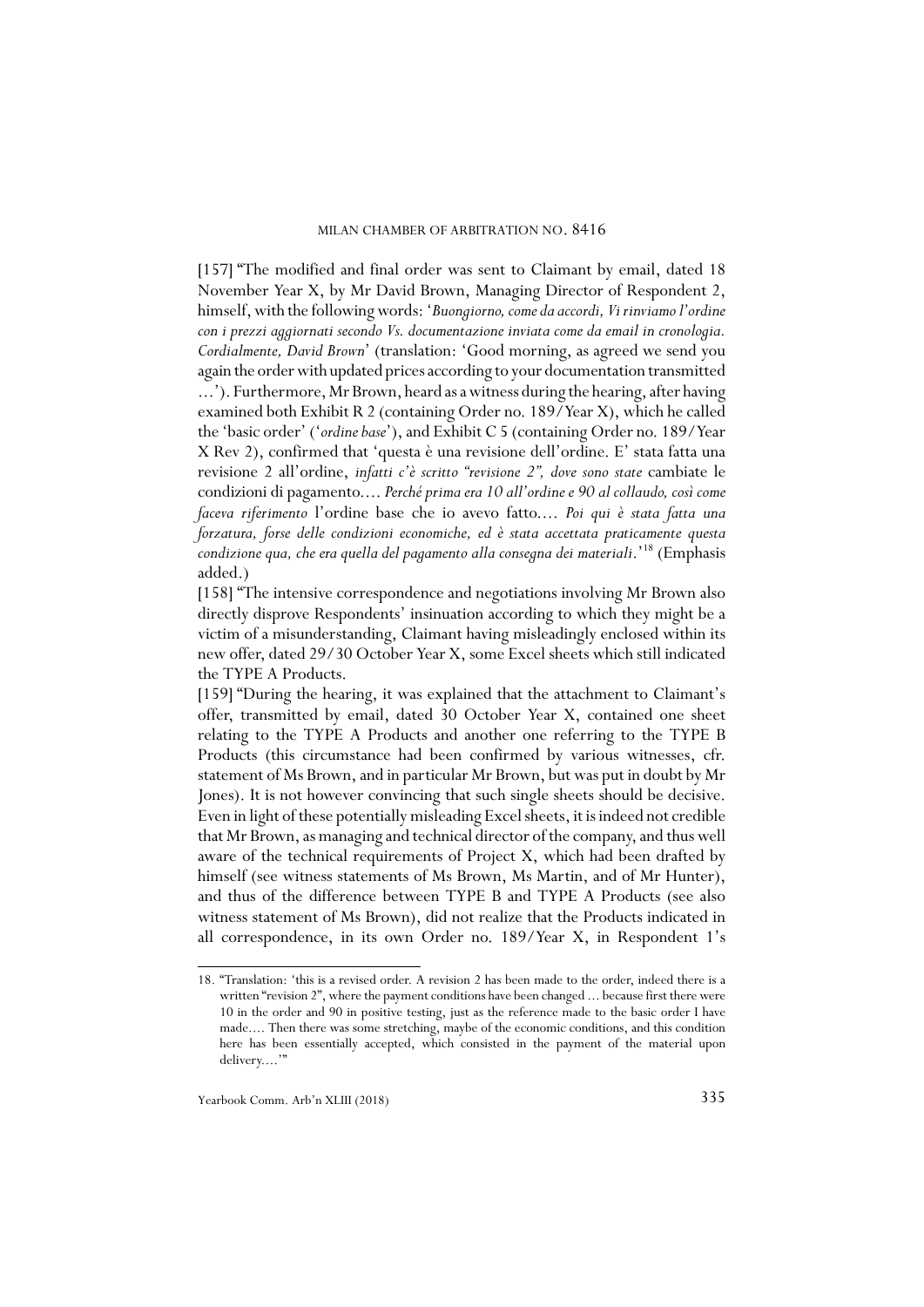corresponding order and in the modified Order no. 189/Year X Rev. 2, were the TYPE B Products and not the TYPE A Products.

[160] "As confirmed by the witness Mr Hunter, the orders from Respondent 2, after having been discussed with the technical department, are and had to be approved by Mr Brown in person which actually disproves the latter's statement that he was not directly in charge of administrative issues in the matter (a statement which is in any case irrelevant, having Mr Nicholls also acted vis-à-vis Claimant on behalf of Respondent 2).

[161] "Any contrary statements by witnesses are unconvincing. In this regard, it shall finally be stressed that Mr Hunter, who is a technician, affirmed to have never been involved in the order procedure and indeed stated as follows: '*No, della parte degli ordini non me ne sono occupato*.' (Translation: 'No, I was not involved in the part relating to orders.').

[162] "Ms Brown's statement, in which she asserted that the total amount of the order in the Excel sheet indicating the TYPE A Products would clearly show that this was the correct order, is also unpersuasive and is actually incorrect. Indeed, not the total number indicated for the TYPE A Products, '186', but the number indicated in the Excel file for the TYPE B Products ('150'), was actually ordered with the order issued on Respondent 2's (and Respondent 1's) letterhead as lots for the second phase, and 10 percent of the total order amount for the first lot indicated in Order no. 186/Year X (including TYPE B Products) was paid as advance (see above). In addition, from Ms Brown's oral statement, it indeed emerges that she was not directly involved in the order procedure in discussion (and at the relevant time was not working in Respondent 1's nor Respondent 2's administration offices). She knew about it only subsequently, and declared that there was a direct relationship between Claimant and Respondent 1 that was handled by Mr Nicholls, consultant of Respondent 2, who was however performing Respondent 1's instructions and did not have the necessary technical know-how. She actually provides her own opinion on the matter, interpreting Mr Nicholls's conduct, and does not report facts known to her directly: '*Mr Nicholls ha recepito l'offerta fatta, allegata a questa email, e nell'offerta chiaramente si faceva riferimento ai rapporti precedenti. Per cui è ovvio che lui ha dato, secondo la mia opinione, per scontato che l'offerta corrispondesse in toto a quello precedentemente offerto, e quindi al progetto. Cioè non poteva immaginare che non fosse conforme al progetto*.'19

<sup>19. &</sup>quot;Translation: 'Mr Nicholls has received the offer made, attached to this email, and in the offer clearly reference was made to the prior relationship. Therefore, it is obvious that he has assumed, according to my opinion, that the offer would entirely correspond to what has been offered previously, and thus to the project. Thus he could not imagine that it did not conform with the project."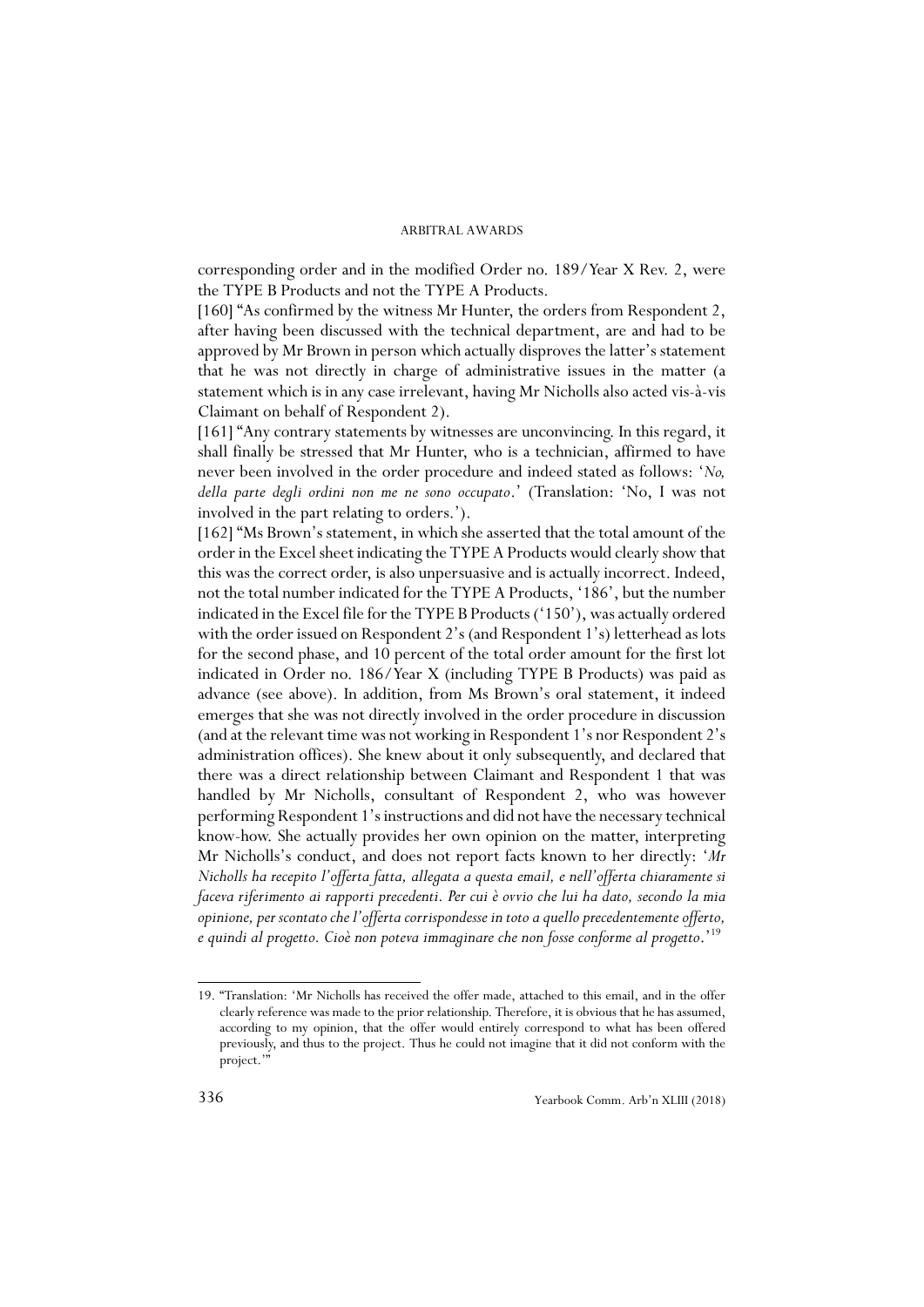This statement actually rather confirms an internal misunderstanding and error within Respondents' sphere (cfr. also Ms Martin's statement).

[163] "Indeed, subsequent to the witness examination held during the evidentiary hearing, Respondents' Counsel concluded the following in his oral closing statement: '*È emerso, invece, che ci sono stati sicuramente degli equivoci, e comunque dei documenti non ben indicati, che hanno probabilmente condotto a porre in essere un ordine sbagliato, ma in buonafede*.'20

[164] "However, Respondents never sought an annulment of the order due to a significant error. Consequently, a possible lack of consent in the form of an error cannot have any relevance for the decision to be made by the Sole Arbitrator in the present proceedings. The outlined 'error' indeed could, if the requirements established by law were met, be influential in an action for annulment of the contract pursuant to Art. 1427 CC et seq. by the contractual partner whose will is vitiated. Such an action has however not been introduced in the present arbitration, not even by means of an objection. Accordingly, the Arbitral Tribunal is not held to further investigate this point, last but not least also in the light of a further fact, which will be seen in the following paragraphs.

[165] "From the records it indeed emerges that, after having initially requested to stop further deliveries of TYPE B Products, Respondent 2 soon insisted on the continued supply of such TYPE B Products and actually used all of the material delivered by Claimant for Project X, although it did not fully pay for it.

[166] "On 18 December Year X, Mr Brown in fact sent an email *inter alia* to Claimant communicating to have found an agreement with Principal on the use of all initially contested Products and thus invited Claimant to send them also the residual TYPE B Products and to be cooperative.

[167] "Respondents also admitted to have installed in Location 1not only the first 50 TYPE B Products delivered by Claimant (which were subsequently even entirely paid – although with delay), but also the other 100 Products delivered (see the witness statement of Mr Hunter, of Ms Martin, and of Ms Brown). Ms Brown even confirmed that Respondent 2 had been paid by Principal for the second phase.

[168] "After all, there can be no doubt that Respondent 2 issued Order no. 189/Year X Rev. 2 and that such order together with the Agreement are the relevant contractual basis for Claimant's claim."

<sup>20. &</sup>quot;Translation: 'It emerged instead that there have been misunderstandings, and in any case documents that were not well identified, which probably led to a wrong order, but in good faith.'"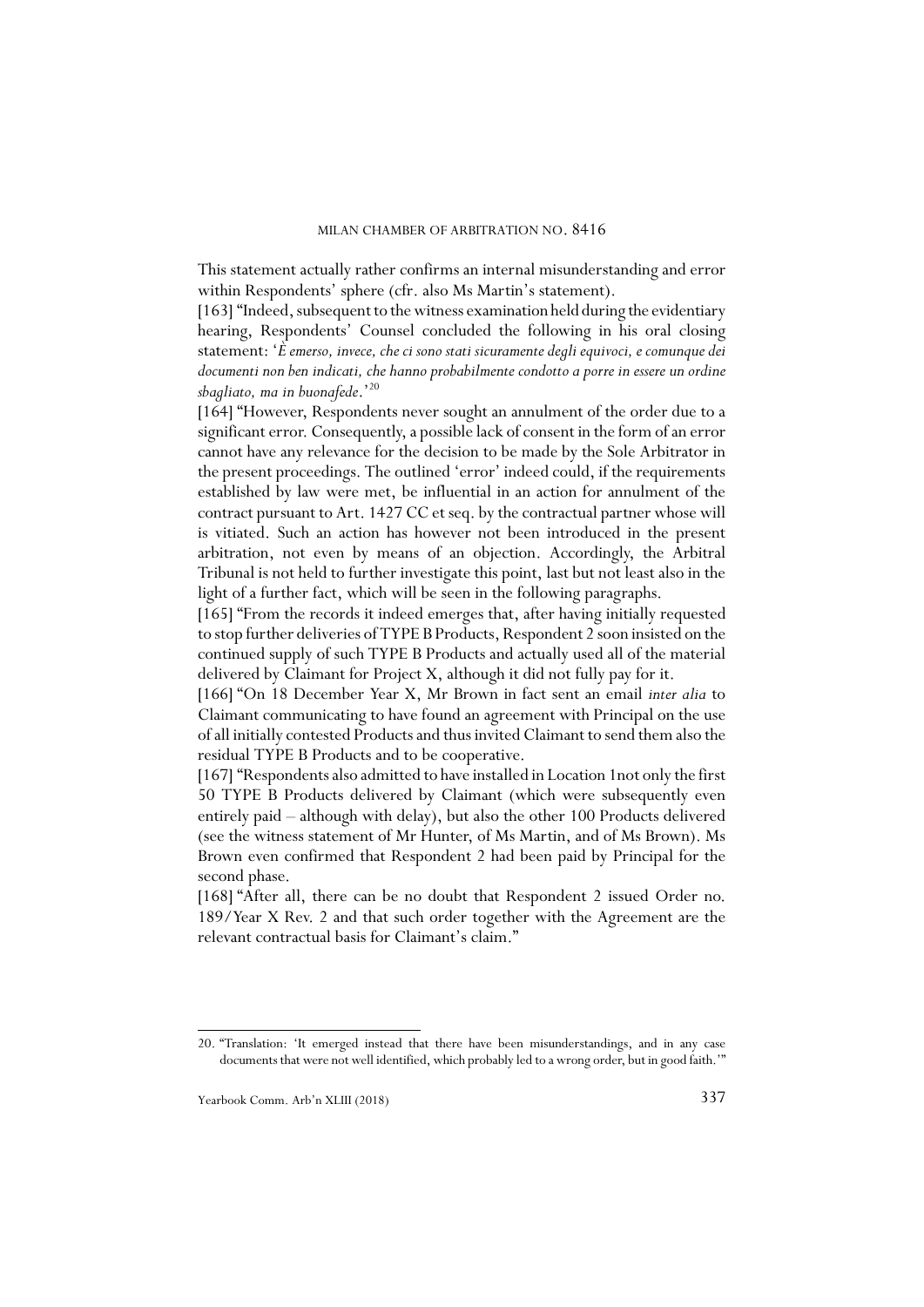### *c. Missing signature on Order no. 189/Year X (Rev. 2)*

[169] "In their *C*onclusive Brief, the Respondents actually drew attention to the fact that Orders no. 189/Year X (original version as of 6 November Year X) and no. 189/Year X Rev. 2, dated 12 November Year X, had not been undersigned (such order 'was not even signed by Respondent 2 ... not even ... by Respondent 1'). This circumstance is irrelevant. The contract concluded by means of the acceptance of the final order regards the sale of products, and does not require the written form *ad substantiam* under Art. 1350 CC. The lack of any signature is thus irrelevant. It is instead decisive that the same Respondent 2 had sent such document to Claimant, as clearly emerges from the evidence produced and analyzed above."

### *d. Respondents' contractual payment obligation and their breach of contract*

[170] "Claimant has proven that it actually made the various supplies (including the TYPE B Products) under Order no. 189/Year X Rev. 2, for which payment is claimed in this arbitration.

[171] "A first supply regarded the delivery of 200 TYPE D Products for which invoice no. 7389 was issued on 18 November Year X, indicating a price equal to  $\epsilon$  ... (... + ... for transport), due by 18 December Year X.

[172] "Claimant has shown that this material was delivered to the carrier for transport to Respondent 2 on 22 November Year X. This was in accordance with the contractual terms established under the Partnership Agreement, Clauses 3.4 and 3.5, and pursuant to Art. 1510, para. 2 CC, in any event sufficient to comply with Claimant's supply obligation. A second supply under Order no. 189/Year X Rev. 2 regarded the delivery of 50 TYPE B Products and 10 TYPE C Products, delivery for which Claimant filed an invoice, no. 7413, dated 24 November Year X for a total amount of  $\epsilon$  ..., due by 24 December Year X. From the documentary evidence produced, it emerges that this material was also delivered to the carrier for transport on 26 November Year X and that the related invoice had actually been paid by Respondents on 11 May Year X+1.

[173] "Again with reference to Order no. 189/Year X Rev. 2, a third supply of 100 TYPE B Products and 56 TYPE C Products for a total price of  $\epsilon$  ..., due on 22 January Year X+1, was made, for which Claimant issued on 23 December Year X invoice no. 7564. From Claimant's Exhibit C 23, it is clear that this material was delivered to the carrier for transport on 5 January Year X+1, but the related invoice has undisputedly not been paid by Respondents.

[174] "With respect to Order no. 189/Year X, Respondent 2 had, as stated, made an advance payment equal to  $\epsilon$  ... on 12 November Year X, amount that had been deducted from the amount claimed under invoice no. 7389.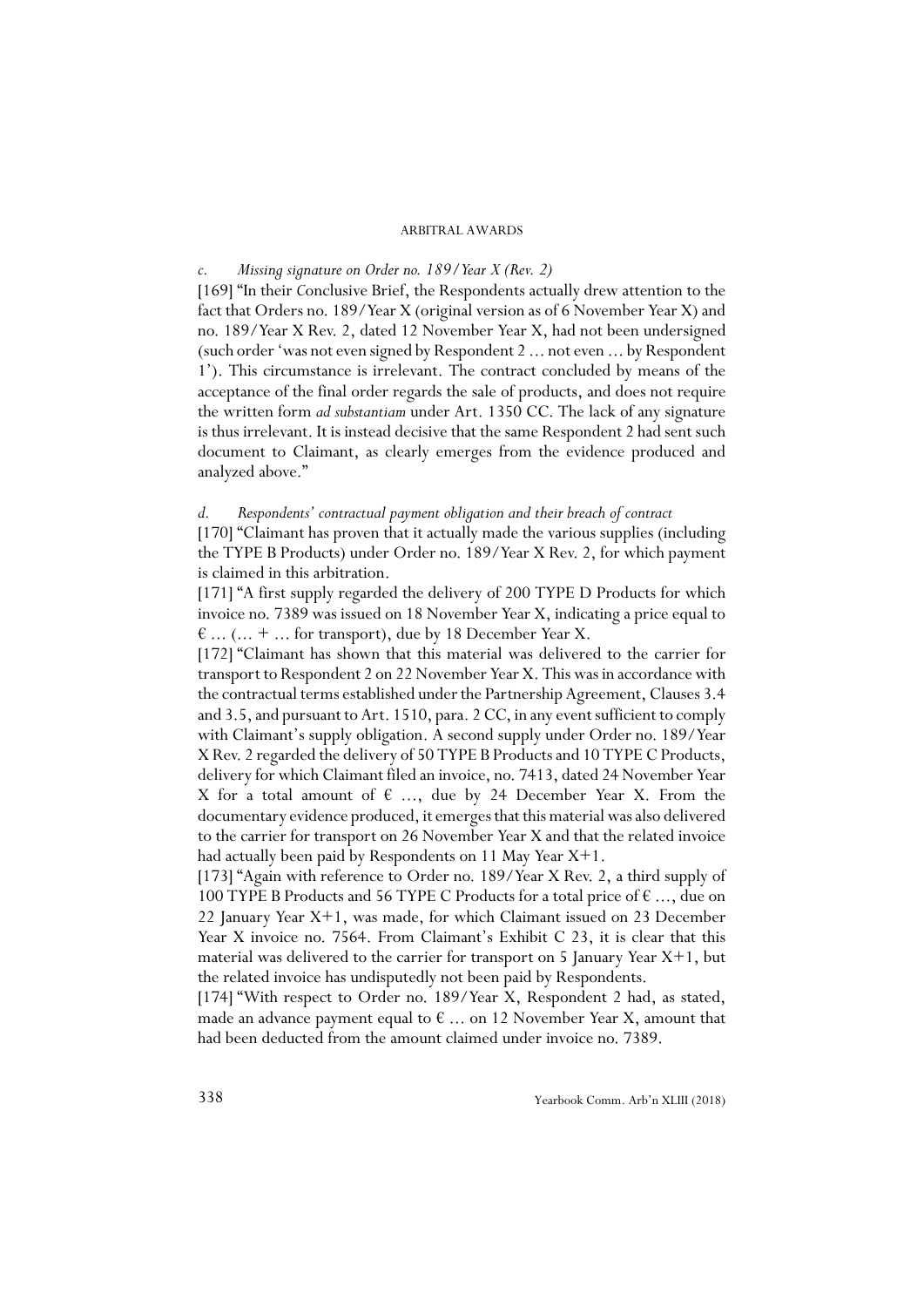[175] "Apart from having been delivered, the abovementioned goods were also used by Respondents (see above)."

*e. Respondents' objection of non-performance by Claimant ex Art. 1460 CC*

[176] "Respondents have raised the objection, based on Art. 1460 CC, that Claimant did not perform its contractual obligations, reason for which they are allegedly not required to pay the amounts outstanding under invoices no. 7389/Year X and no. 7564/Year X, and seek the rejection of Claimant's requests. The reasons on which their objection are based were partly modified during the proceedings and can be summarized as follows.

[177] "Initially, the Respondents stated that on 6 November Year X, Respondent 2 made an order for Products and accessories (regarding the second phase of the project). The related delivery by Claimant had however been contested, because the products delivered did not conform and were not identical to those that had been tested and approved for the pilot. Respondents themselves produced the Order no. '185/Year X', dated 6 November Year X, and the emails, dated 2, 3 and 4 December Year X, in which the delivery was immediately contested.

[178] "Although the Order filed in Exhibit R 2 regards various quantities and types of Products and related accessories (TYPE D Products; TYPE C Products; TYPE B Products), the objection of non-conformity regards exclusively the TYPE B Products, in lieu of which Claimant was, according to Respondents, supposed to deliver the TYPE A Products, as the only type of Products that had been used in the pilot and indicated in the project approved by Principal and the Ministry.

[179] "Claimant has instead underscored that, also in view of the text of the Order (Exhibit R 2), they 'supplied exactly what Respondents ordered' (see their First Brief). Claimant further stressed that, according to what had been referred by Respondent 2's technicians, the TYPE A Products could not even be used for the entire project due to their size.

[180] "In light of such arguments, the Respondents stated in their Second Brief that such version of the facts 'does not correspond to reality: the order issued, sent and signed' by the Respondents was only 'the General /Doc 13 R ... which calls for the provision of the entire amount of TYPE A Products' (see Respondents' Second Authorized Brief). The aforesaid specification was also repeated by the Respondents in their Sixth Brief.

[181] "Respondents' 'objection of non-performance' under Art. 1460 CC is however unfounded and cannot justify a suspension of their own payment obligations under the contract for the following reasons."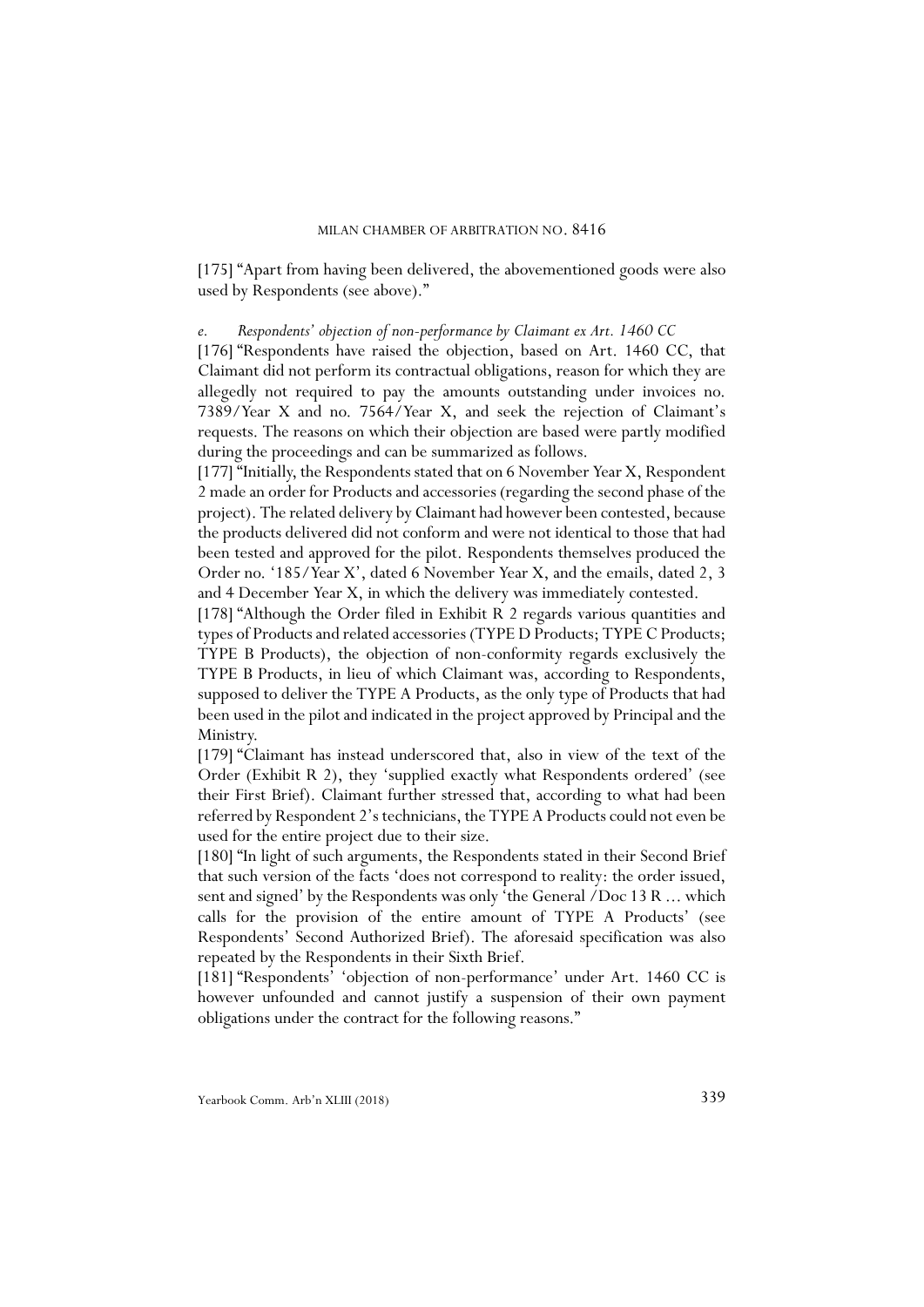i. Non-conformity with the General Order of 27 April Year X

[182] "Respondents' objection that the goods delivered are not conform with the General Order is meritless. As stated above, the supply in dispute is not governed by such General Order.

[183] "As illustrated, the TYPE B Products have instead been delivered on the basis of the Order no. 189/Year X Rev. 2, dated 12 November Year X (see above) and that order indeed provided for the delivery of TYPE B Products."

### ii. Non-conformity of the goods with Project requirements

[184] "As mentioned above, Respondents have initially based their argumentation referring to Order no. 189/Year X and lamented the substantial difference between the type of Products supplied by Claimant in the test phase approved and tested by Principal/the Competent Office (TYPE A) and the type of Product supplied (TYPE B) in the second phase.

[185] "In this regard, it shall be mentioned that no complete documentation about Project X, testing by Principal or approval by Principal/the Competent Office has been filed by any of the Parties to the present arbitration."

### (1) *TYPE B Products not conform to Project X (technical) requirements*

[186] "As for the conformity with the final technical project requirements, however, analyzing the few documentation made available in these proceedings, the alleged difformity of the TYPE B Products appears to not have been confirmed from a technical point of view.

[187] "Some details of the so-called 'Project X' actually emerge from Exhibit R 24, dated 24 October Year X+1, headed '*Project X – Informativa Tecnica*' and drafted by Mr David Brown and Chartered Engineer Jane Martin, of Respondent 2. The document, addressed to the competent Directorate of the Ministry, is a 'variation' upon Project X (hereafter also 'Variation') (see the statement of the witness Ms Brown). On page 2 of the document, it is expressly stated that a 'Final Project' ('*Progetto Definitivo*') had been approved by the Directorate by means of Resolution no. ... in *Year X-3* (i.e years before Claimant's engagement), and that the present '*Informativa Tecnica*' illustrates a variation (proposal) that is connected with the implementation of some new technological solutions, to replace those originally approved for the Final Project. [188] "From an analysis of such 'Variation' (the origin and content of which has not been contested by Claimant), it emerges that the relevant Final Project provided for the installation of ... a TYPE Y Product. The witness Mr Brown confirmed, during the hearing, that the TYPE Y Product, that was approved by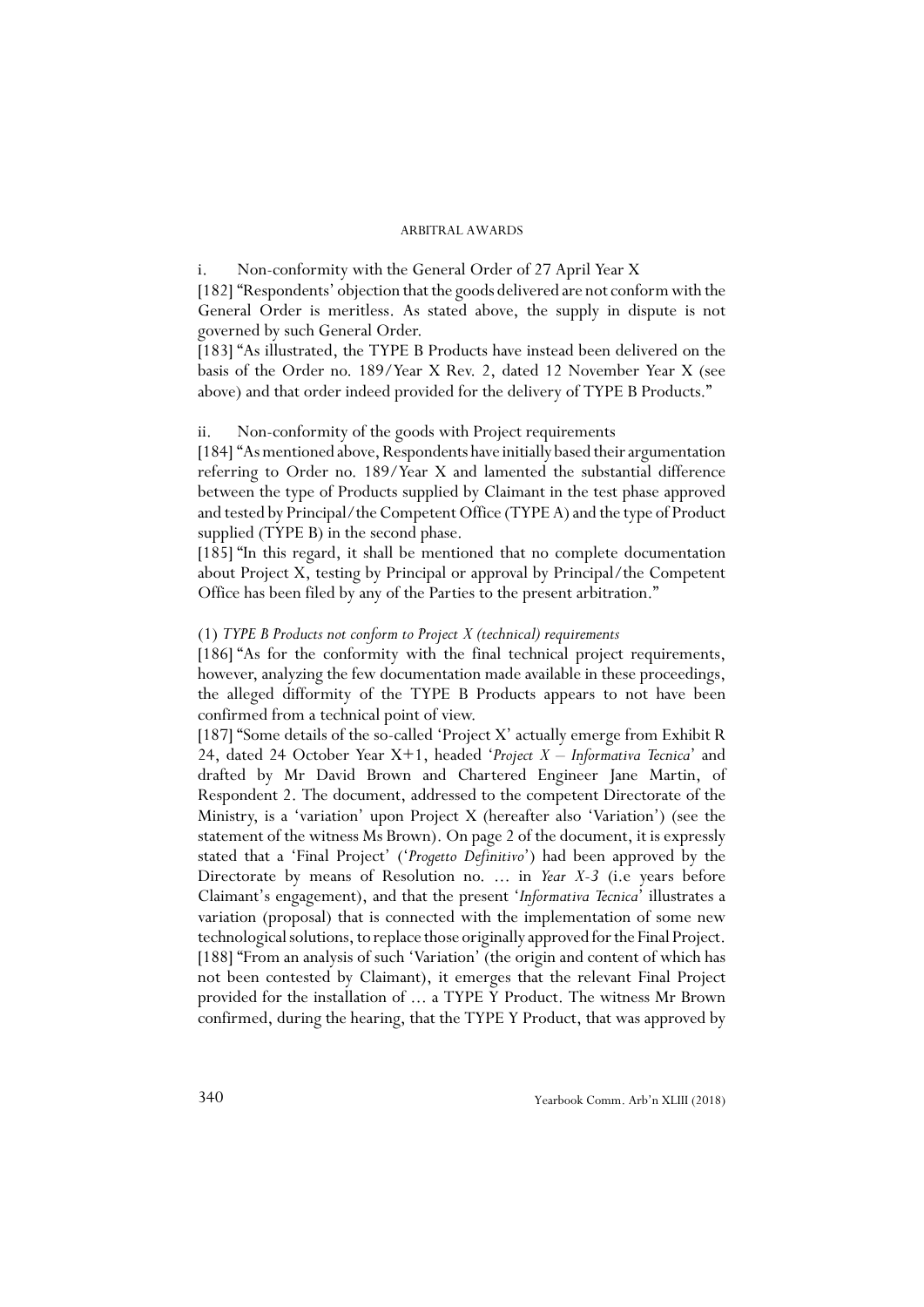Principal/the Competent Office corresponds to the 'TYPE A' Product that was used in the pilot and subsequently approved.

[189] "The 'Variation' and Claimant's technical report enclosed in Exhibit R 7 clearly show – even taking into due account the fact that Respondents had obviously tried to convince Principal and the Competent Office to approve the variation – that from a technical and performance point of view, the TYPE B Products correspond to the specific functioning requirements verified for the TYPE Y Products, which according to Mr Brown correspond to the TYPE A Products, even had improved characteristics and in any case complied with ... 'the technical aspects and physical encumbrances ... the project requirements already defined and approved for the Final Project'). Respondents' witness Mr Hunter, a technician, indeed confirmed that the 'problem with the TYPE B' actually did not regard the effective compatibility of the products but rather the formality that it had not been approved. In conclusion, apart from the product name, trademark and shape, the TYPE B Products, conforming to the relevant Order (no. 189/Year X Rev. 2), also appear to perfectly correspond to the actual technical characteristics of Project X. And, in fact, it emerged that the Products supplied were actually installed and used."

### *(2) TYPE B Products not conform to products tested and approved*

[190] "Respondents object that, in any case, they could not install and use Products different from those that had been tested and approved by Principal and the Competent Office, even if technically compatible.

[191] "In this regard, they actually seem to base their objection on an *aliud pro alio* delivery. They indeed argue that the TYPE B Products delivered under Order no. 189/Year X Rev. 2, did belong to a completely different type of Product from the Products used in the pilot phase (TYPE A), which were the only type of Products that had been tested, approved and envisaged by the Project X approved by the Competent Office. According to Respondents, the nonconformity of the TYPE B Products to the type of products chosen for Context 1 by the Final Project impeded any kind of their use.

[192] "Claimant, the supplier, was (or had to be) well aware of this fact according to Respondents, because it had participated in the pilot and received the relevant technical project documentation. Although never formalized, it would be undeniable that the requirements of Principal were essential, because the supply of Claimant was closely linked to the Principal contract and Claimant was well aware from the outset of the business relationship.

[193] "Respondents' argumentation cannot convince. First they cannot reasonably base their objection on the fact that the TYPE B Products were not a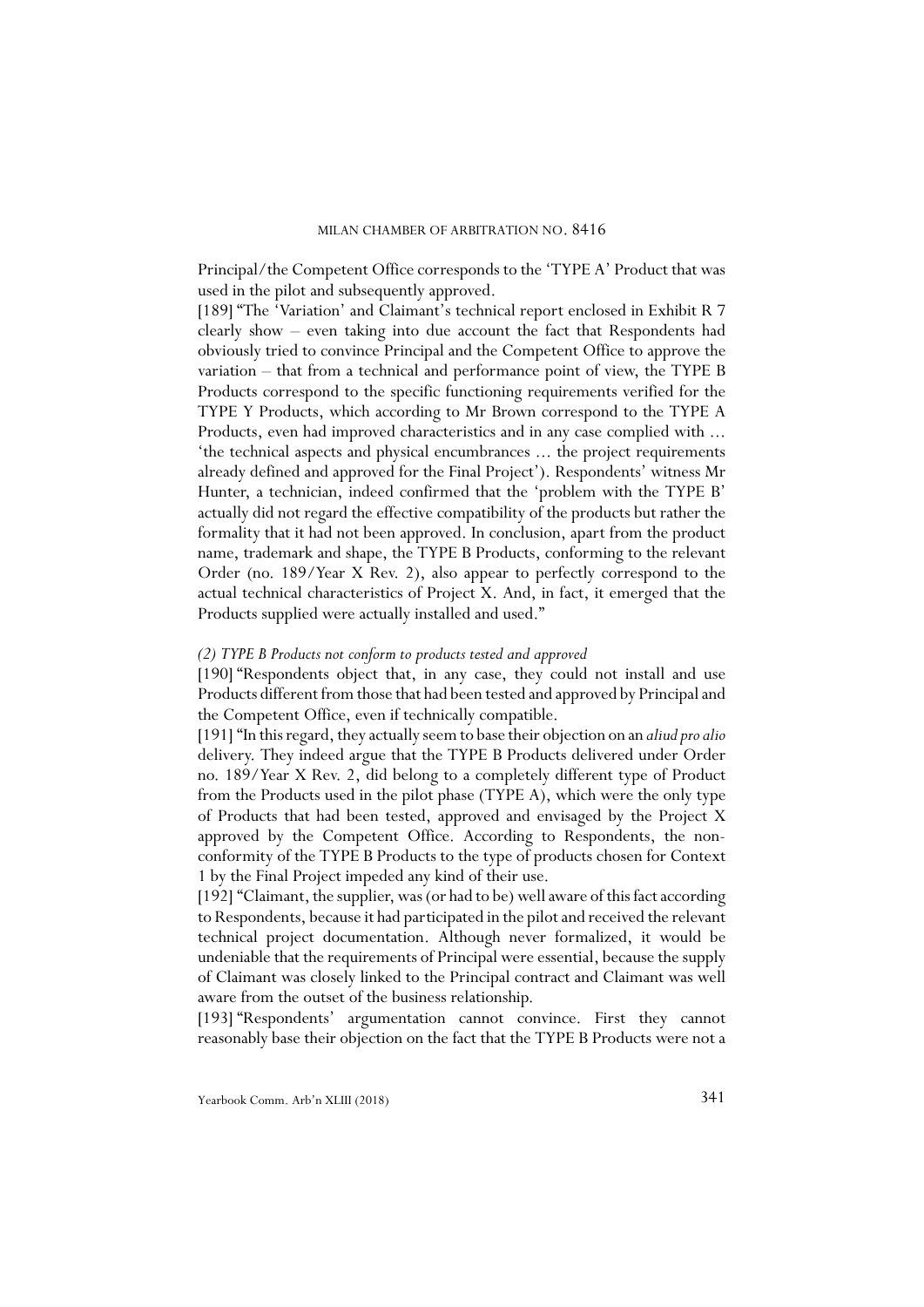product that had been tested by Principal or on the absence of approval by the Competent Office. Respondent 2 cannot blame Claimant for implementing its own instructions and order which has been upheld and not been annulled. Respondent 2 itself was well aware of the formal requirements and nonetheless ordered the TYPE B Products as shown above (ignoring the alleged requirements itself and insisting even on further supply).

[194] "The TYPE B Products were indeed delivered upon a precise order from Respondent 2, which was negotiated and subject to various revisions. The fact that the supplier might be aware of the project documentation and the circumstance that the project envisaged the use of TYPE A Products for Context 2 is therefore irrelevant. Respondent 2 is at least itself responsible for the decision to make the order. Considering Respondent 2's and Mr Brown's overall attitude in the relevant period Claimant also had no objective reason to doubt the seriousness of the instructions given by Respondent 2. And by virtue of all this, any default (willful misconduct and negligence) as well as non-performance by Claimant can be excluded.

[195] "Furthermore, it became clear that testing is irrelevant for the payment of the supply under the relevant Order no. 189/Year X Rev. 2. Indeed, the previous order providing for payment upon testing had been revised to change this payment condition specifically: while Respondents had indicated in the previous version of the order that payment was due upon testing and approval, the revised order accepted by Claimant provided for a payment of 10 percent upon ordering and of the remaining 90 percent upon delivery 30 days, i.e. at the end of the month after the invoice issue date. Even under the 'General Order' prior testing was no payment condition.

[196] "Apart herefrom, from the evidence filed, it is actually possible to derive a circumstance that appears to contradict the Respondents' allegations regarding the 'approval requirement' and which even reinforces Claimant's good faith in the whole matter. In fact, examining the Variation documentation, it emerges that already during the testing phase (and the following phase), the Respondents actually used devices that were different from those approved for the Final Project by means of the Directorate Resolution, dated ... Year X-3 (i.e. made long before Claimant's involvement). It is in fact significant that, in the Variation, Respondents seek the approval of the replacement not only of the Products for Context 1(disputed here) but also of those in Context 2 (not in dispute).

[197] "The Final Project approved provided for the installation *in Context 1* of *'TYPE Y Products*' (and not the so-called TYPE A Products). The witness Mr Hunter also specified that the Products approved in the Final Project were the Premier products. The witness Mr Brown confirmed that the Products named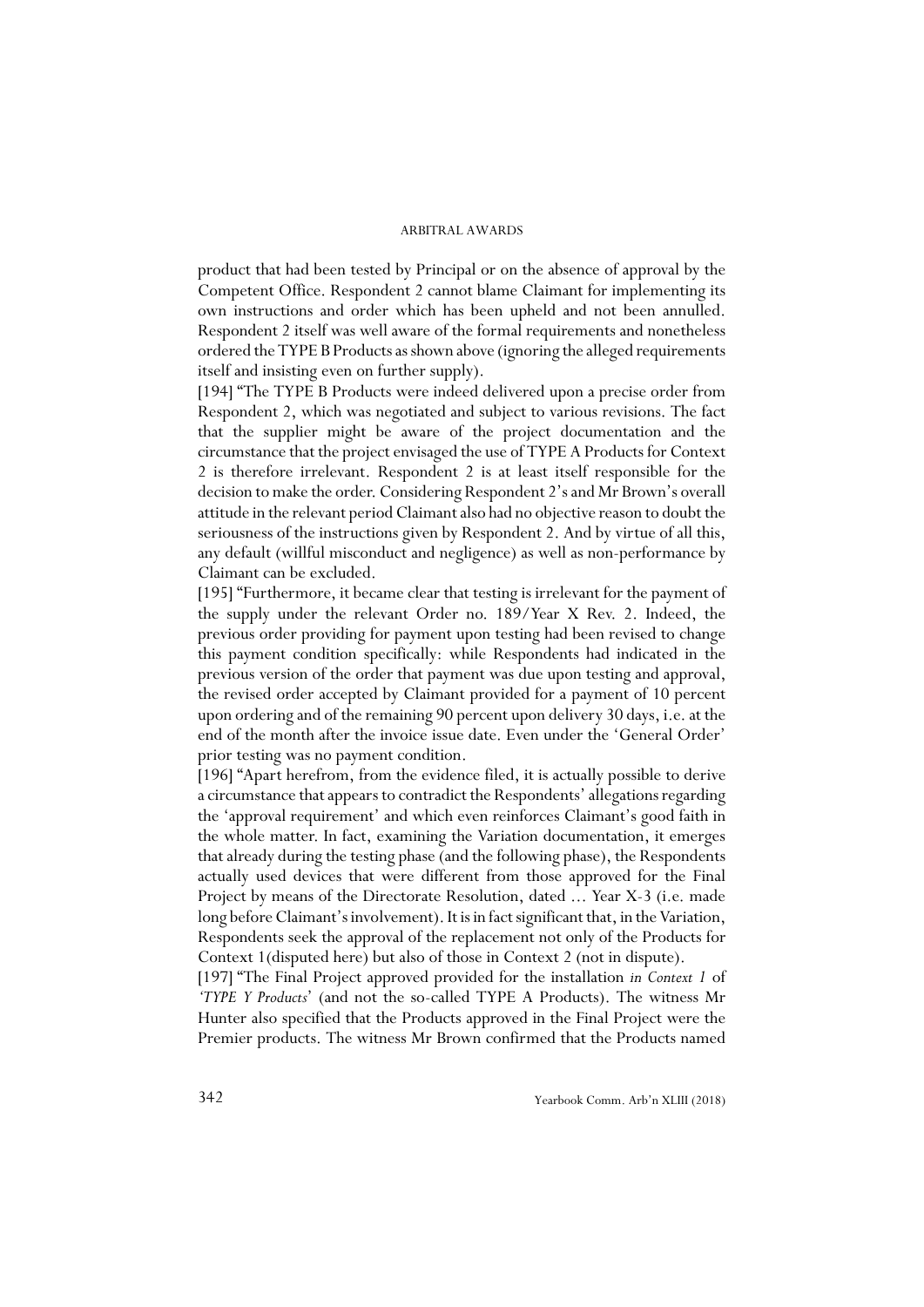TYPE Y correspond in any case to the 'TYPE A' Products that had been approved and tested by Principal/the Competent Office and used in the pilot. [198] "For the Products *in Context 2*, the Final Project approved provided for the installation of [a certain YYY product]*.* The product model instead proposed in Year X+1 in the Variation for installation in Context 2 was the different 'TYPE C' Product, from Claimant*.* Notably, the 'TYPE C' Products were ordered, used and accepted during the pilot by Principal (see Order 75/Year X – *Lotto* 1, dated 27 April Year X). They were further indicated in Order no. 189/Year X and in Order no. 189/Year X Rev. 2, dated 12 November Year X, although the Products authorized in the Final Project for installation in Context 2 were evidently still the so-called YYY products (see 'Variation').

[199] "With regard to the type of Products *in Context 2* (the TYPE C Product), the Respondents however never raised any objections vis-à-vis Claimant. If the Respondents installed and used in Context 2 different products from those indicated in the Final Project that had been approved without any complaints, the question indeed arises as to whether the choice of a different product from that indicated in the Final Project (here in Context 1), as long as conform and compatible, actually has such a significant impact.

[200] "Furthermore, it must be stressed that according to Claimant's report on Project X, dated 14 December Year X, the variation of the project (in particular consisting in the replacement of the TYPE A Products with the TYPE B Products) was necessary due to space problems, as emerged during an inspection in October Year X, as reported by Respondent 2 to Claimant.

[201] "This was also confirmed by the witness statement of Mr Jones and even Respondents' witnesses Ms Martin and Ms Brown admitted that there was a space problem; while the latter deny the need to replace any Products for this reason, however, at a certain point in the proceedings, Mr Brown himself admitted the existence of a space *problem* (*'Visto che avevamo quel problema di occupazione* ...' (translation: 'Given that we had this occupation problem ...') thus contradicting Respondents' allegations.

[202] "The circumstance that space was *de facto* less in some parts and that the TYPE B Products were used in these parts is also confirmed by written evidence (cfr. email, dated 2 December Year X, from Mr Nicholls to Mr Jones): Respondent 2, having received the first lot of 50 TYPE B Products on 2 December Year X, did not require the recall thereof but only sought to annul the following deliveries of TYPE B Products under Order no. 189/Year X Rev. 2: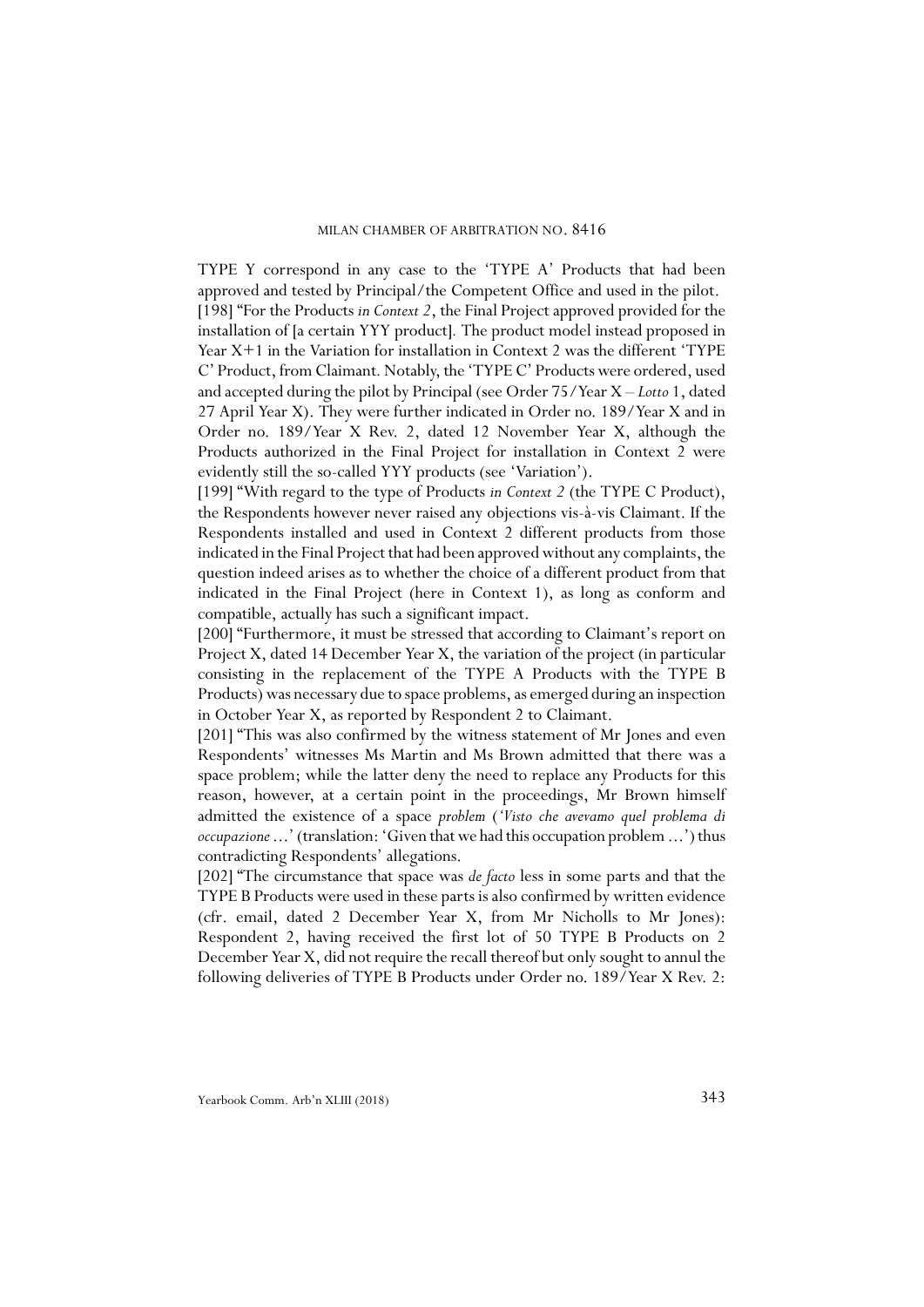'*Buonasera ing. Jones, A seguito della conversazione telefonica con Brown e con lei, vengo a confermare che i TYPE B vanno unicamente installati dove lo spazio è minore*.'21 [203] "By a subsequent email, dated 3 December Year X, Mr Nicholls and Mr Brown stated that the TYPE B Products could not be used in Context 1 because every modification of the project approved by the Ministry must be tested and approved by the same entity, a procedure which normally takes 10/12 months. [204] "This statement appears however in evident contradiction to the following one, in which they state that he succeeded (actually in less than 24 hours and thus evidently without having presented a variation on the project, its testing and approval from the Ministry), to obtain from Principal the authorization to install 50 TYPE B Products*,* i.e. exactly the number delivered on 2 December Year X), '*esclusivamente dove lo spazio è minore di quanto previsto*' (Translation: 'exclusively where the space was less than that believed'; see also email from Mr Brown, dated 17 May Year X+1). The witness Ms Brown confirmed as much: '*abbiamo cercato di andare incontro tentando di collocare in qualche modo quella prima fornitura a Principal.... E ci siamo riusciti. Infatti la fattura è stata emessa, e anche pagata. Però fa parte sempre poi dell'approvazione finale che noi dobbiamo avere da the Competent Office.*' 22

[205] "In any case – and by virtue of this, all related objections become irrelevant – Respondents used all of the goods delivered for Project X, although it did not fully pay for them (cfr. statements of Mr Hunter, and of Ms Brown). While Respondents initially asserted to have refused the delivery of the residual 100 Products (see the email correspondence cited above, and also the statement of Ms Brown), it becomes clear from the subsequent correspondence and the very fact that Claimant was asked to submit a technical report supporting the approval of the TYPE B Products, that Respondents at a certain point in December Year X decided to proceed with the TYPE B Products for the entire project (cfr. also statement of Ms Brown and Mr Brown's email dated 18 December Year X), and apparently considered the alleged 'difformity' of TYPE B Products to no longer to be an obstacle to the completion of the project, 'difformity' which does not even appear to have been subject to complaints from Principal or the Directorate to date (at least no document has been filed in which non-conformity is lamented by the latter).

<sup>21. &</sup>quot;Translation: 'Good evening Eng. Jones, following the telephone conversation with Brown and you, I confirm that the TYPE B Products will be exclusively installed *where there is less space* ...' (emphasis added)."

<sup>22. &</sup>quot;Translation: '... we tried to meet needs by attempting to place the first delivery with Principal somehow.... And we succeeded. In fact, the invoice was issued, and also paid. But it is always part of the final approval that we have to obtain from the Competent Office.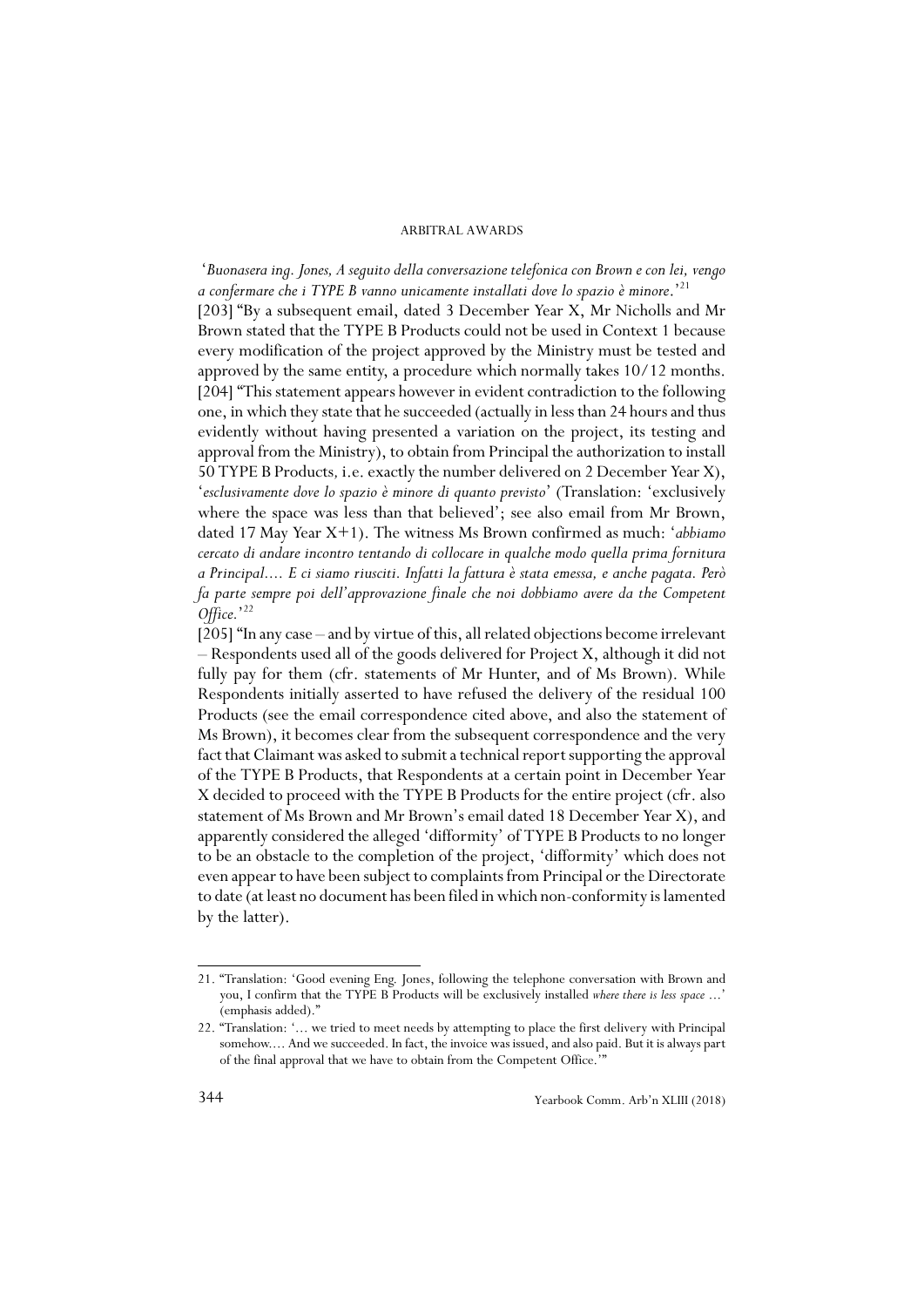[206] "However, evidently Respondent could not agree with Claimant as to the revision of the payment modalities, which according to Order no. 189/Year X Rev. 2 were not linked to any testing and final approval by Principal or the Competent Office."

### iii. Alleged agreement to postpone payment

[207] "Respondents further seem to assert that they had agreed with Claimant in December Year X – once they had discovered the delivery of allegedly 'wrong' Products – to complete the works with the TYPE B Products, but to postpone payment to Claimant until final testing and approval. They base their assertions especially on an email, dated 15 December Year X, from Mr Brown to Respondent 1, where Respondent 2 reported an agreement with Mr Jones to Principal and Respondent 1, but Mr Jones was actually not copied in the correspondence.

[208] "However, from this internal email – which was neither addressed nor circulated by 'c.c' to Claimant – it cannot, in the absence of further evidence, be concluded that Claimant accepted a postponement of payments, which would also not be plausible in light of the just revised Order no. 189/Year X Rev. 2. [209] "No other evidence filed nor the oral witness statements confirm the conclusion of such an agreement subsequent to the disputed delivery of the TYPE B Products. Rather, it became clear that this issue was discussed but had not been accepted by Claimant. It is true that Respondent 2 reported in its email, dated 18 December Year X, on payment conditions allegedly agreed upon with Principal (postponed until positive outcome of new testing of the alternative Products) but this alone cannot prove that these payment conditions also apply to Claimant and that the latter accepted such conditions. The existence of such an agreement conditioning the payment of Claimant's invoices upon the positive outcome of the test carried out by Principal (or the Competent Office approval) is actually disproved by the partial payments de facto made by Respondent 2 on 11 May Year X+1 for the delivery of 50 TYPE B Products delivered on 2 December Year X."

### iv. Relevance of Claimant's suspension of further supplies

[210] "Italian case law requires that where a party raises '*l'eccezione inadimplenti non est adimplendum*', the judge must evaluate and compare possible opposing defaults and breaches having regard to their respective relation (proportionality) to the economic-social function of the contract and their respective impact on the synallagmatic balance, the Parties' position and their interests. If the breach committed by a party is not serious and not important in relation to the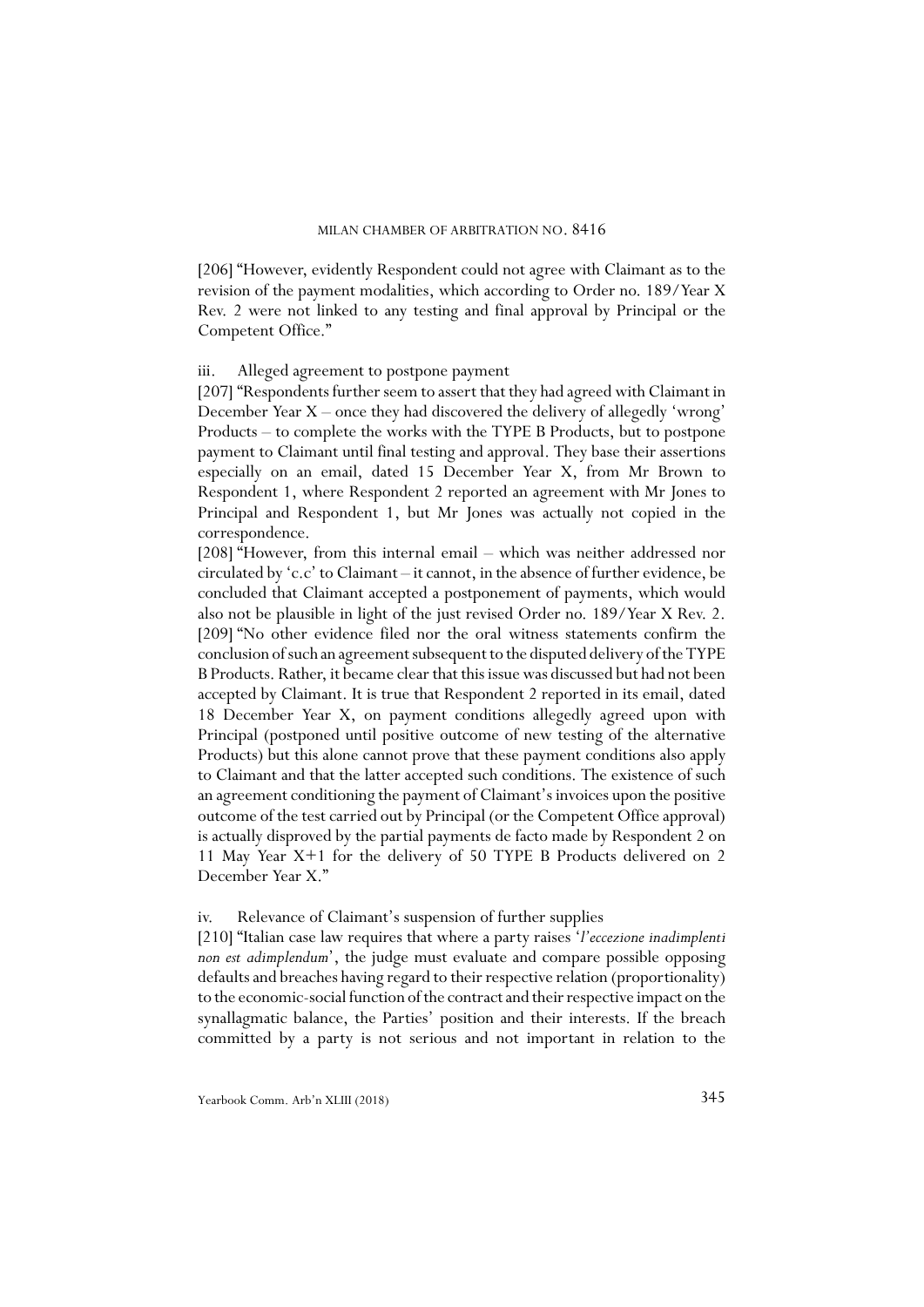counterparty's interest under Art. 1455 CC, it is held that the latter's refusal to perform is contrary to the principle of good faith and thus not justified under Art. 1460, para. 2 CC.<sup>23</sup>

[211] "Claimant has, as seen, provided evidence for the contractual basis of its claim, its (partial) performance (delivery in three *tranches*), for which outstanding payments are requested, and that Respondent 2 has collected and used the goods delivered.

[212] "Nonetheless, it must be analyzed whether its own disruption of outstanding supply and cooperation in the light of the default on payment by Respondent, can be considered disproportionate in the light of the circumstances and therefore has an impact on the right to claim payment.

[213] "In consideration of all circumstances of the case, the fact that Claimant did not perform the entire order, suspending the supply of the outstanding lots ordered, cannot be considered to be disproportionate in light of Respondents' breach of contract.

[214] "First, the Standard Conditions within the Partnership Agreement Pursuant state, at Clause 7.3, that 'Claimant may ... suspend delivery of the products ... (regardless of whether already ordered): (a) upon notice if Partner is delinquent on any amount then due to Claimant for longer than fifteen (15) days following demand for payment ...'; and under Clause 6.4, Claimant may also withhold any technical support because of late payment by Respondents (both Clauses, 7.3 and 6.4 have actually specifically been approved in writing by Respondents on the last page of the Standard Terms and Conditions)*.*

[215] "Apart herefrom, under Order no. 189/Year X Rev. 2, Claimant indeed delivered 416 units (out of a total of 504 units ordered) for a value of  $\epsilon$  ... (out of a total contract value of  $\epsilon$  ...). Respondent 2, on its side, has instead paid only  $\epsilon$  ... for the units delivered (an advance payment of  $\epsilon$  ... plus  $\epsilon$  ... for the first delivery of 50 TYPE B Products).

[216] "In this context, it shall further be underscored that the total order value of the TYPE B Products – the only products of the order in dispute – amounts to only  $\epsilon$ .... Claimant has supplied TYPE B Products for a value of  $\epsilon$ ... (of which just € ... have been paid). The delivery of only 22 Products for a value of  $\epsilon$  ... is still outstanding under Order no. 189/Year X Rev. 2. The value of the contested products is indeed insignificant with respect to the total contract value, the payment of which has nonetheless been suspended by Respondents to a very significant extent.

[217] "Although Respondents' objection to Claimant's supply only regards the TYPE B Products, it did not pay according to the terms agreed (30 days) for

<sup>23. &</sup>quot;Cfr. *ex plurimis* Cass. Civ. no. 20846/2017; conform, Cass. Civ. no. 22626/2016."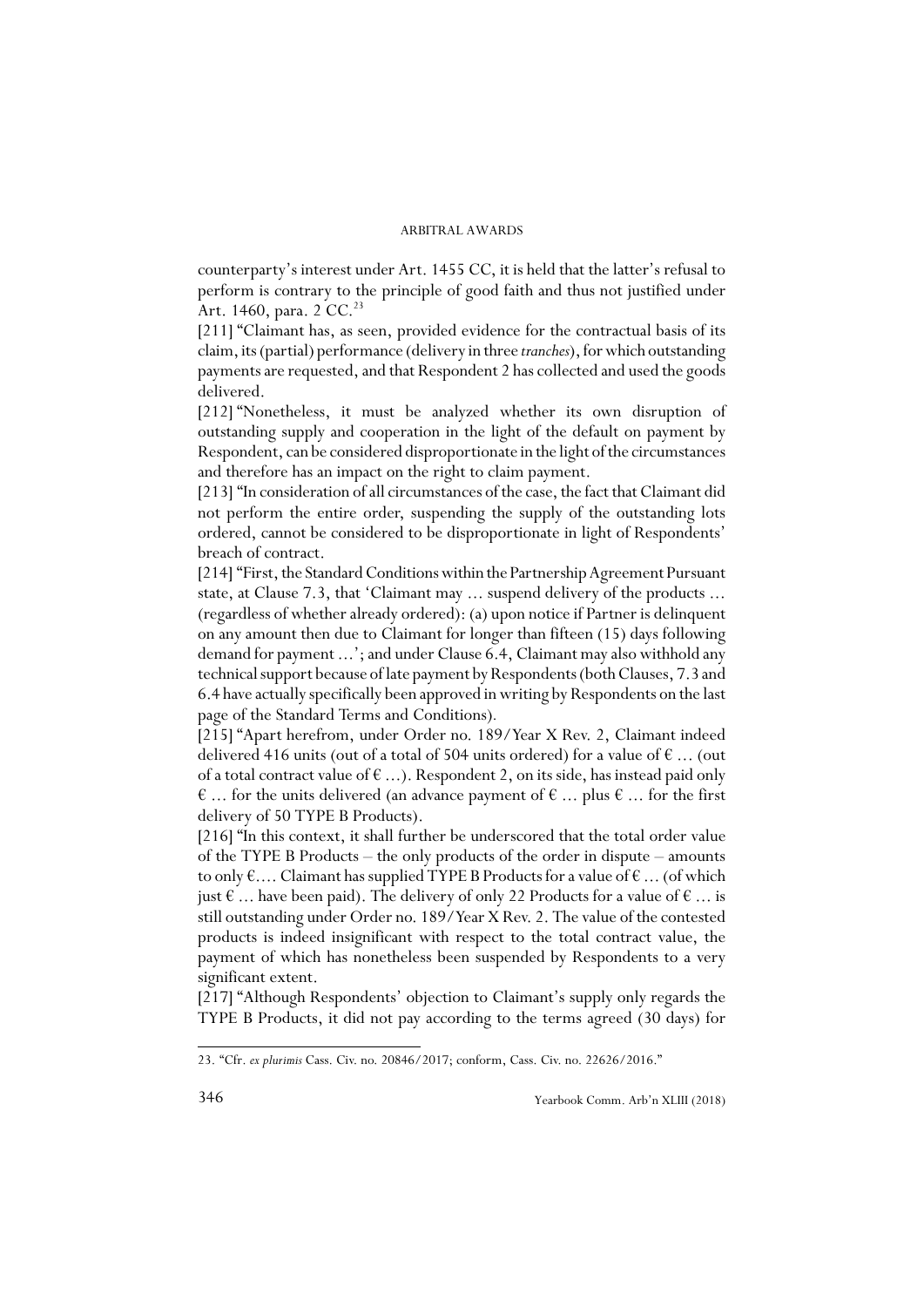most of the supply even of other uncontested products under the order, which actually had a much greater value than the TYPE B Products. These uncontested products (such as the TYPE C and TYPE D Products) were actually even of the same kind as those indicated in Claimant's first offer, dated 11 February Year X, relating to the pilot and subject of the 'General Order' (and Respondents have not asserted that these products were only compatible with TYPE B Products, and indeed they were de facto used together with various types of products).

[218] "In addition, at one point, Respondents expressed their clear intention not to pay for the supply – the value of which is not contested – prior to positive testing, approval and payment by Principal, a plausibly intolerable situation for Claimant, in particular in light of the fact that payment conditions were the main reason for the revision of Order no. 189/Year X for phase 2, resulting in Order '189/Year X-Rev. 2' (providing for '30 days', see above).

[219] "In light of the above, it is clear that the payment default – regarding an important amount – had a prevailing negative impact on the synallagmatic balance of the contract to the disadvantage of the interests and the position of Claimant.

[220] "Also, the fact that Respondents had made a further payment of  $\epsilon$  10,000.00 during the settlement negotiations cannot compensate for this imbalance. The outstanding performance due by Respondents remains of enormous economic impact and value with respect to the outstanding performance of Claimant, which actually appears comparatively insignificant. Respondents' payment default is thus serious and amply justifies Claimant's suspension of further deliveries (for which Claimant has not requested any payment, e.g., in the form of damages) and Claimant's claim for full payment of the goods delivered."

### v. Products generate faults

[221] "In the course of the proceedings, Respondents have lamented that Claimant's products generate faults, thus in a way suggesting that the products are, in addition to being non-conform to Project X, also defective.

[222] "This 'fault issue' was however only vaguely raised in the context of the counterclaim and kept generic. Indeed, Respondents reserved their right to file a claim in this respect in separate proceedings. The alleged faults were in any case never adduced under Art. 1460 CC as a reason to suspend payment after the disputed deliveries made in Year X and January Year X+1, or to annul deliveries, also because they allegedly arose only recently and in any case after payment for the deliveries in question was due (Mr Hunter even stated during the hearing that the faults generated were not linked to the Claimant Products as such). The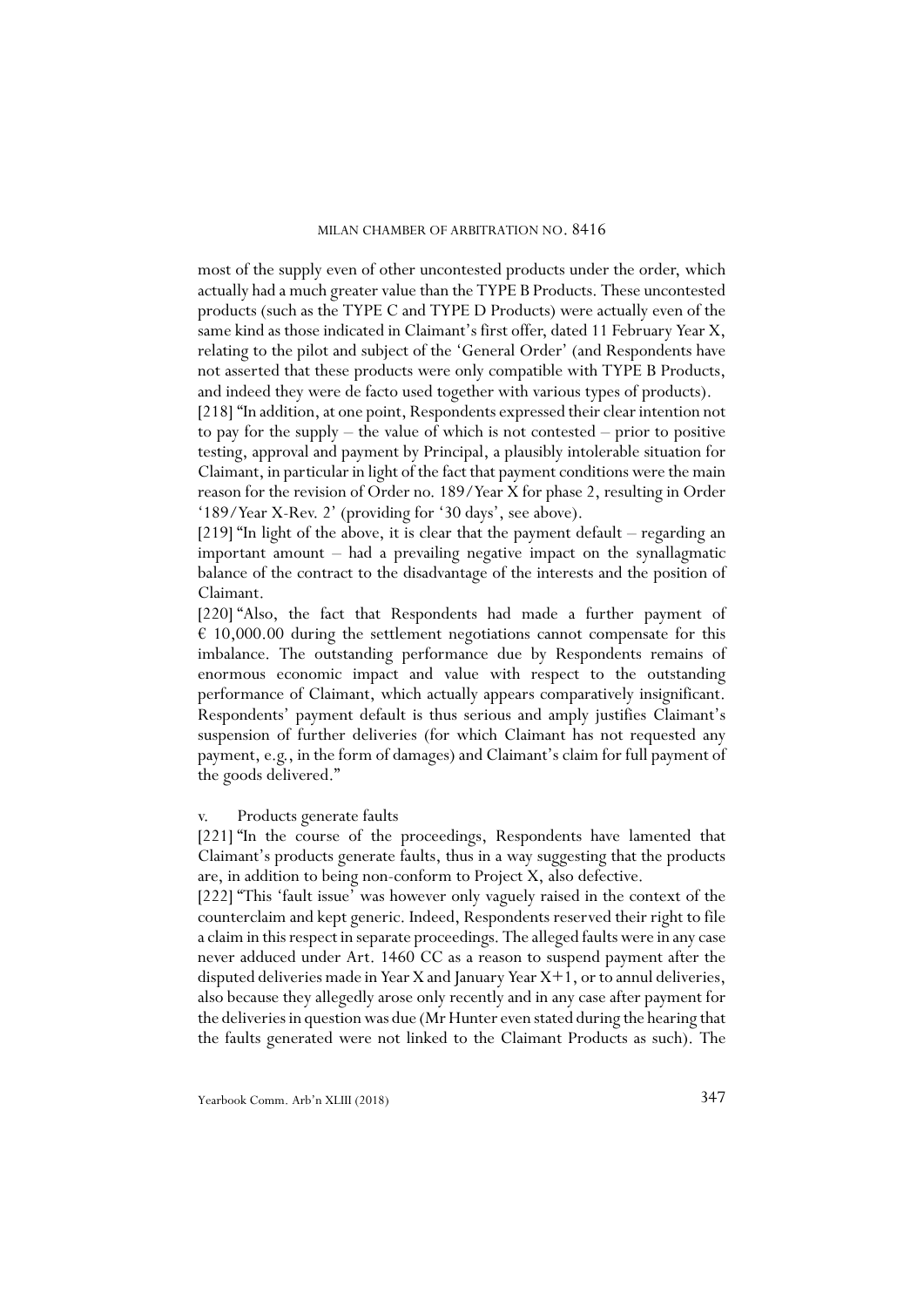'fault' issue must therefore not be further examined by the Arbitral Tribunal here (but will be faced in the framework of the counterclaim below, to the extent relevant there, cfr. para. 243 et seq.)."

### vi. Final consideration

[223] "Finally, it shall be stressed that Respondents' own counterclaim actually stands in clear contradiction to the reasons underlying the objection under Art. 1460 CC which illustrates and reinforces the rejection of such an objection. On one hand, the Respondents contest the supply of TYPE B Products as they were allegedly not conform to and not in compliance with the project. On the other hand, they lament that the supplier would have failed to complete the delivery of all of the products contracted, including the TYPE B Products (last lot), a circumstance that allegedly impeded the completion and testing of the works and caused the damages they claim."

### *2. Respondents' Counterclaim*

[224] "Respondents counterclaim is based on the premise that Claimant has defaulted on its contractual obligations under Respondents' General and subsequent orders: in other words that Claimant is in breach of contract and thus caused significant losses to Respondents. Such breach of contract, to the extent it allegedly caused the costs Respondents claim for, consists, according to Respondents, in (i) the non-completion of the supply ordered by Claimant, i.e. the interruption of the supplies necessary for project completion, and (ii) the interruption and failure to provide any kind of (technical) assistance for the installation of the Products and the system installed therein, as well as for the resolution of system problems (also by providing Claimant's software). Respondents essentially blame Claimant to have abandoned them in the second project phase and claim the reimbursement of all related losses.

[225] "As stated above (para. 125 et seq.), Respondent 1 does not even have standing to sue with respect to the counterclaim at issue and, in any case, was not the holder of any contractual title or right to payment asserted here against Claimant, the orders for the disputed supply having been issued only by Respondent 2.

[226] "Contrary to Respondents' assumption, the above premises are not substantiated. The counterclaim is unfounded both in the '*an debeatur*' and the '*quantum*', as illustrated hereafter, and must be rejected."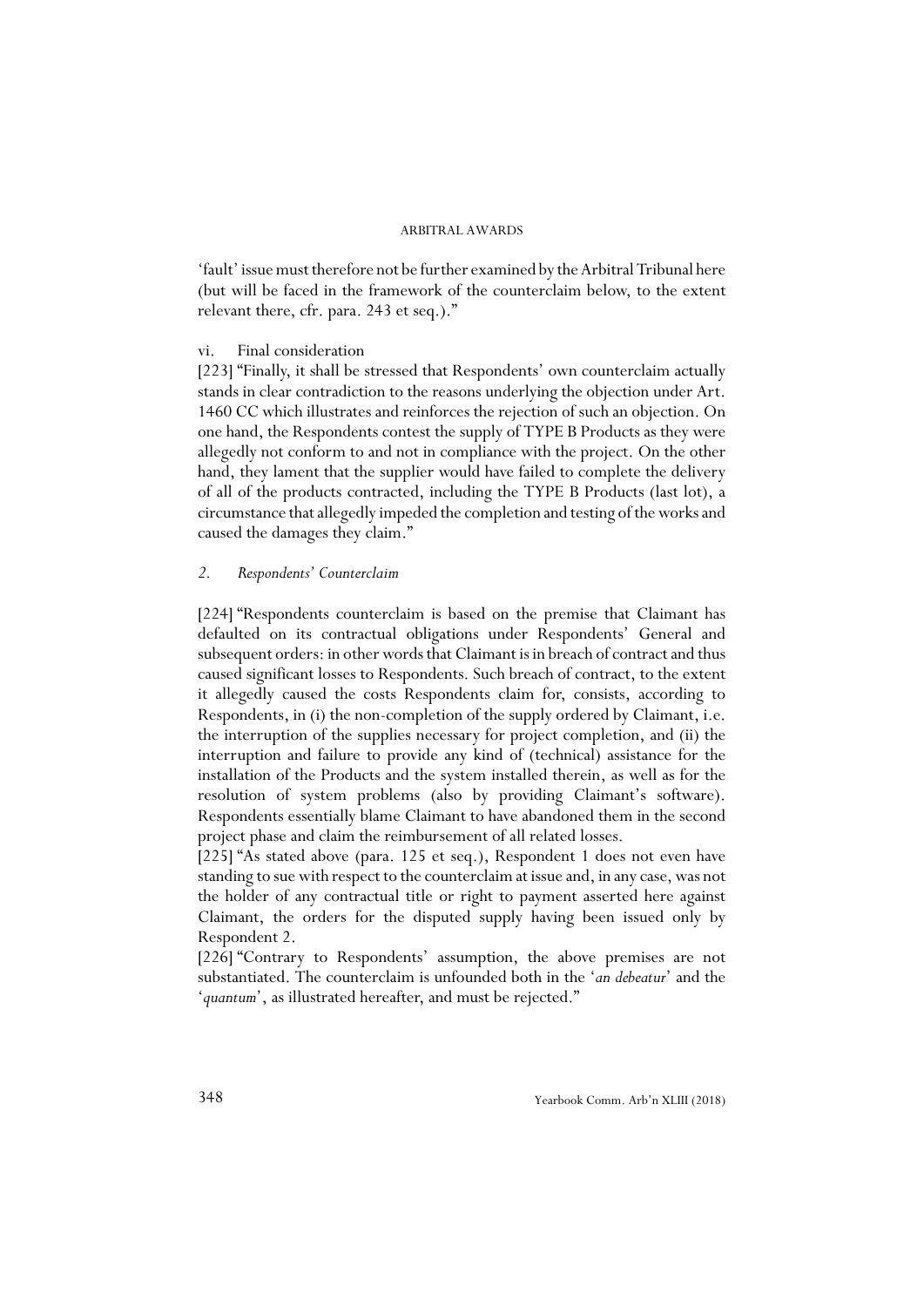### *a. An debeatur*

### i. Claimant's interruption of supply

[227] "Claimant cannot be blamed for the disruption of any further supply of products and services for the completion of Project X since, as illustrated above, the disruption of supply and services is justified in light of the serious payment default by Respondents."

### ii. Lack of technical assistance

[228] "Apart from these considerations, Respondents actually did not prove that Claimant was contractually obliged to provide in the second project phase technical assistance and services in addition to the mere supply of the products. No written evidence has been filed in this regard and, indeed, under the Standard Conditions of the Partnership Agreement (cfr. Clause 3.1.2) 'Partner shall place orders for the Claimant Services directly with Claimant ... specifying the Customer's name and address, the type of Service ordered, the Product that is subject of the service contract and the date of installation of the Product'; (according to Art. 1, 'services' mean: 'those Claimant services offerings which may include installation etc. ...'. Further, in Clause 4.2 it is specified that: '[Technical] Support on-site will be quoted by Claimant on a case-by-case basis.' [229] "Claimant's witness Mr Jones actually stated that Respondents did not buy an assistance package under the Agreement.

[230] "The statements of Respondents' witnesses are on the other side insufficient and inappropriate to disprove Claimant's statement, i.e. to provide positive proof of an obligation for technical assistance: it is true that Mr Hunter stated that there existed an agreement with Mr Jones to support Respondent 2 during the entire project – support which was *de facto* granted during the Pilot. However, he also admits to not know the contracts and any economic conditions. He actually admitted that Respondent 2 itself was in general required to take care of the installation availing itself of the support of the external suppliers Green Company and White Company (see ... Ms Martin's statement regarding Respondent 2's usual suppliers).

[231] "Ms Brown stated that Claimant was asked and had to provide, during the entire project, the same support and assistance as during the pilot phase, and thus to install, etc. (see also Ms Martin's statement). The same witness however corrected herself immediately and stated that installation was actually due by Respondent 2 itself, and not by Claimant, and that the latter only had to *support* Respondent 2 with regard to an aspect of the installation, without referring to any related order under the Partnership Agreement (Transcript: Counsel for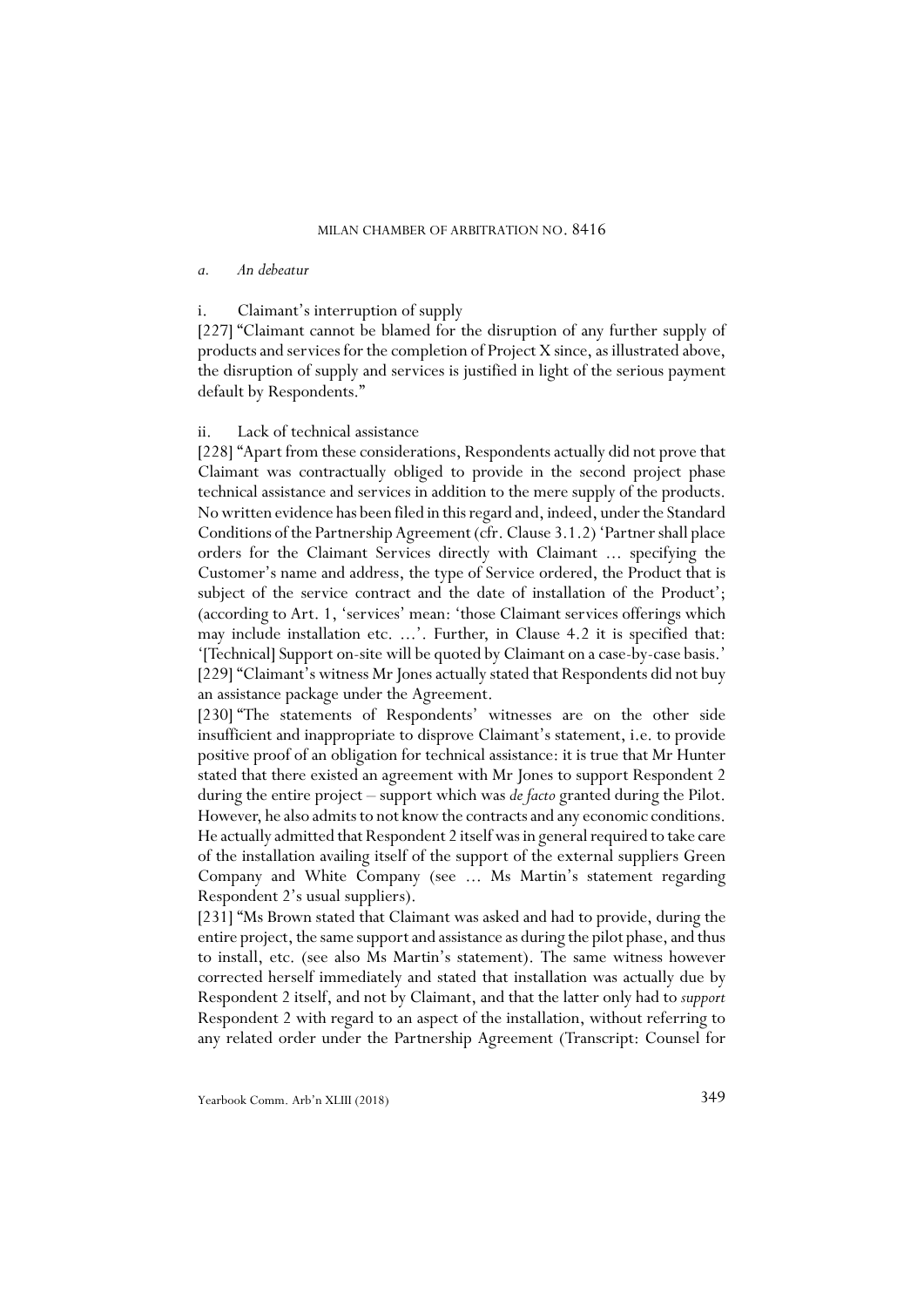Respondent 2: '*La partecipazione di Claimant per l'installazione era prevista*...?' Witness Brown: '*L'installazione no*.' Translation: Counsel for Respondent 2: 'The participation of Claimant for the installation was provided for...?' Witness Brown: 'The installation, no.' See also the statement of Ms Martin). Her statement is thus vague and in part contradictory. She also admitted that she was not present *on the site*, being among the administrative staff and stated to not even have been present in the company in the relevant period (see para. 162).

[232] "Last but not least, the same Partnership Agreement clearly provides, in Clause 6.4 of its General Conditions (specifically approved by Respondents), that any technical support can be interrupted by Claimant in light of late payment (which was the case here, as seen above): 'In case Partner has any payment past due with Claimant, Claimant will withhold technical support and any other Claimant Services until such payments are brought current.'

[233] "Accordingly, in the absence of any breach of contract by Claimant (both with respect to the product delivery and with regard to services, which were apparently not agreed upon for the second project phase) it cannot be held liable for the losses claimed by Respondents and allegedly arising from the lack of assistance."

### *b. Quantum*

[234] "Respondents failed not only to prove a breach of contract by Claimant and that the conduct of the latter (disruption of supply and lack of assistance) was the actual cause for the costs they claim (lack of evidence for the causal link between the losses and Claimant's alleged 'default'), but also provided insufficient evidence on the *quantum* of the losses claimed. For the mere sake of completeness (Respondents already having failed to prove the '*an debeatur*') the Arbitral Tribunal hereafter illustrates why.

[235] "The losses and expenses allegedly due by Claimant are composed of

(i) the costs for non-completion of supply by Claimant, i.e. for the Products from ACME supplier (which had already been used and paid for in Year X-3 in the pilot phase, but subsequently disassembled), amounting to  $\epsilon$  ..., and their (new) installation, in particular related costs ( $\epsilon$  ...: Invoice Blue Company;  $\epsilon$  ...: invoice Red Company; and  $\epsilon$  ...: invoice Black Company), and related manpower at night, amounting to  $\epsilon$  ... (according to the relevant DEI tariffs); (ii) manpower costs for the installation of Claimant Products without the latter's support for 40 nights:  $\epsilon$  ...;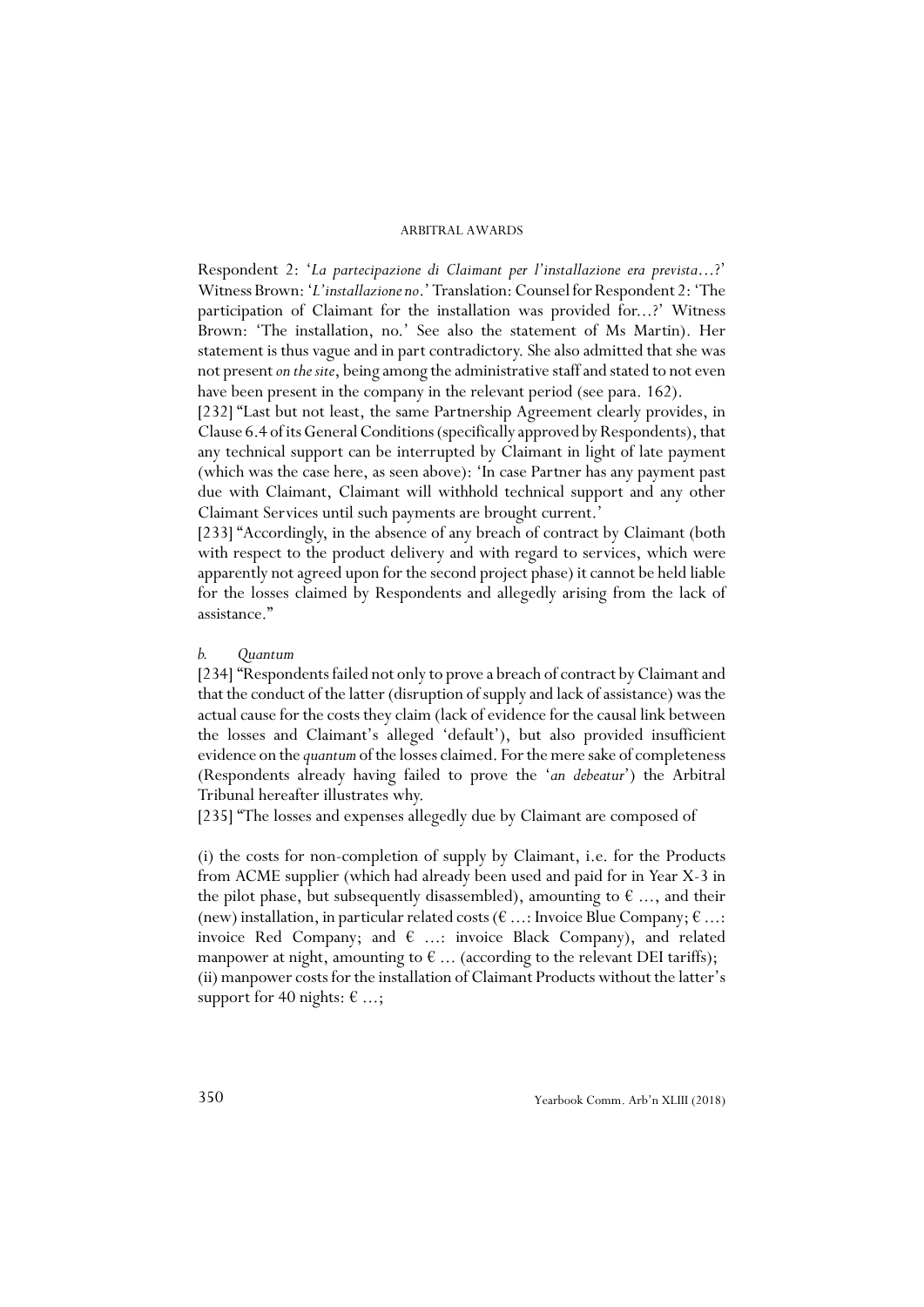(iii) costs for specialized companies in certain arrangements in accordance with Principal's requests ( $\epsilon$  ...: Green Company invoice;  $\epsilon$  ...: White Company invoice) and related manpower costs of  $\epsilon$  ...; and

(iv) manpower costs for the re-elaboration and modification of the project submitted to Principal and the Competent Office by Ms Martin and Mr Brown (Change report Project X) amounting to  $\epsilon$ ....

[236] "All these costs are expressly contested by Claimant (including the actual installation of equipment, any relation of the invoices filed for the project, the use of manpower and its costs, etc.)."

### i. As to the ACME invoice

[237] "Respondents argue that due to the non-completion of the supplies, Respondent 2 would have been forced to reinstall 'the products of the ACME company previously used in the pilot that had been disassembled at the date of the conclusion of the contract with Claimant' and thus to sustain the related costs (invoice for  $\epsilon$  ...). Respondents produced said invoice but did not file any document showing that it had effectively made payment, and thus their actual burden ensuing from such cost; no witness actually testified on the payment issue either. The invoice (although certainly regarding Project X) further does not specify the goods (and any number of Products) supplied but only makes reference to an order that was not filed in these proceedings. Finally, the Products from ACME were, according to Respondents themselves, bought prior to any contractual relationship with Claimant (for the first test). A link with Claimant's subsequent conduct for such acquisition and cost, necessary to prove a '*danno emergente*', has not been illustrated and proven. Likewise, Respondents have not asserted or specified as much why the amount of the invoice corresponded to the amount necessary to replace the outstanding number of Claimant Products; nor have they asserted any need for the disassembled ACME products for other purposes and thus to have suffered any loss of profit, e.g., because they used them *in lieu* of the Claimant Products for Project X.

[238] "With regard to the *manpower costs* allegedly used for the installation of the ACME products in Context 1, Respondents' allegations and evidence are insufficient to provide positive proof. As illustrated above, no evidence is in the file nor emerged during the hearing that would confirm that Claimant was responsible for the installation (see above). It is not clear why Claimant should bear the costs for the manpower at issue, which was to be employed in any case in the context of installation by Respondent 2, the installation being part of Respondent's field of activities. Even assuming that the installation of ACME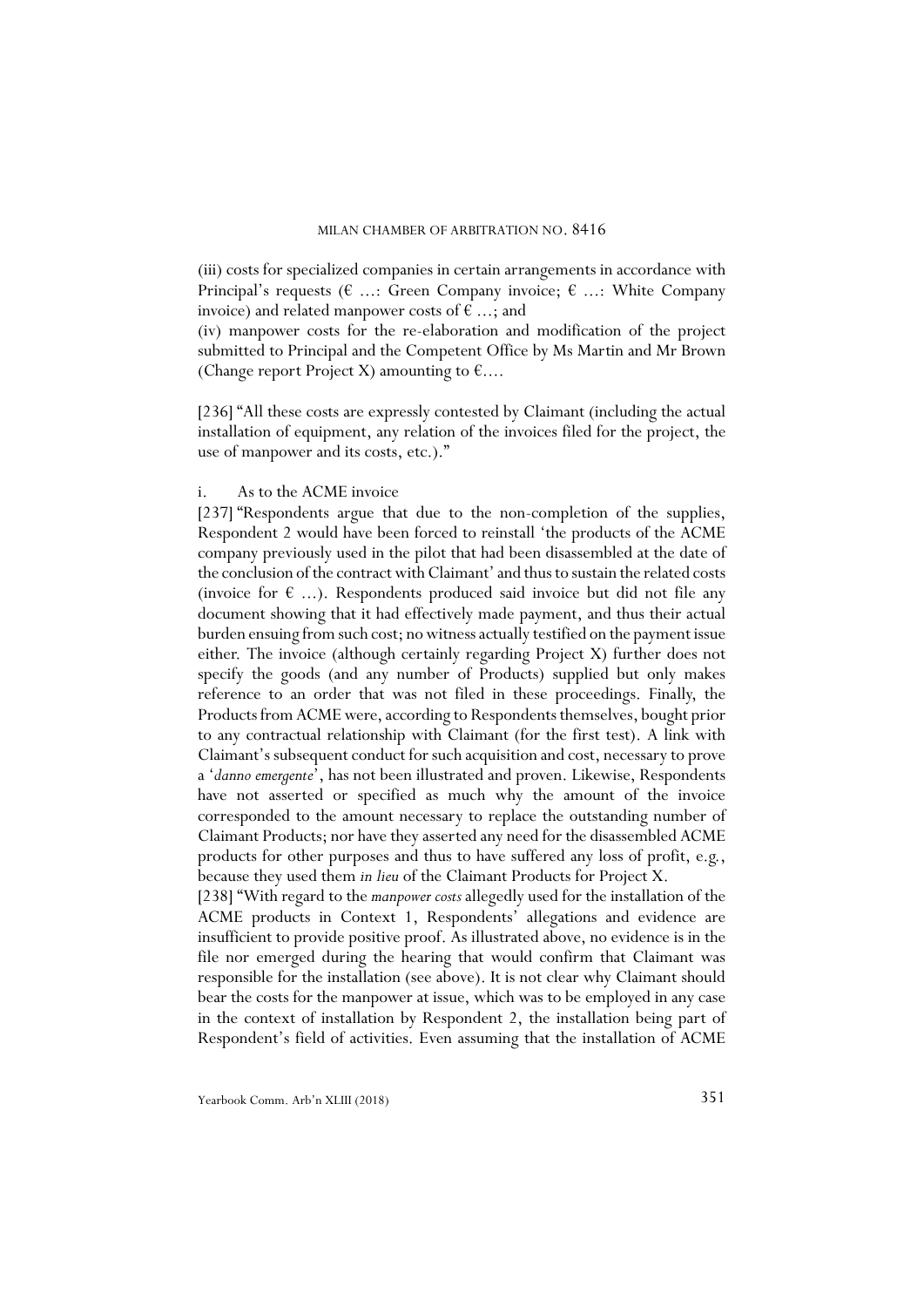products would have required additional work with respect to the installation of Claimant Products, as may emerge from Mr Hunter's statement ('*A seguito degli spostamenti e del quantitativo diverso di prodotti abbiamo dovuto svolgere certi lavori, e questo ha portato un costo a livello orario ..., e durante la notte fanno anche delle manutenzioni ...*'),<sup>24</sup> Respondents failed to clearly describe, precisely circumscribe, and prove the need for and extent of additional works and related manpower with respect to the installation works that were in any case due by Respondent 2.

[239] "Apart from this, Respondents allege to have 'sustained the costs' for the manpower basing their calculation on the relevant tariffs. Respondents actually admitted that they used their own employees (among whom Mr Hunter) for the works in question (see also the oral witness statement of Ms Brown). We can accordingly assume that the regular remuneration of these employees would have covered the actual works. In order to claim the reimbursement of fees under the relevant tariffs, apart from omitting any indication of the workforce by name with their respective qualification, and the production of their witness statement as confirmation, Respondents however did not even allege that they could have employed this manpower otherwise or elsewhere for the amounts claimed here. [240] "With respect to the *alleged acquisition of material necessary to integrate the systems and the realization of 'new work' as a consequence of the installation of the ACME products*, the description of facts is again too generic and vague (cfr. Transcript, Mr Hunter; see also Transcript, Mr Brown), although the issue is of a highly technical nature and thus would have required a particularly accurate illustration. Further, the invoices produced do not mention Project X (apart from the invoice from Red Company) and their effective payment has not been proven. Even assuming that the technical equipment indicated there had been used for the project (as generically stated by the witnesses Mr Brown, Mr Hunter and Ms Brown), no further evidence has been provided to show the concrete use made of the equipment for the vague activities of 'system integration'.

[241] "The witness Susan Brown, the sister of the general manager, Respondent 2's shareholder and head of Respondent 2's administration department, but not a technician (as admitted during the hearing), affirmed that the use of the material subject to the invoices regarded the '*nuovi lavori tecnici*' (Translation: 'new technical works') which were, according to her, necessary in the context of the installation of the ACME products. Even if it is plausible that the alignment of various different products from different suppliers and systems used may

<sup>24. &</sup>quot;Translation: 'following the repositioning and different quantity of products we had to perform certain works, and this ended up in hourly costs, ... and during the night they also effect maintenance'.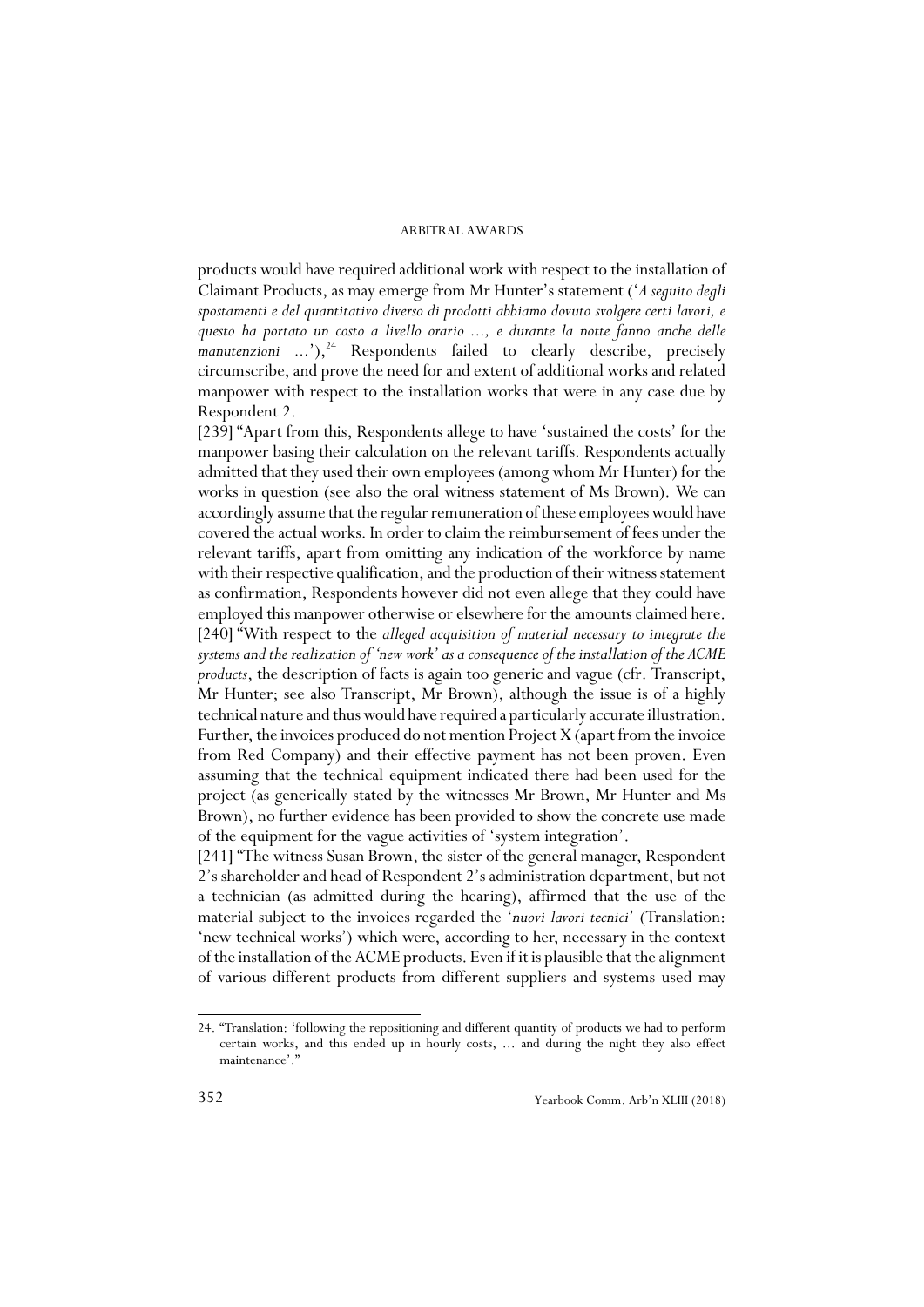require additional work, the extent of such additional work has not been sufficiently explained and illustrated. In particular, the witness statements appear to be too vague to prove the technical need for the material at issue as an exclusive consequence of the lack of supply or assistance by Claimant, which is in general not even responsible for the installation (see also Ms Brown's witness statement)."

ii. Manpower costs for the installation and alignment of Claimant's Products [242] "Respondents' allegations and evidence are also insufficient to prove their claim for the reimbursement of manpower costs deriving from the installation and alignment of *Claimant* Products. First, as illustrated above, Claimant was not responsible for the installation of their own Products, such that related costs would in any case have arisen on behalf of Respondent 2. Second, no evidence has been provided for Claimant's obligation to support Respondents on site during such installations (especially after Respondents' payment default, in light of which Claimant was allowed to suspend any technical assistance under Clause 6.4 of the Standard Conditions, see above). Third, the engineers employed are neither indicated by name with their respective qualifications, nor has their work relationship with Respondents been illustrated. As to the calculation of their fees (relevant tariffs), reference is made to what was stated with regard to the costs for manpower above for the installation of ACME products."

### iii. (Extra) manpower costs

[243] "According to Respondents, especially the absence of Claimant's assistance upon the interruption of supply would have impeded the resolution of certain problems linked to the interface system between certain accessory products in Context 1supplied by Claimant and the general network in Locations 1 and 2. For this reason, Respondents would have to engage and pay external companies. [244] "From the provided correspondence exchanged in January and February Year X+1 it indeed emerges that when testing those accessory products in Context 1, some problems and dysfunctions of the system have appeared. For the reasons thereof, various explanations and opinions have been furnished. According to Respondent 2, the problem is in any case attributable to Claimant or at least could have been resolved better and earlier with its support. According to Claimant, the reason could lie in the erroneous configuration of the Claimant devices (made by Respondent 2) or in the incorrect integration between the general network and the devices of another network (supplied by Respondent 2), and the Claimant devices. In the latter case, according to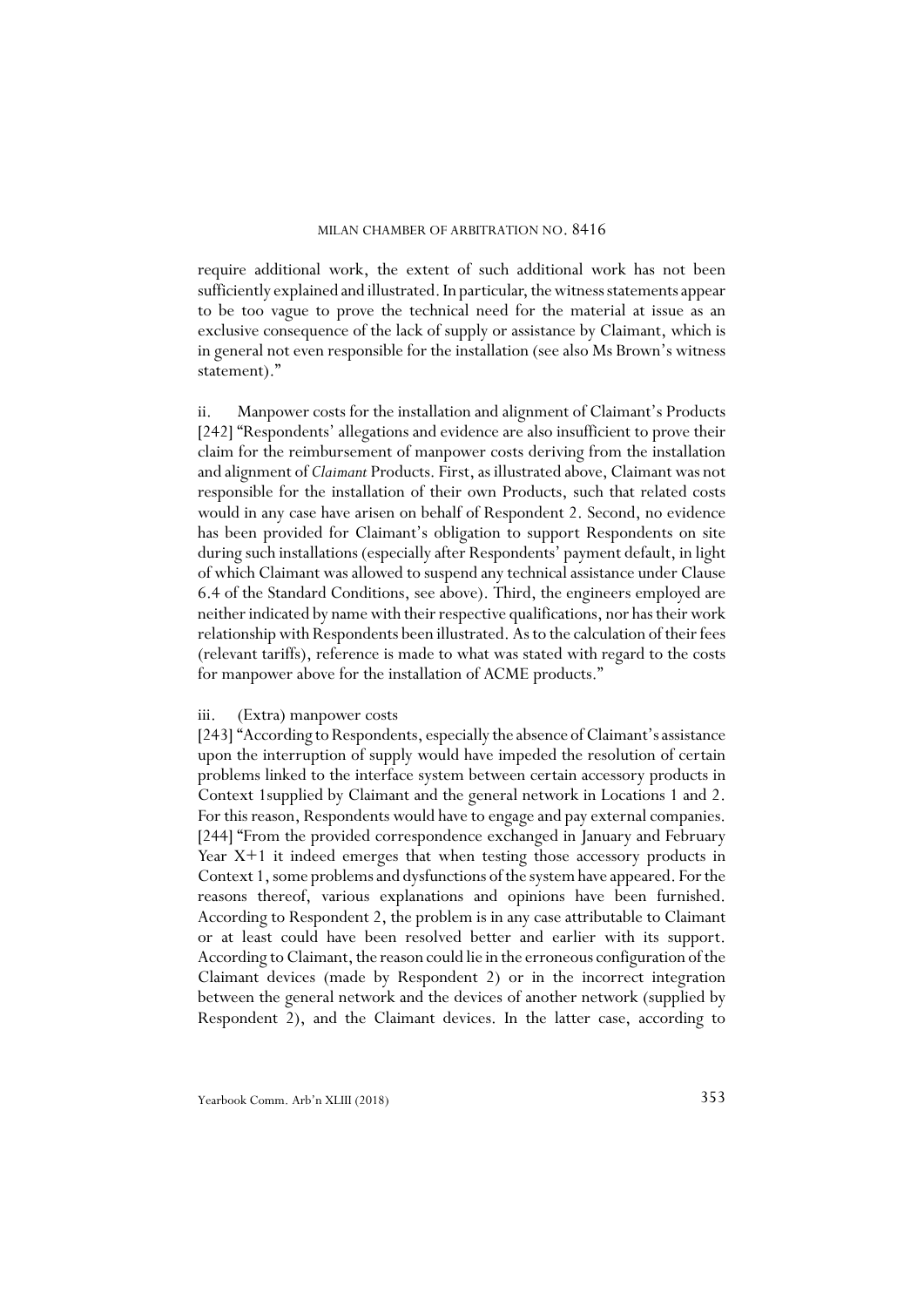Claimant, the modifications of the configuration should have regarded not the Claimant devices but the two networks.

[245] "The communications between Principal and Respondent 2 do not furnish final certainty as to the causes of the problem. Principal itself has affirmed, in January Year X+2, that '*la problematica a nostro avviso non è immediatamente riscontrabile come un'anomalia di funzionamento della rete*' (Translation: 'the problem is according to us not immediately detectable as an anomaly of the functioning of the net') but does not however exclude this with certainty '*pur rimanendo ovviamente disponibili alla collaborazione finora mai lesinata*' (Translation: 'although obviously remaining available to any collaboration so far never stinted'; see email, dated 10 January Year  $X+2$ , from Chartered Engineer Ross). Even Respondent 2 wrote in January Year X+2 that '*Sul fatto dell'instabilità dei prodotti ... va chiarito il motivo per il quale non funzionano e comunque ancora è poco chiaro il motivo per il quale sulla rete generale non è possibile raggiungerle, visto che n. 2 sono rimaste raggiungibili*<sup>'</sup>;<sup>25</sup> email from Mr Ross, dated 10 January Year X+2, and email, dated 10 January Year X+2, from Brown). In March Year X+2 Principal wrote '*con riferimento all'oramai annosa questione del mancato funzionamento tra la rete e i "prodotti", e visto che sembrerebbe oramai appurato che le parti prese separatamente funzionano correttamente, sembra necessario l'intervento specialistico di una terza parte* di comprovata esperienza sul sistema complessivo', <sup>26</sup> see email, dated 30 March Year X+2, from [another employee of Principal]).

[246] "No technical (expert) report has ever been produced in the proceedings that clearly analyzed the problem and indicate its causes.

[247] "Respondents' witnesses (e.g. Ms Martin, Mr Hunter) did not provide a clear and definite technical explanation for the problem that could supersede the doubts emerging from the correspondence analyzed above. They instead confirmed that the problems seem now largely to have been resolved simply after having updated Claimant's system – allegedly part of the supply and rendered available on 15 June Year  $X+2$  – with the help of Green Company (not being able and allowed to download the system directly themselves from Claimant, after their conflict arose, a fact contested by the latter stating that such system is available for free from their website) (cfr. Transcript: Mr Hunter, Ms Brown, Ms Martin). It remains however unclear whether the technical problems emerged

<sup>25. &</sup>quot;Translation: 'As to the fact of instability of the Products ... the reason has to be clarified for which they do not work and anyhow it is not very clear for which reason they cannot be reached on the network given that 2 can still be reached."

<sup>26. &</sup>quot;Translation: 'with reference to the now long-standing question of the lack of functioning between the network and the Products, and considering that it now appears clear that the parts taken separately do function correctly, the specialist intervention on the whole system by a third party having approved expertise appears necessary'."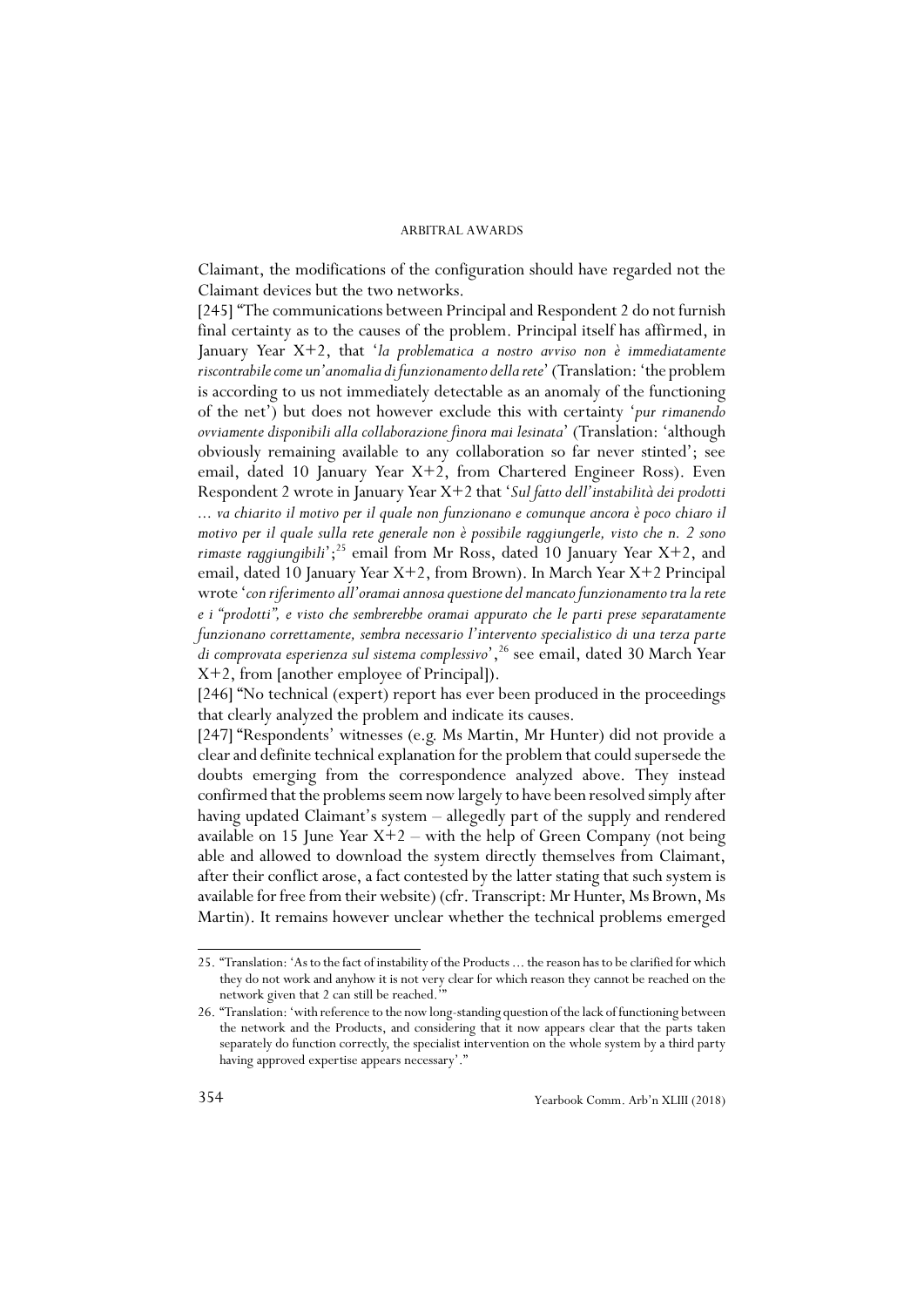due to a problem inherent in the delivered goods or whether they could have been easily resolved by applying adequate technical know-how or using a software update. Mr Hunter actually denied that the fault was caused by the Products, stating: '*E nello specifico l'unica parte che al momento non è collaudabile è una certa parte perché al momento non è in funzione*. Counsel for Respondent 2: *Ma c'è qualche connessione con i prodotti forniti da Claimant*? Witness Hunter – *No*. Counsel for Respondent 2: *Cioè questo problema posso farlo risalire ai prodotti*? Witness Hunter: *No.*'; see Transcript).<sup>27</sup> He just asserted that Claimant, knowing the products, might have optimized the work progress to resolve the problem. The installation and system configuration and, in general, supply of technical assistance were however no contractual duty of Claimant, as seen above. Such a duty did not arise exceptionally as a consequence of the delivery of allegedly 'wrong' products because, as stated above, the liability for the disputed delivery cannot be attributed to Claimant (on the contrary, Claimant was allowed to suspend any supply and technical support in view of Respondents' default).

[248] "Even assuming that Claimant had unreasonably interrupted its performance, in light of the uncertainty as to the origin of the still not definitively resolved problem, Respondents cannot attribute the costs in question to Claimant; for the effective payment of such costs, no evidence has even been provided.

[249] "With regard to the invoice from Green Company, dated 31 December Year X+1, it is actually surprising that it regards the final balance of Order no. XXX/*Year X* (which was not filed in the proceedings), apparently issued in Year X, for certain services. No mention is made in the invoice to Project X, the problematic interface of systems lamented and Green Company's concrete intervention, which actually emerged subsequently (end Year  $X+1$ , beginning Year  $X+2$ ). The invoice from White Company does not indicate Project X nor any activity clearly relating to the services allegedly due as a consequence of Claimant's disruption of supply and services. As concerns the involvement of the allegedly employed experts, again no names and qualifications are indicated (not even whether they are external or internal workers – only some witnesses, such as Ms Brown, stated that initially, own staff was used), nor the activities for which they were used, in addition to the external companies providing assistance.

<sup>27. &</sup>quot;Translation: 'And in particular the only part which at the moment cannot be tested is a certain part because it is currently not functioning. Counsel for Respondent 2: But is there any connection with the Products supplied by Claimant? Witness Hunter: No. Counsel for Respondent: I mean, can I trace this problem to the Products? Witness Hunter: No.'"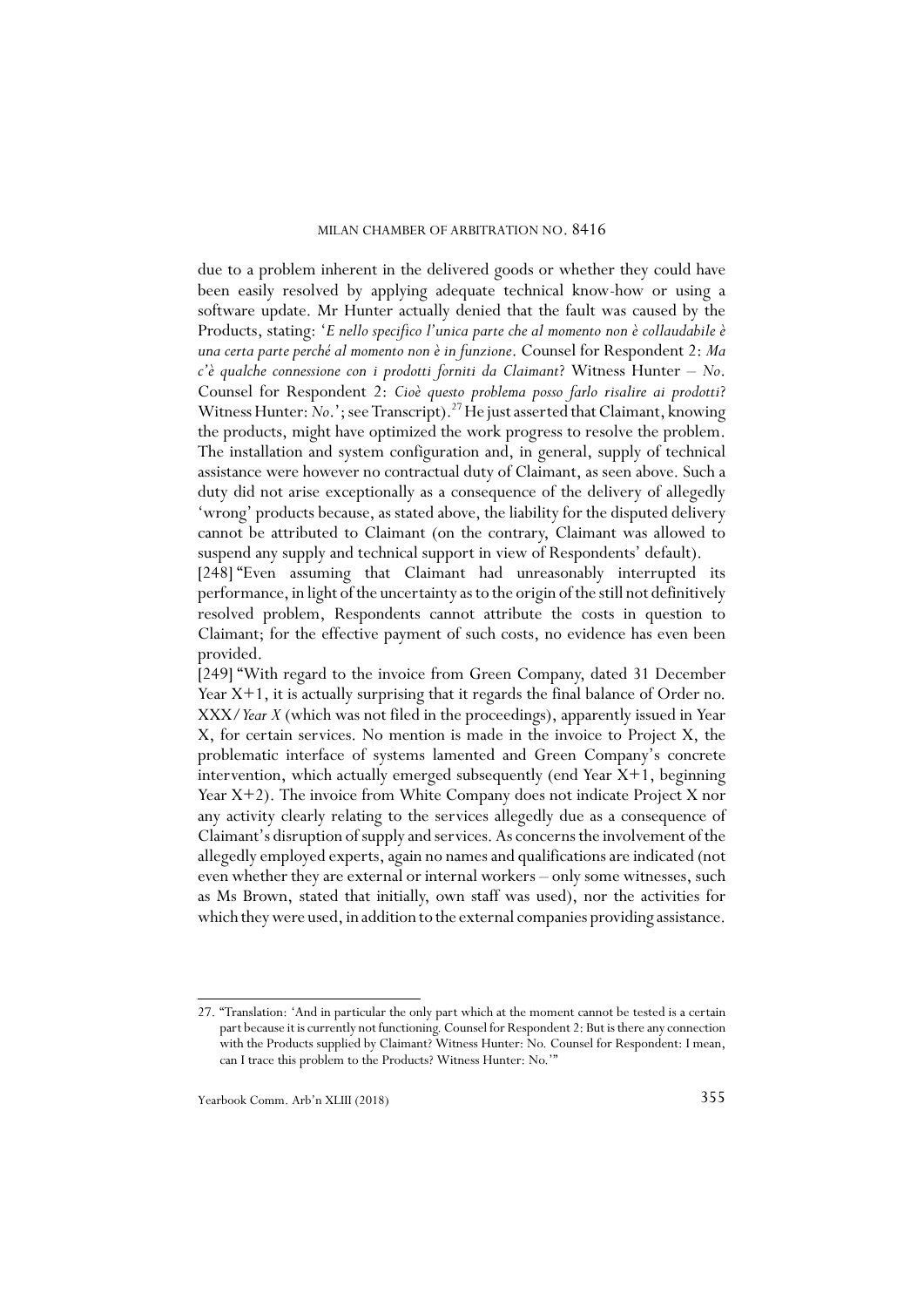Last but not least, no evidence has been provided for their cost (and the actual payment made). In this respect, reference is made to the considerations made in para. 238."

iv. Costs for the project's re-elaboration and modification

[250] "The decision to order and replace the Products that were different from those originally approved for the pilot, and the consequent need for a reelaboration, is ascribable to Respondents themselves. Accordingly, they cannot claim the related costs from Claimant, which is not in breach of contract as seen above.

[251] "Moreover, the Variation not only regards the TYPE B Products, but also includes the replacement of the Products to be installed in Context 2, the socalled TYPE C Products, which are different from those approved in the final project years before Claimant had become involved (see above). These TYPE C Products are not the subject of any protest or laments in this arbitration. Therefore, one can reasonably assume that a variation would have to be presented in any event and that the re-elaboration of the project was not only caused by the use of TYPE B Products (requested by Respondent 2 themselves), but would also have been necessary with regard to the other Products that were changed during the project and were not subject to the dispute. Furthermore, in light of the evidence produced, it cannot actually be excluded that (at least part of) the TYPE B Products were even ordered in consideration of space problems and that this rendered the replacement of Products and thus the Variation necessary.

[252] "Finally, the effective burden of the expenses for the re-elaboration or with losses (of profit) has not been proven by Respondents. The witnesses David Brown and Jane Martin confirmed during the hearing to have worked for numerous hours, also at night, on the Variation, but no evidence was provided with regard to the actual costs of  $\epsilon$  ... claimed (in the terms illustrated under para. 238)."

### *3. Compensation of Claims*

[253] "In view of the rejection of Respondents' counterclaim for payment of  $\epsilon$  ..., the question of whether such claim can be set off with the Claimant's claim, as requested by Respondents secondarily, no longer arises. The request is irrelevant and in any case dismissed."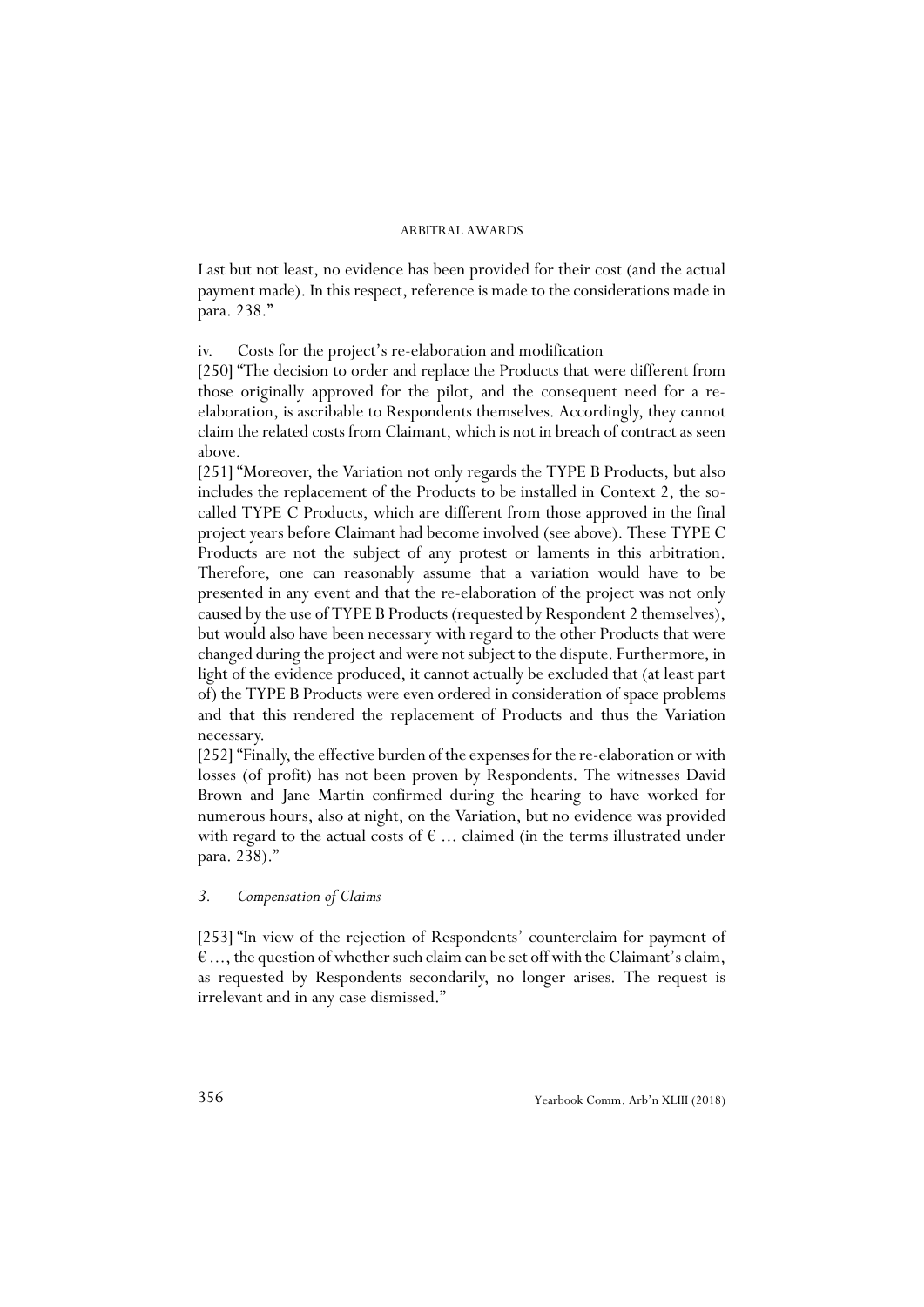### *4. Late Payment Interest and Attribution of the Payment of € 10,000.00*

[254] "As far as *late payment interest* is concerned, Claimant's request regards the non-(fully)-paid invoices no. 7389, dated 18 November Year X, for an amount of  $\epsilon$  ... due on 18 December Year X, and no. 7564 for the amount of  $\epsilon$  ..., dated 23 December Year X, due by 22 January Year X+1.

[255] "On 12 November Year X, Respondents made an advance payment for the supply (at the time indicated in Order no. 189/Year X) equal to  $\epsilon$ .... Such advance payment was (correctly) imputed by Claimant to the amount due under invoice no. 7389, which represents, pursuant to Art. 1193 CC, the first debt matured and the more onerous one for the debtor. The amount hereunder is thus equal to  $\epsilon$ ....

[256] "Having said this, Claimant seeks the application of late payment interest on the capital due under the Legislative Decree (d.lgs.), 9 October 2002, no. 231 (subsequently amended by d.lgs., dated 9 November 2012, no. 192, implementing the Directive 2011/7/UE on combating late payment in commercial transactions).

[257] "Such provisions concern payments made as consideration in a commercial transaction and certainly regard the contractual situation at issue.

 $(\ldots)$ 

[258] "Art. 5, para. 1 of the Decree states that 'in commercial transactions between business entities/companies the parties are allowed to agree upon a different interest rate....

 $(\ldots)$ 

 $(\ldots)$ 

[259] "Art. 6.4 of the Standard Terms and Condition of the Claimant (creditor here), attached to the Partnership Agreement, provides: 'On any payment past due, interest shall accrue on monies outstanding from the due date to the date of payments at the lesser of the rate of one and one-half percent (1.5 percent) per month or the maximum rate allowed by applicable law.'

[260] "In light of the above, the amount of the interest to be applied as of the due dates has to be calculated as follows:

(i) With respect to invoice no. 7389: on the outstanding amount of  $\epsilon$  ... latepayment interest accrued from 18 December Year X (due date) to ..., in the amount of....

(ii) With respect to invoice no. 7564: on the outstanding amount of  $\epsilon$  ..., late payment interest accrued from 22 January Year X+1 (due date) to ..., in the amount of....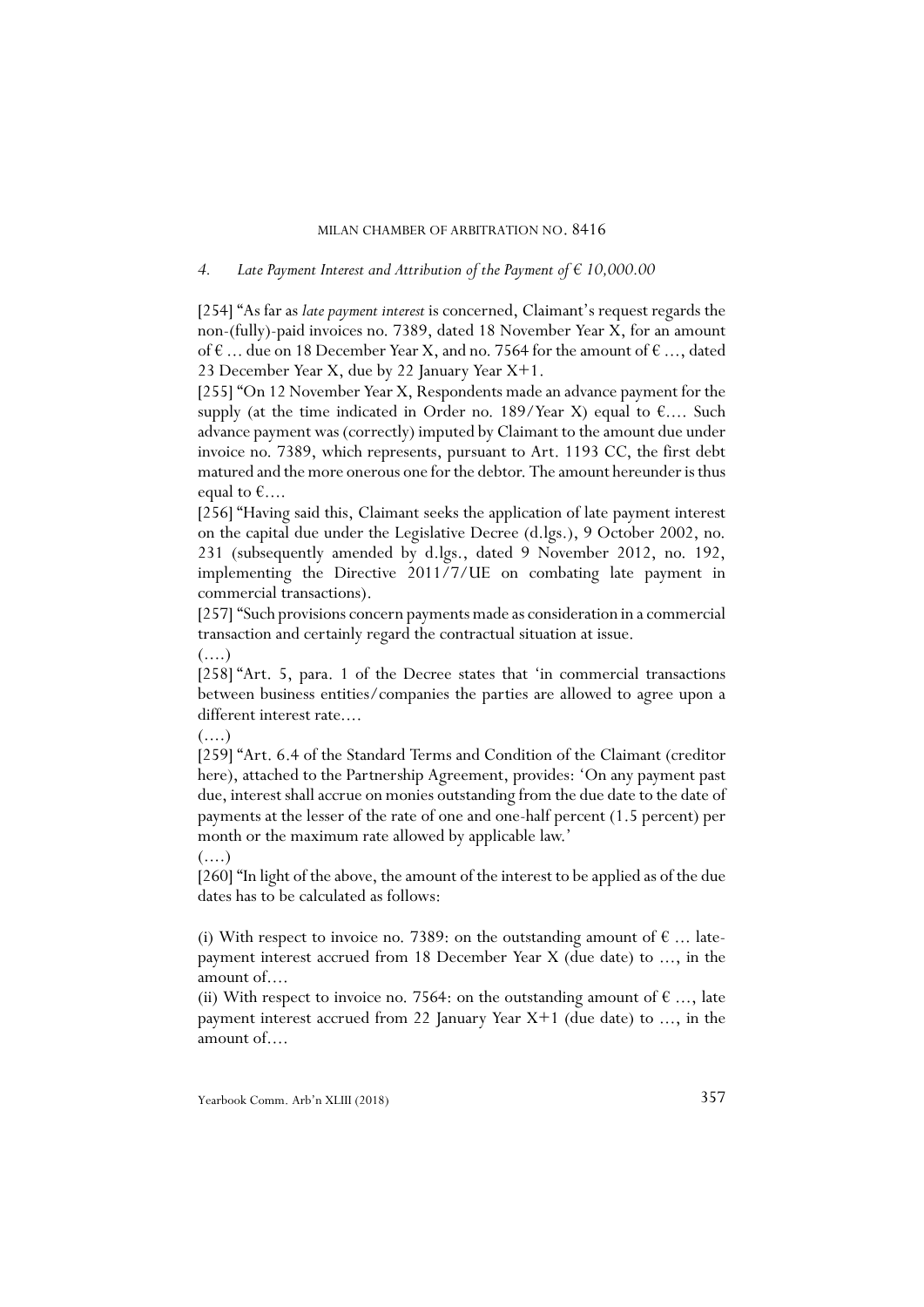[261] "In September Year  $X+1$ , Respondent 2 had actually paid the amount of € 10,000.00 to Claimant. While the latter purports that *such payment has to be attributed* to the late-payment interest matured on the principal sum due (and thus deducted from the interest claimed at the legal rate), the Respondents assert that such payment has to be allocated only to the principal sum itself, thus reducing the amount of the main claim. However, Respondents have not produced any evidence for the explicit and declared attribution of the payment made to the principal sum due.

[262] "It must be underlined in this regard that the debt to be extinguished by the Respondents concerns a debt regarding a pecuniary obligation. Accordingly, Art. 1194 CC applies, which provides that partial payments must first be ascribed to the interest and expenses due unless the creditor consents to attribute the payment to the principal sum due (and this is not the case here).

[263] "The payment of  $\epsilon$  10,000.00 made by Respondents in September Year X+1 must therefore first be imputed to the late payment interest accrued – the amount of which, as seen, ... for the older invoice no. 7389 is equal to [a sum lower than  $\epsilon$  10,000.00]. Said late payment interest must be considered extinguished in view of Respondent's payment.

[264] "The difference paid by Respondents ... has instead to be imputed as partial payment to the principal amount due under the same invoice no. 7389, the latter being older and more onerous (see Art. 1193 CC) with respect to the subsequent invoice no. 7564.

[265] "The principal amount still due for invoice no. 7389 is thus equal to.... On such amount late payment interest accrues.... The principal amount still due for invoice no. 7564 is instead equal to ... and on such amount late payment interest accrues ... until actual payment is made."

### *5. Amounts in Dispute*

[266] "Respondents lament that Claimant has initially claimed payment of  $\epsilon$  ... and in the following briefs of  $\epsilon$  ..., without giving evidence for the increase in its claim. The objection is meritless.

[267] "Having regard to the documentation provided since the beginning of the proceedings by Claimant, we acknowledge that initially, Claimant simply made some erroneous calculations (including a typing mistake) when adding up the single amounts claimed: in any case, the sum of all outstanding amounts invoiced (invoices no. 7389 –  $\epsilon$  ..., and no. 7564 –  $\epsilon$  ...) deducting the payment of  $\epsilon$  ... (not  $\epsilon$  ... as indicated in Claimant's brief), results in a total amount of  $\epsilon$  ..., exactly the amount indicated in Claimant's final prayers for relief. However,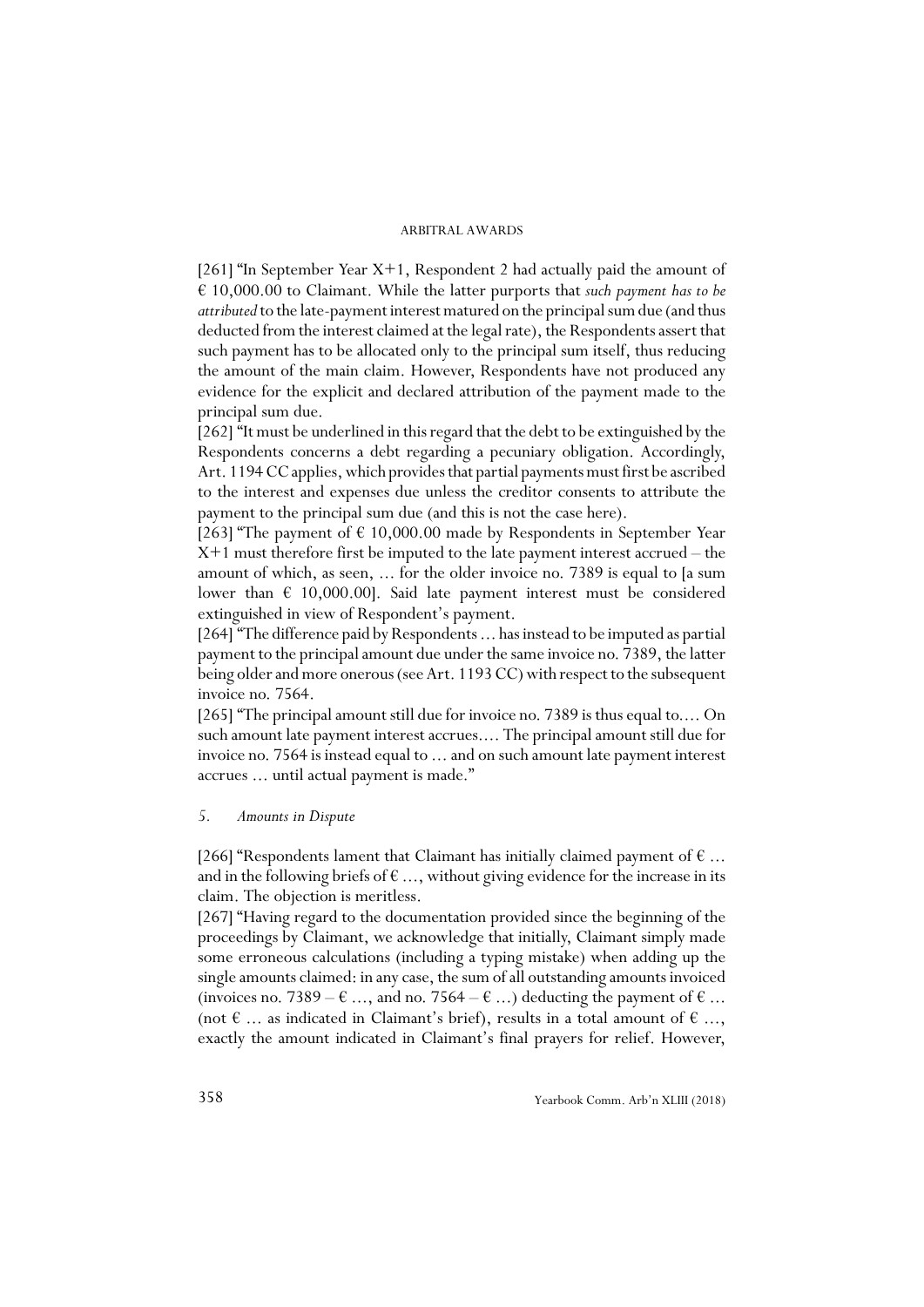from the amount claimed, ... already paid by Respondent 2 in Year X+1 and that are not attributable to late payment interest due have to be deducted (see para. 254 et seq.)."

### *6. Joint Liability of Respondents*

[268] "As illustrated above, it undisputedly emerges from the records that the Parties' contractual relationship is regulated by a framework agreement, the Partnership Agreement, which explicitly provides for a joint liability of the Respondents. Indeed, on the first page of the Agreement, it is stated: 'All obligations and liabilities of Respondent 1 (and any successor) and Respondent 2 (and any successor) to Claimant under this Agreement shall be joint and several.' The Respondents' joint liability thus emerges not only from Clause 10.1128 of the Standard Terms and Conditions attached to the Agreement which provides for the joint liability of each Partner in case the Standard Terms are signed by more than one partner (multiple entities), but from a specific provision indicated at the top of the agreement itself. Any further analysis of the need for a specific approval of Clause 10.11 under Art. 1341 CC is thus unnecessary.

[269] "Last but not least, both Respondents also signed, on the same date of the Agreement (13 May Year X) as 'borrowers'  $-$  jointly and severally  $-$  a credit application and agreement and a credit line with Claimant in which they again declared to be jointly liable vis-à-vis Claimant.

[270] "In conclusion, their objections in this regard are groundless and dismissed. A contractual clause provides, in passive terms, for the joint liability of the Respondents in relation to the contractual obligation that each Partner takes under the Partnership Agreement vis-à-vis Claimant. Accordingly, both Respondents are liable for the payment obligations taken by one Partner for the supply under Order no. 189/Year X Rev. 2 and thus in respect to the outstanding amounts due to Claimant."

<sup>28. &</sup>quot;Pursuant to Clause 10.11 of the Standard Conditions: 'Multiple Entities. When more than one partner signs the Agreement, all agree that whenever the word "Partner" appears in the agreement, it shall be read as "each partner"; that any breach of covenant or warranty by any partner may, at Claimant's option, be treated as a breach by all Partners; that the liability of each Partner is joint and several.<sup>1</sup>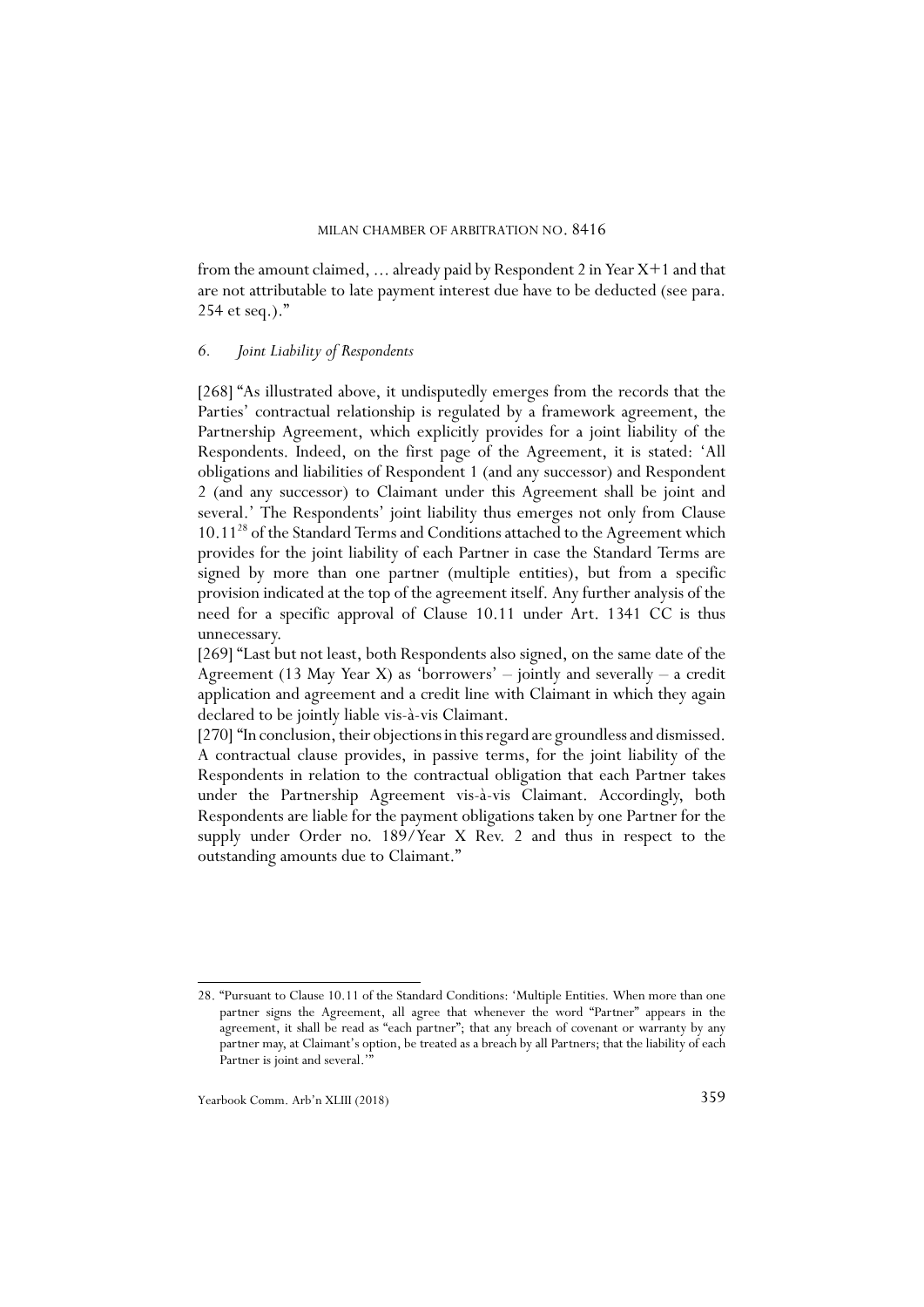### X. COSTS

[271] "The costs of the arbitration proceedings have been determined by the Arbitral Council of the Chamber, pursuant to Art. 36 of the Rules, taking into account the Order of the Secretariat, according to which the value of the dispute has been divided by claim and counterclaim as follows.

[272] "*With respect to Claimant's claim*, considering that the economic value of the claim is included in the Xth scale of reference (between  $\epsilon$  ... and  $\epsilon$  ...):

– Fees of the Chamber of Arbitration of Milan:  $\epsilon$  ...;

– Fees of the Arbitral Tribunal:  $\epsilon$  ... plus 4 percent CPA (compulsory lawyers' social security contribution);

– Expenses to the extent indicated and determined by the Secretariat:  $\epsilon$  ... for stamp duties applied on the Arbitral Tribunal's award, orders, minutes of hearings and the Parties' briefs;

– Expenses for the recording, for the transcript of the evidentiary hearing, and for the light lunch organized, as indicated by the Secretariat:  $\epsilon$ ....

[273] "*With respect to Respondent 2's counterclaim*, considering that the economic value of the claim is included in the Xth scale of reference (between  $\epsilon$  ... and € ...):

– Fees of the Chamber of Arbitration of Milan:  $\epsilon$  ... and 22 percent IVA (VAT): – Fees of the Arbitral Tribunal:  $\epsilon$  ... plus 4 percent C.P.A (compulsory lawyers' social security contribution) and 22 percent IVA (VAT);

– Expenses to the extent indicated and determined by the Secretariat:  $\epsilon$  ... for stamp duties applied on the Arbitral Tribunal's award, orders, minutes of hearings and the Parties' briefs;

– Expenses for the recording, for the transcript of the evidentiary hearing, and for the light lunch organized, as indicated by the Secretariat:  $\epsilon$  ... and 22 percent IVA (VAT).

[274] "The costs of the arbitration proceedings as determined by the Chamber of Arbitration have been entirely paid in advance by Claimant and Respondents.

[275] "Claimant has paid in total  $\epsilon$  ... and Respondents have paid in total  $\epsilon$ .... [276] "The liquidation of all these costs (regarding the claim and the counterclaim) is fixed in proportion to unsuccessfulness and therefore they remain for Respondents, jointly, to bear.

[277] "Respondents must accordingly reimburse Claimant €....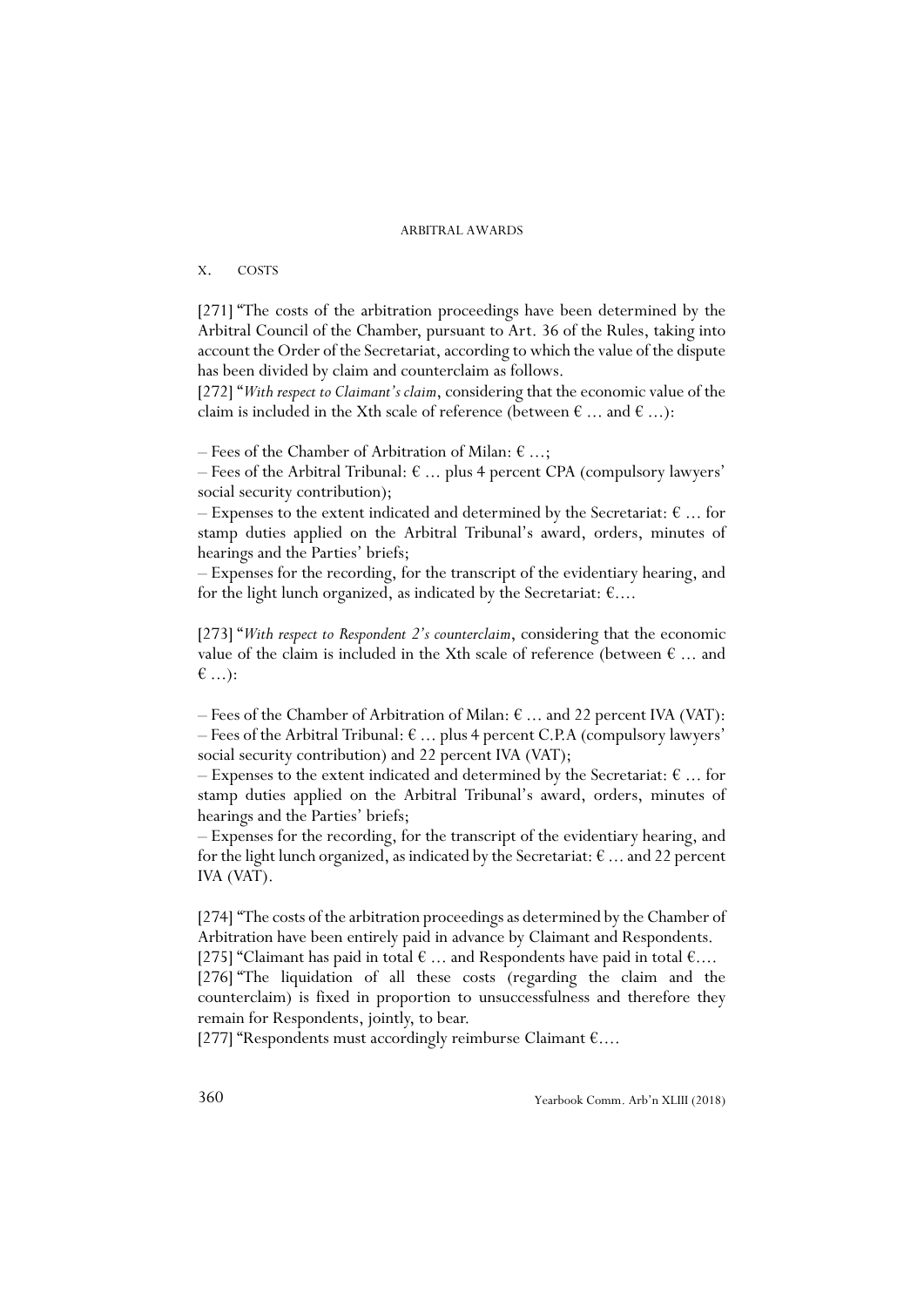[278] "Moreover, the legal fees and expenses relating to the defense of one's case are also liquidated in proportion to unsuccessfulness. They are established in accordance with the standards set forth in Arts. 1 to 11 of Ministerial Decree no. 55 of 10 March 2014 which determines the parameters for lawyers' fees under Art. 13, para. 6 of Law no. 247, dated 31 December 2012. Both Parties have indeed filed their calculation of costs and legal fees under such standards with their final rebuttal briefs, requesting the application of the maximum fees. Claimant has indicated a total amount of  $\epsilon$  ... (IVA/VAT excluded) while Respondents have indicated a total amount of  $\epsilon$  ... (22 percent IVA/VAT included).

[279] "Having Claimant succeeded in its claim, Respondents shall reimburse Claimant for legal fees and costs while Respondents must bear their own fees and expenses.

[280] "The Arbitral Tribunal, considering the limited number of hearing days, the evidentiary phase and the nature and complexity of the dispute, as well as the further criteria set forth in Art. 4.1 of the Ministerial Decree no. 55/2014, determines the legal fees to be reimbursed, jointly, by Respondents on the basis of the medium standard fees (regarding the scale of reference between  $\epsilon$  ... and  $\epsilon$  ... indicated by Claimant) which amount to  $\epsilon$  ... (including an increase *ex* Art. 4.2. of Ministerial Decree no. 55/2014 for the number of parties involved and a forfeit for general expenses – equal to 15 percent of the fees – as provided for by the said Ministerial Decree).

[281] "Respondents shall therefore reimburse Claimant's Counsel fees and related expenses in the amount of  $\epsilon$  ... (excluding IVA/VAT)."

### XI. AWARD

[282] "In light of the above, the Sole Arbitrator renders the following award:

The Sole Arbitrator, Maria Theresia Roerig, by means of a final decision, rejecting all other claims and objections:

(1) holds that she has jurisdiction to decide upon the present dispute, both with regard to the Claimant's claim and Respondents' counterclaim, and rejects any objections of lack of jurisdiction and as to the validity, scope and bindingness of the arbitration clause contained in the Partnership Agreement, dated 13 May Year X;